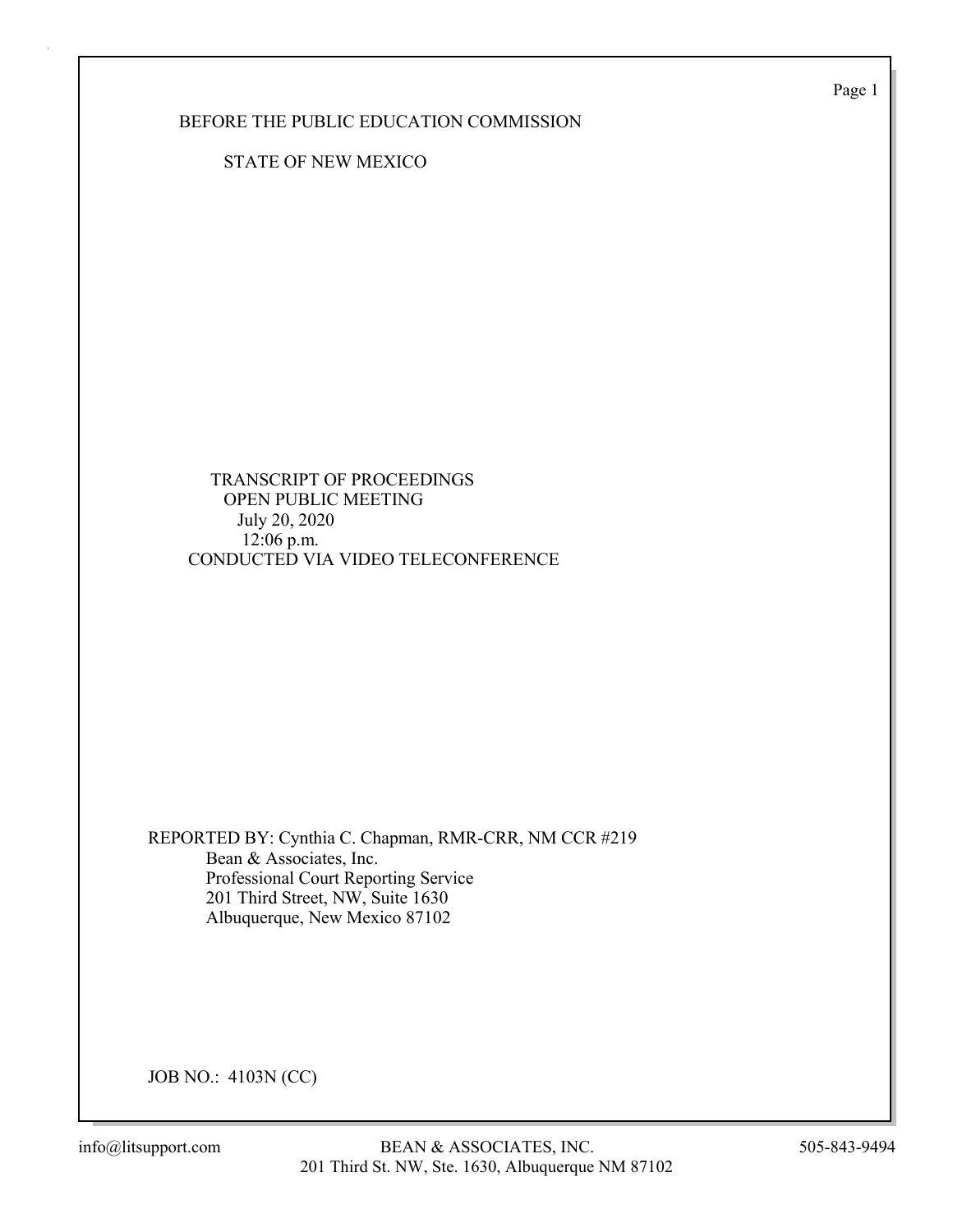## 2 (Pages 2 to 5)

|                   | Page 2                                                                                           |                | Page 4                                                  |
|-------------------|--------------------------------------------------------------------------------------------------|----------------|---------------------------------------------------------|
| 1                 | <b>APPEARANCES</b>                                                                               | 1              | THE CHAIR: So I'm going to bring to order               |
| 2<br>3            | COMMISSIONERS:                                                                                   | 2              | this meeting of the New Mexico Public Education         |
|                   | MS. PATRICIA GIPSON, Chair<br>MS. TRISH RUIZ, Vice Chair                                         | 3              | Commission. It is Monday, July 20th, 2020, and it       |
| 4                 | MS. KARYL ANN ARMBRUSTER, Secretary                                                              | 4              | is 12:07 p.m.                                           |
| 5                 | MR. R. CARLOS CABALLERO, Member<br>MR. MICHAEL CHAVEZ, Member                                    | 5              | I'm not used to saying "p.m."                           |
|                   | MR. TIM CRONE, Member                                                                            | 6              | I'm going to ask Commissioner Armbruster                |
| 6                 | MS. GEORGINA DAVIS, Member<br>MS. SONIA RAFTERY, Member                                          | 7              | to do roll call, please.                                |
| 7                 | MR. DAVID ROBBINS, Member                                                                        | 8              | COMMISSIONER ARMBRUSTER: Certainly.                     |
| 8                 | MS. GLENNA VOIGT, Member                                                                         | 9              | Commissioner Robbins?                                   |
|                   | PED STAFF:                                                                                       | 10             | <b>COMMISSIONER ROBBINS: Present.</b>                   |
| 9                 | MS. KAREN WOERNER, Deputy Director                                                               | 11             | <b>COMMISSIONER ARMBRUSTER: Commissioner</b>            |
| 10                | Options for Parents and Families                                                                 | 12             | Voigt?                                                  |
| 11<br>12          | MS. ALISON BRICEÑO, PED Managing Director<br>MS. BEVERLY FRIEDMAN, PED Custodian of Record       | 13             | COMMISSIONER VOIGT: Here.                               |
|                   | and Liaison to the PEC                                                                           | 14             | <b>COMMISSIONER ARMBRUSTER: Commissioner</b>            |
| 13                |                                                                                                  | 15             | Armbruster is here.                                     |
| 14                | PEC COUNSEL:                                                                                     | 16             | <b>Commissioner Davis?</b>                              |
|                   | MS. AMI JAEGER, Counsel to the PEC                                                               | 17             | COMMISSIONER DAVIS: Here.                               |
| 15<br>16          |                                                                                                  | 18<br>19       | COMMISSIONER ARMBRUSTER: Commissioner                   |
| 17                |                                                                                                  | 20             | Chavez?<br>COMMISSIONER CHAVEZ: Present.                |
| 18<br>19          |                                                                                                  | 21             | COMMISSIONER ARMBRUSTER: Commissioner                   |
| 20                |                                                                                                  | 22             | Gipson?                                                 |
| 21<br>22          |                                                                                                  | 23             | THE CHAIR: Here.                                        |
| 23                |                                                                                                  | 24             | COMMISSIONER ARMBRUSTER: Commissioner                   |
| 24<br>25          |                                                                                                  | 25             | Raftery?                                                |
|                   |                                                                                                  |                |                                                         |
|                   |                                                                                                  |                |                                                         |
|                   | Page 3                                                                                           |                | Page 5                                                  |
|                   |                                                                                                  | $\mathbf{1}$   |                                                         |
| $\mathbf{1}$<br>2 | INDEX TO PROCEEDINGS<br>PAGE                                                                     | $\overline{c}$ | Commissioner Raftery?<br>(No response.)                 |
| 3                 | Call to Order, Roll Call,<br>4<br>$\mathbf{1}$                                                   | 3              | COMMISSIONER ARMBRUSTER: Did anyone hear                |
|                   | Pledge of Allegiance, and                                                                        | $\overline{4}$ | her? I can't hear.                                      |
| 4                 | Salute to the New Mexico Flag                                                                    | 5              | THE CHAIR: No, she's -- she's not on yet.               |
| 5<br>6            | Approval of Agenda<br>6<br>2                                                                     | 6              | COMMISSIONER ARMBRUSTER: Okay. It's hard                |
| 7                 | Open Forum, No Requests to Speak<br>3<br>7<br>Consent Agenda<br>4<br>7                           | $\tau$         | to hear sometimes. I'm sorry to keep repeating          |
|                   | 9<br>5<br>Report from Options for Parents and                                                    | 8              | this.                                                   |
|                   | the Charter School Division - Discussion                                                         | 9              | Commissioner Crone?                                     |
| 9                 | and Possible Actions                                                                             | 10             | COMMISSIONER CRONE: Yes.                                |
| 10                | Discussion and Possible Action Regarding<br>41<br>6                                              | 11             | COMMISSIONER ARMBRUSTER: Commissioner                   |
| 11                | Letter of Concern for Albuquerque                                                                | 12             | Ruiz?                                                   |
| 12                | Institute of Math and Science (AIMS@UNM)<br>Discussion on Draft PEC Budget for 2020-2021 86<br>7 | 13             | COMMISSIONER RUIZ: Present. And I'm                     |
| 13                | 8<br>Report from the Chair<br>105                                                                | 14             | having connectivity issues. So if you lose me, I'm      |
| 14                | <b>PEC Comments</b><br>130<br>9                                                                  | 15             | going to log back on, okay?                             |
| 15                | 10 Executive Session<br>138                                                                      | 16             | COMMISSIONER ARMBRUSTER: Okay.                          |
| 16                | 143<br>REPORTER'S CERTIFICATE                                                                    | 17             | Commissioner Caballero?                                 |
| 17<br>18          | <b>ATTACHMENTS:</b>                                                                              | 18             | (No response.)                                          |
| 19                | Attendee Report<br>1                                                                             | 19             | COMMISSIONER ARMBRUSTER: So I think we                  |
| 20                |                                                                                                  | $20\,$         | have eight, unless I couldn't hear someone at the       |
| 21                |                                                                                                  | 21             | moment, and we have more than a quorum.                 |
| 22                |                                                                                                  | $22\,$<br>23   | THE CHAIR: We have a quorum, and we do                  |
| 23                |                                                                                                  | 24             | have eight present right now. So thank you for<br>that. |
| 24<br>25          |                                                                                                  | 25             | COMMISSIONER ARMBRUSTER: I'll let you                   |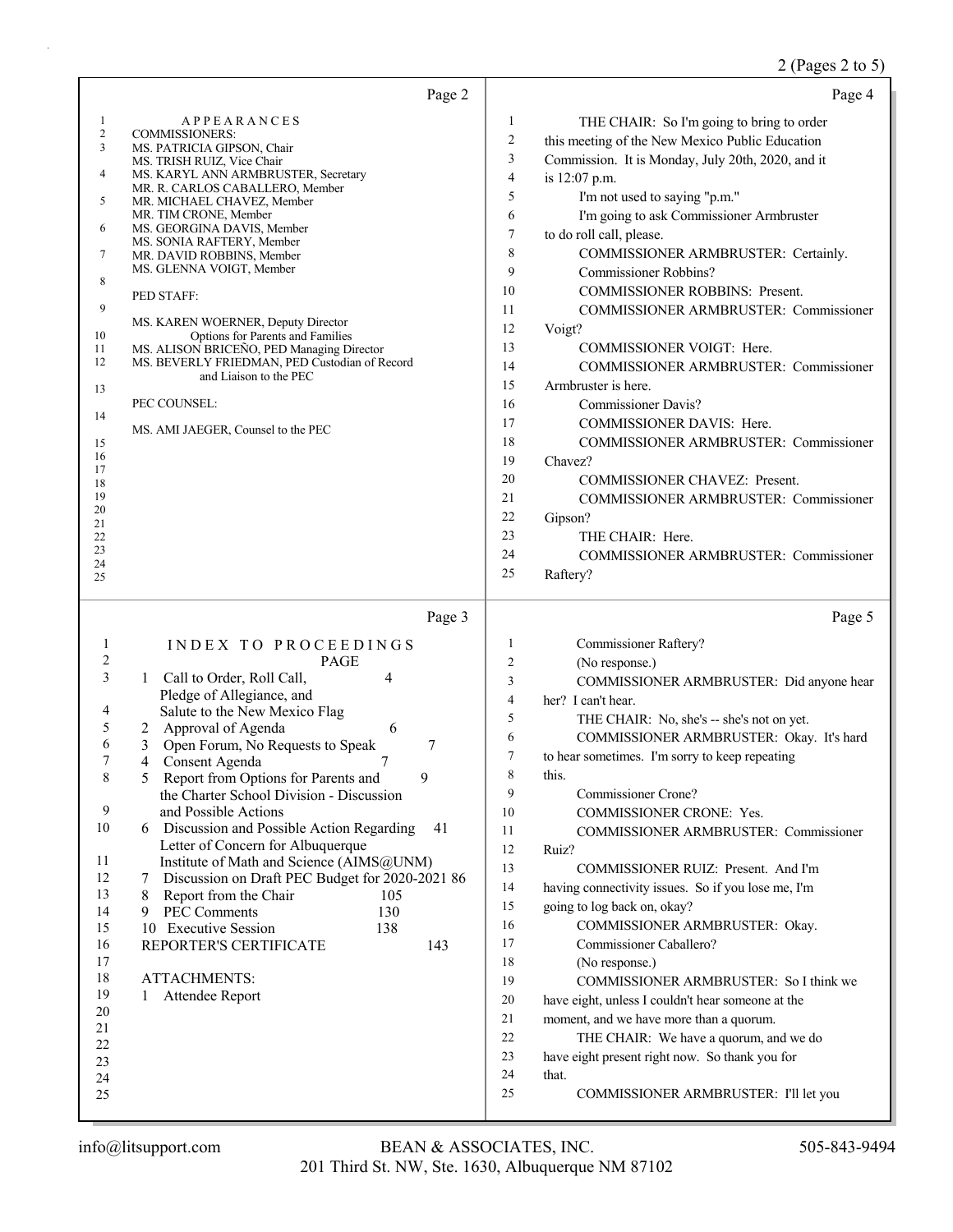|    |                                                      |        | $5 \times 10^{-10}$ or to $27$                       |
|----|------------------------------------------------------|--------|------------------------------------------------------|
|    | Page 6                                               |        | Page 8                                               |
| 1  | tell me when they come.                              | 1      | COMMISSIONER ARMBRUSTER: Commissioner                |
| 2  | THE CHAIR: Right. I will.                            | 2      | Crone?                                               |
| 3  | So I'm going to ask Commissioner Robbins             | 3      | COMMISSIONER CRONE: Yes.                             |
| 4  | to lead us in the Pledge, and Commissioner Crone in  | 4      | COMMISSIONER ARMBRUSTER: Is -- just                  |
| 5  | the Salute to the New Mexico Flag.                   | 5      | checking. Is Commissioner Raftery here yet?          |
| 6  | (Pledge of Allegiance and Salute to the              | 6      | THE CHAIR: She's not.                                |
| 7  | New Mexico Flag conducted).                          | 7      | COMMISSIONER ARMBRUSTER: Okay. That's                |
| 8  | THE CHAIR: Thank you. And I'll be so                 | 8      | fine.                                                |
| 9  | glad when it doesn't sound like that anymore.        | 9      | Commissioner Gipson?                                 |
| 10 | We are on to Item No. 2, which is the                | 10     | THE CHAIR: Yes.                                      |
| 11 | approval of the agenda. And I have -- excuse me --   | 11     | COMMISSIONER ARMBRUSTER: Commissioner                |
| 12 | two changes to the consent agenda, that AIMS --      | 12     | Chavez?                                              |
| 13 | MS. FRIEDMAN: Madam Chair, Commissioner              | 13     | COMMISSIONER CHAVEZ: Yes.                            |
| 14 | Caballero has joined.                                | 14     | <b>COMMISSIONER ARMBRUSTER: Commissioner</b>         |
| 15 | THE CHAIR: Thank you.                                | 15     | Davis?                                               |
| 16 | (Commissioner Caballero joins the meeting.)          | 16     | <b>COMMISSIONER DAVIS: Yes.</b>                      |
| 17 | THE CHAIR: I have two changes to the                 | 17     | <b>COMMISSIONER ARMBRUSTER: Commissioner</b>         |
| 18 | Consent Agenda; and that is DEAP and AIMS need to be | 18     | Armbruster votes "Yes."                              |
| 19 | taken off the Consent Agenda for governing council   | 19     | Commissioner Voigt?                                  |
| 20 | concerns.                                            | 20     | COMMISSIONER VOIGT: Yes.                             |
| 21 | COMMISSIONER RUIZ: Madam Chair, I'll make            | 21     | <b>COMMISSIONER ARMBRUSTER: Commissioner</b>         |
| 22 | a motion to approve the agenda with the              | 22     | Robbins?                                             |
| 23 | aforementioned changes.                              | 23     | COMMISSIONER ROBBINS: Yes.                           |
| 24 | COMMISSIONER CRONE: Second.                          | 24     | COMMISSIONER ARMBRUSTER: There's a                   |
| 25 | COMMISSIONER VOIGT: I'll second.                     | 25     | nine-to-zero vote.                                   |
|    | Page 7                                               |        | Page 9                                               |
| 1  | THE CHAIR: There's a motion by                       | 1      | THE CHAIR: The motion passes, nine-zero.             |
| 2  | Commissioner Ruiz and a second by Commissioner       | 2      | Thank you.                                           |
| 3  | Crone.                                               | 3      | We are now on to -- quickly on -- to Item            |
| 4  | Any -- all in favor?                                 | 4      | No. 5, which is the Report from Options for Parents. |
| 5  | (Commissioners so indicate.)                         | 5      | And we have been joined by someone who is holding I  |
| 6  | THE CHAIR: Hearing no opposition, the                | 6      | don't know how many hats at this point in time.      |
| 7  | motion passes.                                       | 7      | So I'm going to allow her to introduce               |
| 8  | We are on to Item No. 3, which is the Open           | 8      | herself, kind of explain, because she can better     |
| 9  | Forum. And my understanding is no one signed up for  | 9      | explain what her role is than I can. And if there's  |
| 10 | Public Comment.                                      | 10     | any updates that you want to give, we'd appreciate   |
| 11 | So we will move on to Item No. 4, which is           | 11     | it.                                                  |
| 12 | the Consent Agenda.                                  | 12     | MS. ALLISON BRICEÑO: Absolutely. Thank               |
| 13 | COMMISSIONER ROBBINS: I'll move for                  | 13     | you, Chairperson. My name is Allison Briceño. I've   |
| 14 | approval of the Consent Agenda.                      | 14     | been lucky enough to speak with a few of you.        |
| 15 | COMMISSIONER RUIZ: Second.                           | 15     | I am the Managing Director at the PED.               |
| 16 | THE CHAIR: There's a motion by                       | 16     | And when Kara -- Deputy Secretary Bobroff and Alan   |
| 17 | Commissioner Robbins, a second by Commissioner Ruiz. | 17     | Brauer left, I stepped into both of their roles,     |
| 18 | If there is no discussion, roll call,                | 18     | poorly.                                              |
| 19 | please.                                              | 19     | And Karen Woerner and her team and                   |
| 20 | COMMISSIONER ARMBRUSTER: Commissioner                | 20     | Chairperson Gipson have been extremely patient with  |
| 21 | Caballero?                                           | $21\,$ | me as I've been kind of trying to figure this all    |
|    |                                                      |        |                                                      |

- 22 out and -- and my feeble attempts to support.
- 23 So I am here to support. I am very
- 24 grateful for the work that this group does with our
- 25 charter schools. I think it's incredibly important

24 Ruiz?

22 COMMISSIONER CABALLERO: Yes.

25 COMMISSIONER RUIZ: Yes.

23 COMMISSIONER ARMBRUSTER: Commissioner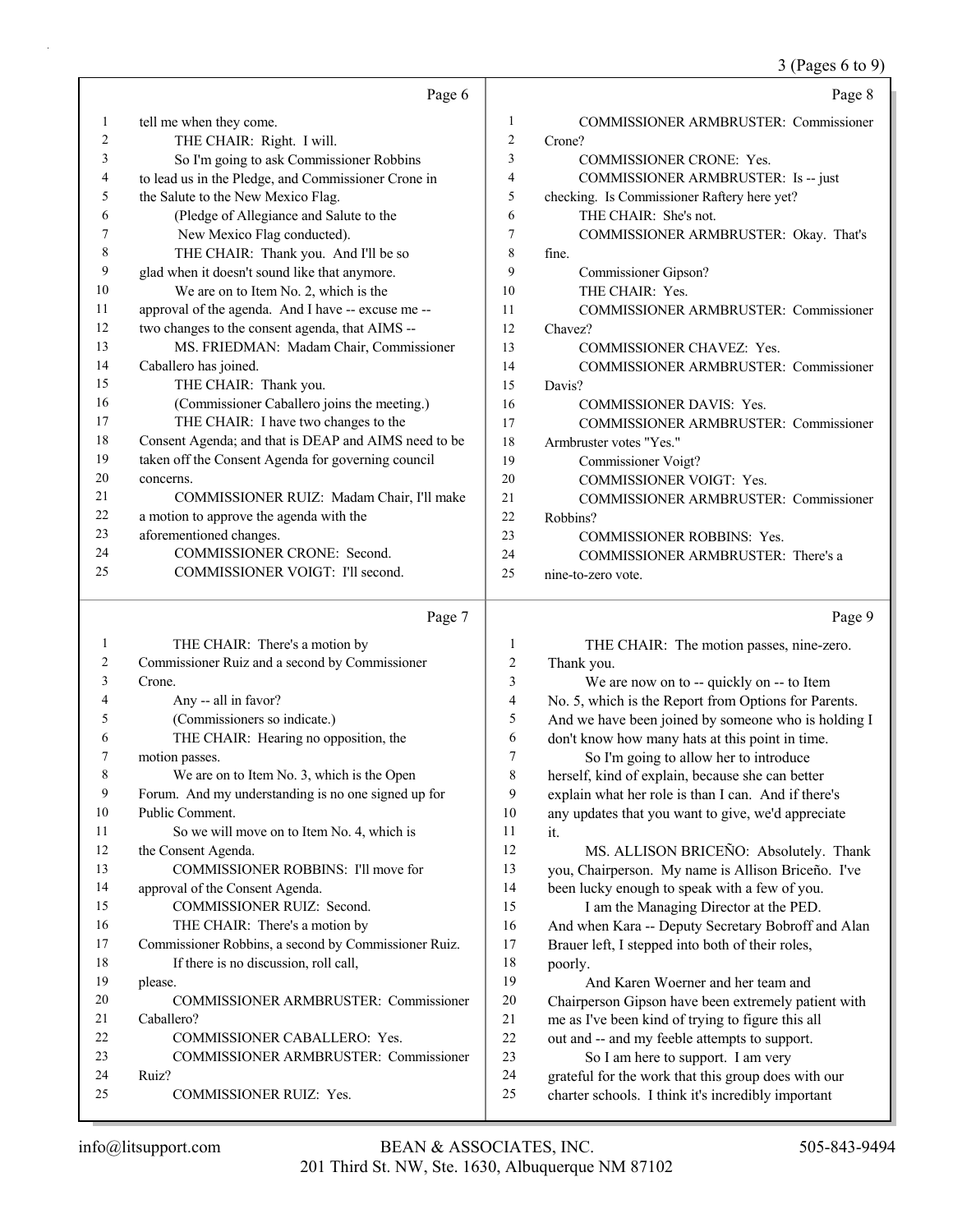#### 4 (Pages 10 to 13)

|    | Page 10                                              |    | Page 12                                              |
|----|------------------------------------------------------|----|------------------------------------------------------|
| 1  | work, and I thank you for that.                      | 1  | impressed with the Commission's work on authorizing  |
| 2  | The -- the one update that I have before I           | 2  | practices and what we have in place, thanks to this  |
| 3  | turn it over to Karen is that we are actively        | 3  | Commission.                                          |
| 4  | searching for a replacement for Alan. And so we      | 4  | So that was an interesting week, a little            |
| 5  | have conducted one interview, and we have two others | 5  | bit of -- it's very exhausting to be on Zoom all     |
| 6  | scheduled; I believe both are this week.             | 6  | day, as you know. And there were several days this   |
| 7  | If -- hopefully, it would be wonderful if            | 7  | past week that we were involved in that -- those     |
| 8  | we could select someone out of that group. And if    | 8  | meetings.                                            |
| 9  | not, you know, we will just kind of continue         | 9  | Also this past week, overlapping with                |
| 10 | interviewing.                                        | 10 | those meetings, was a PED retreat of sorts, again,   |
| 11 | And, you know, with any luck, we'll get              | 11 | virtually, around different bureaus participating in |
| 12 | that person on, and I will play more of a supporting | 12 | what they called the "Change Game." It was           |
| 13 | role as we look for a replacement for Deputy         | 13 | primarily about how to do effective and quality      |
| 14 | Secretary Bobroff as well.                           | 14 | professional development, primarily for teachers and |
| 15 | So any questions on that before I turn it            | 15 | in the classroom for teaching and learning.          |
| 16 | over to Karen?                                       | 16 | So that doesn't apply directly to us since           |
| 17 | (No response.)                                       | 17 | we don't get involved in training teachers from our  |
| 18 | MS. ALLISON BRICEÑO: Thank you.                      | 18 | bureau. But the work was really informative and fun  |
| 19 | MS. KAREN WOERNER: So, Madam Chair,                  | 19 | and intense. And what I really liked about it was    |
| 20 | Commissioners.                                       | 20 | it provided an opportunity for all the PED bureaus   |
| 21 | Thank you, Allison. Yes, I'm very much               | 21 | to collaborate and discuss together, which is        |
| 22 | looking forward to finding a director as well; so -- | 22 | something we often don't do, and has helped solidify |
| 23 | as you all are.                                      | 23 | some connections that I think will be very helpful,  |
| 24 | So for an update. I just want to -- some             | 24 | both for those bureaus and for us in the Charter     |
| 25 | of you already know, but the schools have been       | 25 | Schools Division.                                    |
|    | Page 11                                              |    | Page 13                                              |

#### Page |

| 1              | submitting assurances regarding their school reentry | 1      | In fact, we each got to present a little             |
|----------------|------------------------------------------------------|--------|------------------------------------------------------|
| $\overline{2}$ | plans. And the various folks are on a team to        | 2      | slide show about our division and the work that we   |
| 3              | review those and request more robust responses and   | 3      | do, and, you know, explaining our work and how we    |
| 4              | plans if they are not.                               | 4      | support this Commission. And I think it was very --  |
| 5              | And we have received -- about 75 percent             | 5      | some bureaus didn't realize the work that we do or   |
| 6              | of the State charter schools have submitted their    | 6      | the work of the Commission; so it was really         |
| 7              | assurances, and our team, including Megan, Missy,    | 7      | helpful.                                             |
| 8              | Melissa, and I, are reviewing the State Charter      | 8      | And already I've had some of them reach              |
| 9              | Schools' assurance review, reviewing the assurances  | 9      | out for support on contacting some of our State      |
| 10             | for the State charter schools.                       | $10\,$ | charter schools and helping them to get moving       |
| 11             | So I'm sure that the Commission would like           | 11     | forward on some things that they have missed         |
| 12             | to see those, once they're approved and finaled, as  | 12     | deadlines for or whatever. So I think that that's    |
| 13             | you did with the Continuous Learning Plans, and we   | 13     | going to be a good collaboration and am excited      |
| 14             | will certainly provide those to you.                 | 14     | about it.                                            |
| 15             | A big event that's been happening is                 | 15     | And I do want to mention about home                  |
| 16             | the -- WestEd, on behalf of the Department of        | 16     | school. As you all know, that doesn't -- this        |
| 17             | Education -- U.S. Department of Education -- has     | 17     | Commission doesn't have any oversight of home        |
| 18             | visited us virtually to do a review of the CSP Grant | 18     | schooling. But we do, in our division, have to have  |
| 19             | program. And I sat in on all of those meetings,      | 19     | an obligation to track and allow parents to register |
| 20             | particularly because they had lots of questions      | 20     | for home school.                                     |
| 21             | about charter schools in New Mexico, in general, as  | 21     | And we are monitoring that process,                  |
| 22             | opposed to just the grant or sub-grantees.           | 22     | because many parents are concerned about reentry     |
| 23             | And I want to say that I was very proud to           | 23     | plans and think that maybe they should go to home    |
| 24             | represent New Mexico on that group, because the      | 24     | schooling. So we are monitoring that to see how      |
| 25             | various questions they asked, I think they were very | 25     | those statistics look and see what's happening.      |
|                |                                                      |        |                                                      |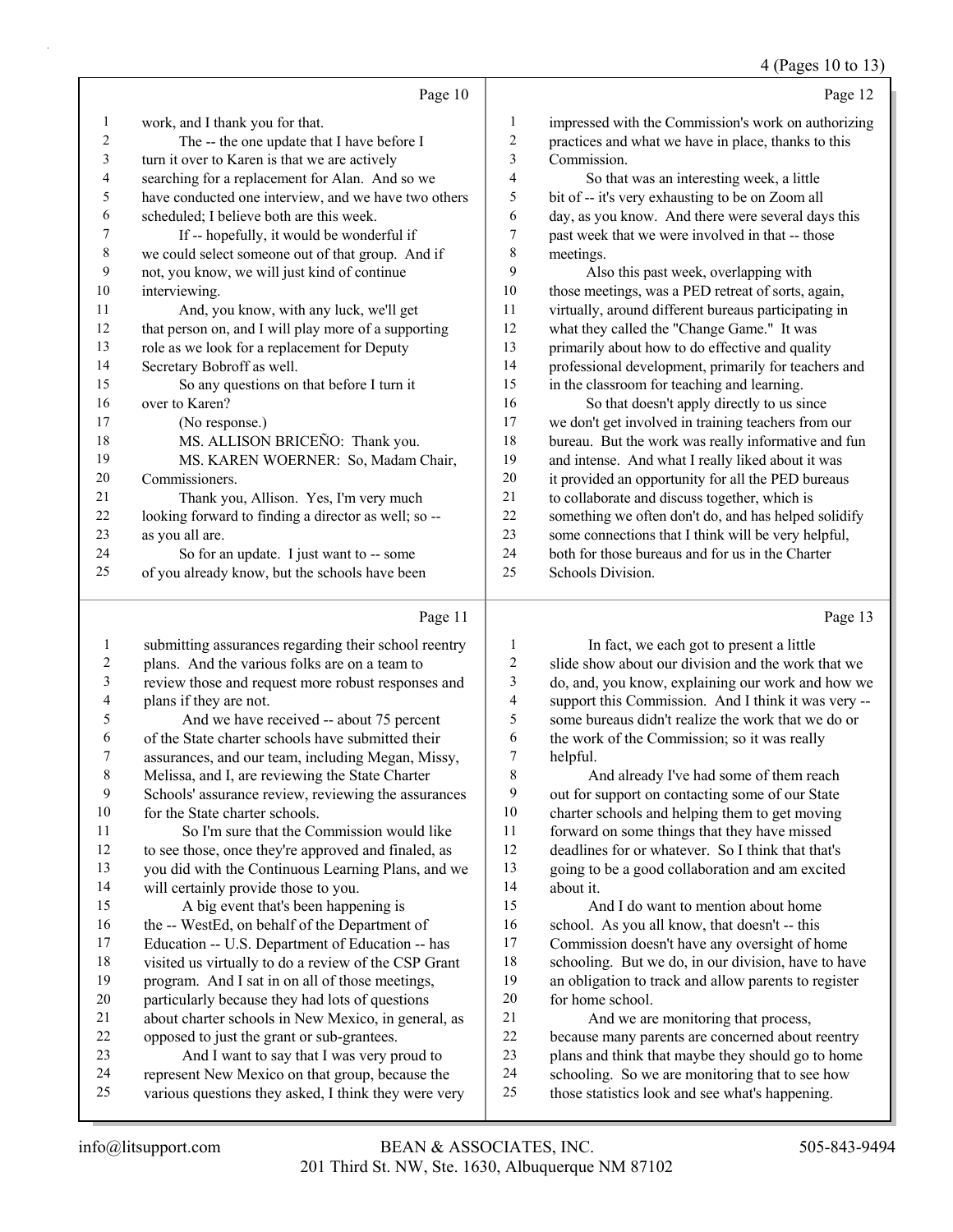#### 5 (Pages 14 to 17)

|                          | Page 14                                              |                         | Page 16                                              |
|--------------------------|------------------------------------------------------|-------------------------|------------------------------------------------------|
| 1                        | We are, of course, advising parents of               | $\mathbf{1}$            | were very good trainings and a very good deal for    |
| $\boldsymbol{2}$         | both traditional public schools and charter schools  | $\overline{c}$          | governing board members; so that was yet another     |
| $\mathfrak{Z}$           | that they might want to wait till the schools        | 3                       | opportunity for board members to complete their      |
| $\overline{\mathcal{L}}$ | actually have their plans finalized, because things  | $\overline{\mathbf{4}}$ | training hours.                                      |
| 5                        | keep changing.                                       | 5                       | Got a lot of positive feedback about                 |
| 6                        | We do expect another -- potentially,                 | 6                       | Dr. Carpenter's six hours of training that he        |
| $\sqrt{ }$               | another health order from the Governor that could    | 7                       | provided. He was very pleased that a lot of the      |
| $\,$ $\,$                | impact it as well. So we are advising them that      | 8                       | members who had already completed their required     |
| $\mathbf{9}$             | they may want to wait and see about doing schooling  | 9                       | hours of training took advantage of coming to the -- |
| $10\,$                   | from home as opposed to home schooling by staying    | $10\,$                  | the trainings and earning credit for FY21.           |
| $11\,$                   | enrolled in their schools and following that         | 11                      | So still have a way to go with people                |
| 12                       | curriculum rather than a home-school curriculum, if  | $12\,$                  | understanding the need for the seven-hour            |
| 13                       | the only reason they're interested is because of the | 13                      | introductory course to be taken, particularly in the |
| 14                       | pandemic.                                            | 14                      | district-authorized charter schools. But, overall,   |
| 15                       | So just wanted to share that with you as             | 15                      | I was really pleased with the -- the participation   |
| 16                       | an indirect relationship to the charter schools.     | 16                      | and -- and the number of our board members across    |
| $17$                     | There are some parents who are concerned about not   | $17$                    | the state who worked really hard to get their hours  |
| 18                       | wanting to send their students in physically, and we | 18                      | completed.                                           |
| 19                       | are advising them to wait to see if they have that   | 19                      | MS. KAREN WOERNER: And kudos to Missy                |
| $20\,$                   | option.                                              | $20\,$                  | Brown and her team, because they have been very      |
| 21                       | And then, lastly, I wanted to report --              | $21\,$                  | flexible in offering many kinds of trainings,        |
| 22                       | before we go on to letter B, I wanted to report      | $22\,$                  | lunch-and-learn sessions, have always done that      |
| 23                       | about some governing board training.                 | 23                      | virtually, but have wrapped that up during the       |
| 24                       | And as you know, the charter school                  | 24                      | pandemic; and kudos to her and her team for that.    |
| 25                       | conference had been canceled in June, and, instead,  | 25                      | So the next thing that is on the agenda              |
|                          | Page 15                                              |                         | Page 17                                              |
| $\mathbf{1}$             | was Dr. Brian Carpenter, Missy Brown -- arranged for | $\mathbf{1}$            | is -- letter B is the annual report from New Mexico  |
| $\sqrt{2}$               | Dr. Brian Carpenter, a leader in board               | $\overline{2}$          | School for the Arts.                                 |
| $\mathfrak{Z}$           | effectiveness, was -- presented, I think it was, six | 3                       | THE CHAIR: Karen, sorry. Just a couple               |
| $\overline{\mathcal{A}}$ | sessions on June 18th and 19th.                      | 4                       | of things on what you've already said before you     |
| 5                        | And that was very well-received by the --            | 5                       | move on to NMSA.                                     |
| 6                        | the governing board members and was well-attended.   | 6                       | Can we get a list of the schools -- of our           |
| $\boldsymbol{7}$         | And I think that if I could add -- let me see if     | $\boldsymbol{7}$        | schools that haven't provided their assurances yet?  |
| $\,$ $\,$                | I -- if it's okay, I would like to add Missy Brown   | $\,$ $\,$               | MS. KAREN WOERNER: Absolutely,                       |
| $\mathbf{9}$             | to address and highlight some of the results of the  | 9                       | Madam Chair. And I do want you to know there has     |
| 10                       | charter school governing board training for the      | 10                      | been some flexibility on that. They set us a soft    |
| $11\,$                   | year, if that's okay, Madam Chair.                   | 11                      | deadline last week. Schools are still submitting     |
| 12                       | THE CHAIR: Sure.                                     | 12                      | them, not just the State charter schools.            |

13 I was really wanting -- but we can

 certainly give you a list, I do want to mention here.

16 THE CHAIR: Absolutely. Absolutely. Thanks.

18 And I just want to say thanks for all the efforts that went into making sure that governance council members could get their -- the hours in that they needed. We know that, unfortunately, too many wait until the charter conference that's in June, usually, to pick up those hours.

- 24 And, you know, it rang true that if you
- wait till the last minute, sometimes there is going

attended and appreciated.

13 MS. KAREN WOERNER: Missy, can you speak

 to the great report you prepared about charter schools and their training -- or governing boards? 16 MS. MELISSA BROWN: Well, my goal this year was to get all of the charter school governing board members to completion. And I did not achieve 19 that; but I feel like I -- that we really got close with the State-authorized charter schools. And I 21 think the virtual opportunities were very well

23 The Public Charter Schools of New Mexico, PCSNM, reached out and asked if they could convert their trainings to virtuals for credit. And they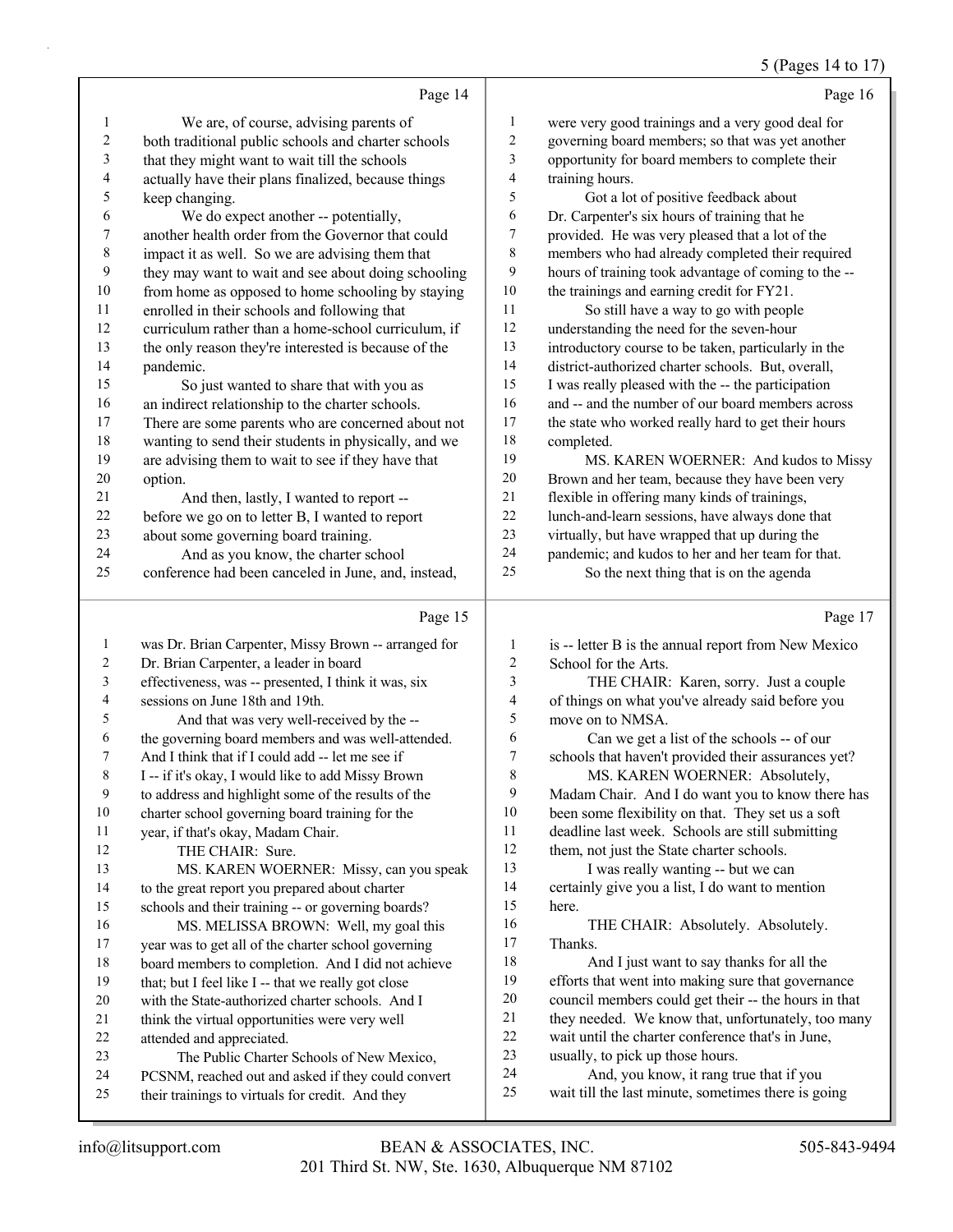#### 6 (Pages 18 to 21)

|              | Page 18                                                                                                     |                     | Page 20                                                                                                    |
|--------------|-------------------------------------------------------------------------------------------------------------|---------------------|------------------------------------------------------------------------------------------------------------|
|              |                                                                                                             |                     |                                                                                                            |
| $\mathbf{1}$ | to be a panic involved with that, because something                                                         | 1                   | And if it's okay, Madam Chair, I would                                                                     |
| 2            | comes up, and you -- you know, we can't do it. They                                                         | $\overline{c}$      | like to -- Eric is in the audience. I'd like to add                                                        |
| 3            | can't do it.                                                                                                | 3<br>$\overline{4}$ | him, in case there are any questions.                                                                      |
| 4            | So thanks for everyone involved, Missy and                                                                  |                     | THE CHAIR: Oh, sure. Sure, absolutely.                                                                     |
| 5            | Public Charter Schools, to help make sure that not                                                          | 5                   | MS. KAREN WOERNER: Good afternoon, Eric.                                                                   |
| 6            | only are they falling into compliance, but there's                                                          | 6                   | If you can unmute yourself -- there you are.                                                               |
| 7            | still value in the training that they're being                                                              | 7                   | THE CHAIR: I have to interrupt. I have                                                                     |
| 8            | provided. It's not just, "Oh, let's give them these                                                         | 8<br>9              | to step away for a second. We've got a bobcat in                                                           |
| 9            | hours"; but there's true value in that, because we                                                          | 10                  | the neighborhood, and my dog is going crazy. I want                                                        |
| 10           | know that's what's important.                                                                               | 11                  | to make sure that he's safe. Sorry. I apologize.                                                           |
| 11<br>12     | So I just wanted to say thanks for that,                                                                    | 12                  | (A discussion was held off the record.)                                                                    |
| 13           | because it really -- it really is important.                                                                | 13                  | MR. ERIC CRITES: All ready?                                                                                |
|              | And just one more question. The -- and                                                                      | 14                  | Well, Madam Chair and Commissioners, thank                                                                 |
| 14<br>15     | it's on the CSP grant. I don't remember -- and it's<br>me -- I don't remember the time frame for the award, | 15                  | you for having us here. Deputy Director Woerner, is<br>it possible -- I have three staff members here with |
|              |                                                                                                             | 16                  | me today as well. So I have our principal, Chelamia                                                        |
| 16<br>17     | if there is one for this year.<br>MS. KAREN WOERNER: Well, the -- meaning                                   | 17                  | Quintana, our director of the arts, Joey Chavez, and                                                       |
| 18           | when they would get their allocation monies for this                                                        | 18                  | our director of admissions and community engagement,                                                       |
| 19           | year? Is that what you're asking me?                                                                        | 19                  | Francesca Rodriguez.                                                                                       |
| 20           | THE CHAIR: If the new applicant                                                                             | 20                  | MS. KAREN WOERNER: Adding them as we                                                                       |
| 21           | applied -- because we don't know -- but if they                                                             | 21                  | speak.                                                                                                     |
| 22           | applied, when would they be notified that they did                                                          | 22                  | Eric, I don't know that a formal                                                                           |
| 23           | in fact, receive?                                                                                           | 23                  | presentation is necessary. But I just was                                                                  |
| 24           | MS. KAREN WOERNER: That decision won't be                                                                   | 24                  | concerned -- I think it would be better for you to                                                         |
| 25           | made until they have been advised, if they apply                                                            | 25                  | answer questions about your report than me. So                                                             |
|              |                                                                                                             |                     |                                                                                                            |
|              |                                                                                                             |                     |                                                                                                            |
|              | Page 19                                                                                                     |                     | Page 21                                                                                                    |
| 1            | their -- and I would have to defer to Brigette, and                                                         | 1                   | that's why I wanted your team here to join us.                                                             |
| 2            | I can check if they've actually applied. But it                                                             | $\overline{c}$      | MR. ERIC CRITES: Okay. Great. So I do                                                                      |
| 3            | would not be -- it will be reviewed, but will be                                                            | 3                   | have --                                                                                                    |
| 4            | pending approval from the Commission in August.                                                             | $\overline{4}$      | MS. KAREN WOERNER: So it's up to --                                                                        |
| 5            | THE CHAIR: Okay. All right. All right.                                                                      | 5                   | MR. ERIC CRITES: I have just some                                                                          |
| 6            | And at some point, then -- because we lose                                                                  | 6                   | highlights prepared. But are you saying we should                                                          |
| 7            | track of this to some degree because there is that                                                          | $\overline{7}$      | hold off on those?                                                                                         |
| 8            | little bit of separation now between the grant folks                                                        | 8                   | MS. KAREN WOERNER: Well, I'll defer to                                                                     |
| 9            | and us. But if we could get some report as to who                                                           | 9                   | Madam Chair on that.                                                                                       |
| 10           | else is receiving the grant money?                                                                          | 10                  | MR. ERIC CRITES: Okay. And we're fine                                                                      |
| 11           | MS. KAREN WOERNER: Absolutely.                                                                              | 11                  | with that.                                                                                                 |
| 12           | THE CHAIR: Thanks. Appreciate it.                                                                           | 12                  | THE CHAIR: I'm sorry. I just stepped                                                                       |
| 13           | MS. KAREN WOERNER: There are a total of                                                                     | 13                  | back in; so                                                                                                |
| 14           | 13 schools, I think one of which is a local charter.                                                        | 14                  | MS. KAREN WOERNER: So, Madam Chair, Eric                                                                   |
| 15           | But I will get that list for the Commission.                                                                | 15                  | and his team -- there are three others from his team                                                       |
| 16           | THE CHAIR: Thanks. I appreciate it.                                                                         | 16                  | that have joined the panel. He would like to share                                                         |
| 17           | Okay.                                                                                                       | 17                  | some highlights from the report. But I said I would                                                        |
| 18           | MS. KAREN WOERNER: Let me just make notes                                                                   | 18                  | defer to you as to whether you wanted it that way.                                                         |
| 19           | so I don't forget.                                                                                          | 19                  | THE CHAIR: Oh, absolutely. Absolutely.                                                                     |
| 20           | And then shall I move on, Madam Chair?                                                                      | 20                  | MS. KAREN WOERNER: Okay. Thank you.                                                                        |
| 21           | THE CHAIR: Yes. Sorry.                                                                                      | 21                  | MR. ERIC CRITES: Madam Chair, we can keep                                                                  |
| 22           | MS. KAREN WOERNER: Okay. Thanks. So the                                                                     | 22                  | it very short and sweet or answer any questions. Of                                                        |
| 23           | letter B under our report is the annual report from                                                         | 23                  | course, we love talking about our school; so we --                                                         |
| 24<br>25     | New Mexico School for the Arts. And you do have<br>that in your packets.                                    | 24<br>25            | THE CHAIR: I know. Thanks.<br>MR. ERIC CRITES: Okay. So I did want to                                      |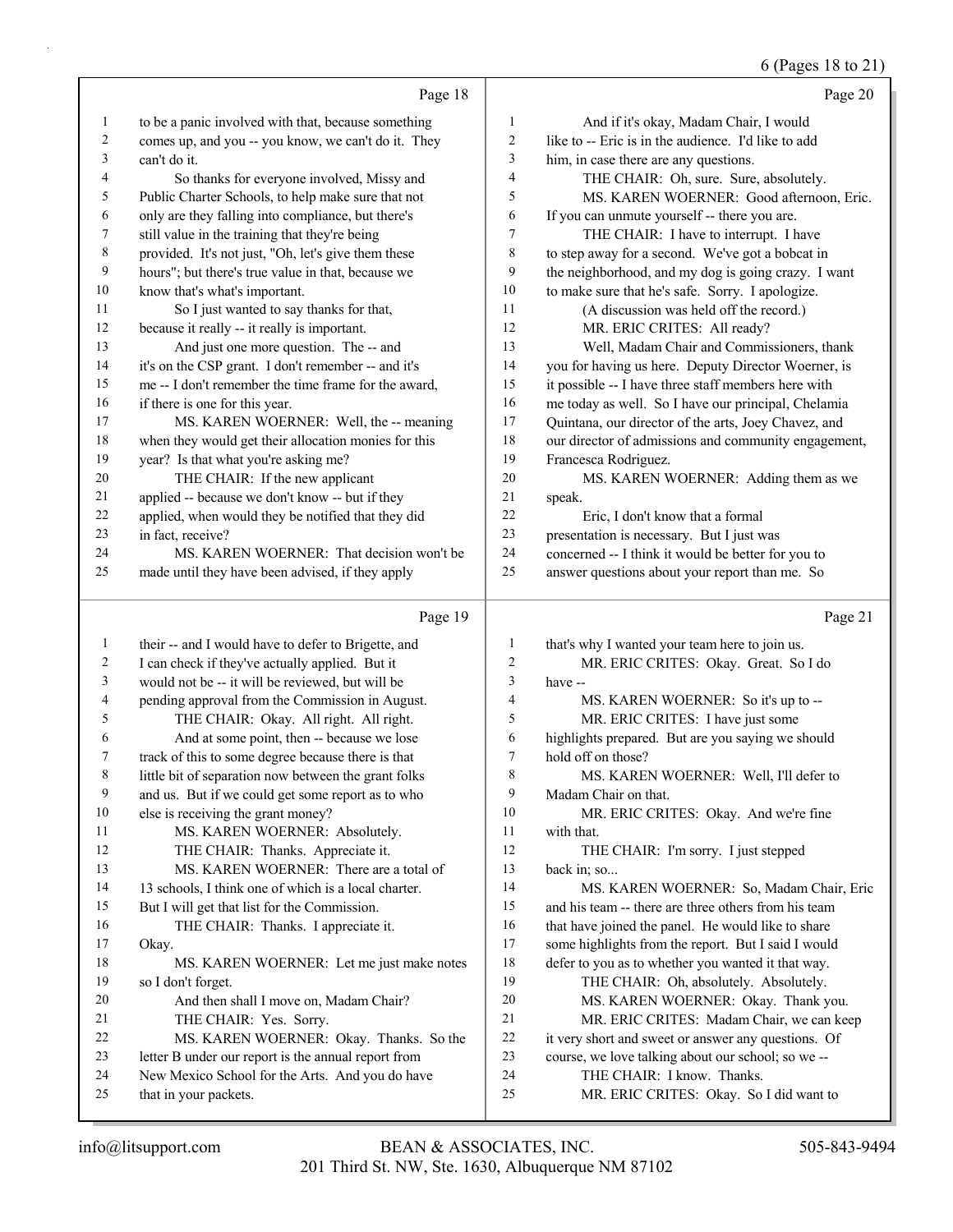#### 7 (Pages 22 to 25)

|    |                                                      |                | $, 1.45$ as $42.6$                                   |
|----|------------------------------------------------------|----------------|------------------------------------------------------|
|    | Page 22                                              |                | Page 24                                              |
| 1  | address, just, that we -- our governing council did  | 1              | assure the Commissioners, as we talked about last    |
| 2  | get -- I just confirmed our governing council did    | 2              | month, that we are providing for all of those        |
| 3  | get their hours done, just let you know our          | 3              | students to ensure that they remain enrolled at      |
| 4  | assurances document is going to be in in the next    | 4              | New Mexico School for the Arts, if they choose to,   |
| 5  | couple of days.                                      | 5              | which all of them so far are choosing to. So we're   |
| 6  | I've been in conversation with Deputy                | 6              | thrilled about that.                                 |
| 7  | Secretary Warniment-Perea and Deputy Secretary       | $\overline{7}$ | Our online, spring, art teachers did an              |
| 8  | Sandoval to get some answers. So that's in process.  | 8              | incredible job, and I think did the best job that    |
| 9  | I just wanted to share a few highlights              | 9              | any set of teachers could do at pivoting. But we     |
| 10 | and have our principal, Chelamia Quintana, here to   | 10             | also learned a lot of lessons. And as we're looking  |
| 11 | speak a little bit about our academic program and    | 11             | ahead to the coming year, we're using everything     |
| 12 | plans; Joey Chavez, our director of the arts, to     | 12             | that we learned in the spring to make the program    |
| 13 | talk about how we're innovating around arts          | 13             | even stronger.                                       |
| 14 | programming in the current conditions. And           | 14             | I did want to share that this morning our            |
| 15 | Francesca Rodriguez is here. She can address a       | 15             | governing council did vote for us to begin the       |
| 16 | little bit about our admissions and community        | 16             | school year in a remote mode, in a fully online mode |
| 17 | engagement piece.                                    | 17             | for at least the first nine weeks. And so what       |
| 18 | One of our big accomplishments of the year           | 18             | we're doing now is we're continuing to prepare       |
| 19 | was, as you know, moving into our permanent campus   | 19             | professional development and additional support for  |
| 20 | and beginning enrollment growth, which we're going   | 20             | our academic and artistic faculty, so that they can  |
| 21 | to be continuing, while maintaining the rigor of our | 21             | really provide the most rigorous and robust          |
| 22 | academic and artistic program in the process.        | 22             | educational experience that students can possibly    |
| 23 | We were named a Spotlight School for 2019,           | 23             | have.                                                |
| 24 | graduation rate of 94 percent for our most recent    | 24             | And we're also, of course, continuing to             |
| 25 | cohort.                                              | 25             | work on ensuring that our students all have the      |
|    | Page 23                                              |                | Page 25                                              |
| 1  | And in May, I'm really proud that we                 | 1              | technology that they need. We were able to achieve   |

|    | And in May, I'm really proud that we                 | 1  | technology that they need. We were able to achieve   |
|----|------------------------------------------------------|----|------------------------------------------------------|
| 2  | graduated all 46 seniors, 100 percent of which were  | 2  | that in the spring, and we're ordering additional    |
| 3  | accepted into post-secondary institutions. We even   | 3  | Wi-Fi hotspots and Chromebooks to ensure that all of |
| 4  | had one graduate who earned perfect attendance for   | 4  | our students do have access going forward.           |
| 5  | all four years of high school.                       | 5  | So that's my little intro spiel, and I'll            |
| 6  | During 2019-2020, we grew to 246 students,           | 6  | hand it over to Chelamia Quintana. Thank you,        |
| 7  | and we'll be at 307 students for the upcoming        | 7  | Madam Chair and members of the Commission.           |
| 8  | 2020-2021 year. And that CSP grant that we were      | 8  | MS. CHELAMIA QUINTANA: Good afternoon,               |
| 9  | awarded is helping us achieve that, so we're very    | 9  | everyone. So I'm Chelamia, principal of New Mexico   |
| 10 | grateful for that.                                   | 10 | School for the Arts. And I just wanted to speak a    |
| 11 | We continue to welcome a robust roster of            | 11 | little bit about our academic programming.           |
| 12 | visiting artists, as is outlined in our charter      | 12 | So in the spring, we surveyed students and           |
| 13 | contract.                                            | 13 | families and staff to gauge what supports we needed  |
| 14 | And we're wrapping up demolition right               | 14 | to be focused on over the summer in order to be able |
| 15 | now. It's very exciting that we're wrapping up       | 15 | to prepare for whatever was coming now in the fall.  |
| 16 | demolition on our campus, in the midst of all this,  | 16 | And so a lot of feedback around students'            |
| 17 | that will allow us to, very shortly here in the next | 17 | feeling of success, or non-success, as it relates to |
| 18 | couple of weeks, begin constructing our cafeteria.   | 18 | the -- the online version in the fourth quarter of   |
| 19 | As I've shared previously last month with you-all,   | 19 | our school year.                                     |
| 20 | our next phase would be to build a 60-student dorm,  | 20 | And so part of that led to some of our               |
| 21 | and that's going to be pending securing funding in   | 21 | pieces that we currently are offering through a boot |
| 22 | the upcoming years. But we're excited about that.    | 22 | camp. We -- this will be our third year offering     |
| 23 | I'm very grateful for the approval of the            | 23 | this. And, really, it was -- it was based upon,      |
| 24 | amendment around our dorm. We're very sorry that     | 24 | initially, supporting students in their -- their     |
| 25 | we're suspending it this year. But I did want to     | 25 | experience at NMSA.                                  |
|    |                                                      |    |                                                      |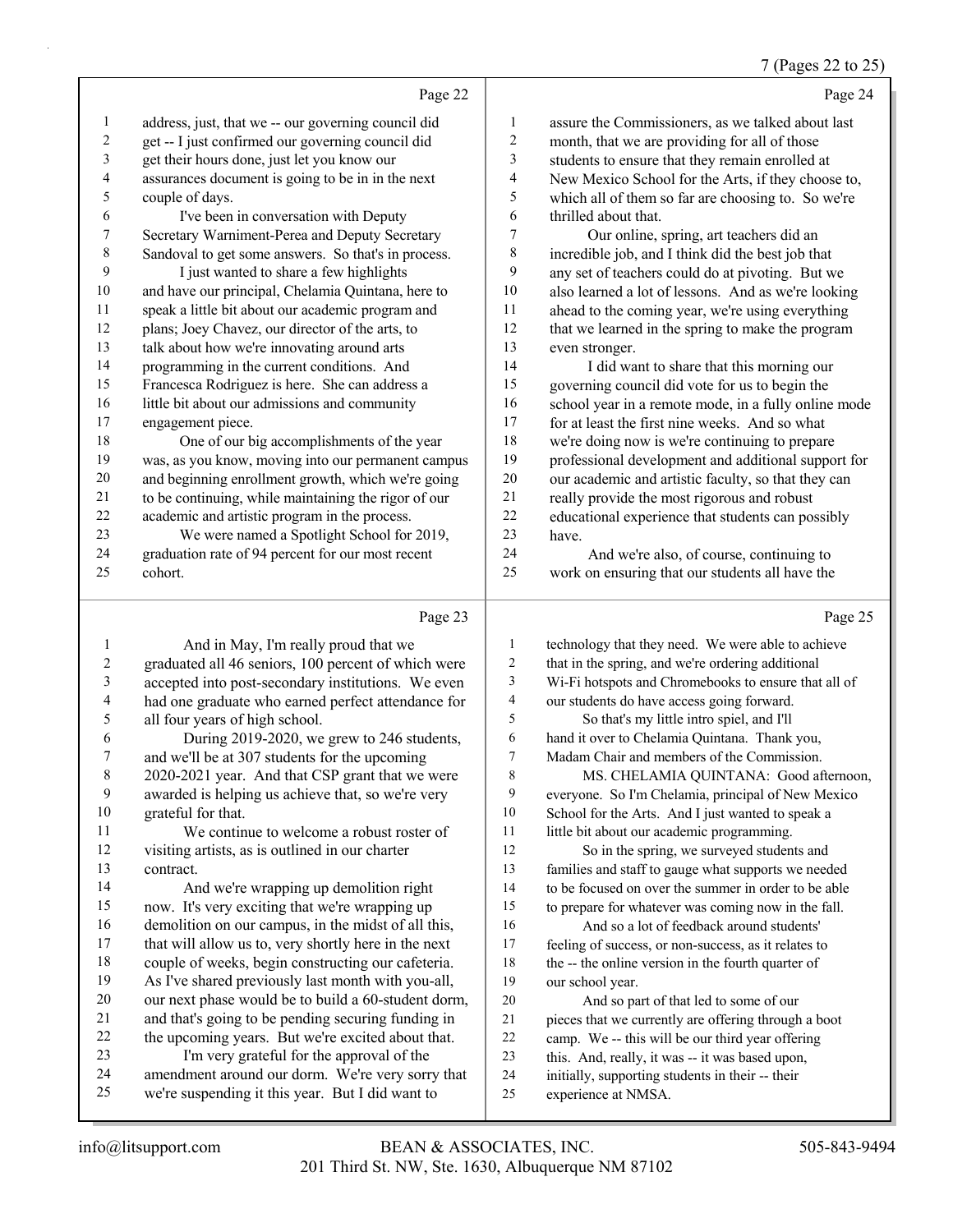#### 8 (Pages 26 to 29)

|                          | Page 26                                              |                         | Page 28                                              |
|--------------------------|------------------------------------------------------|-------------------------|------------------------------------------------------|
| 1                        | And, really, it was based upon some of the           | 1                       | But we will continue that effort again               |
| $\overline{c}$           | challenges the students expressed they had coming    | $\overline{\mathbf{c}}$ | this year and, I guess, more intensely as we find    |
| $\mathfrak{Z}$           | into NMSA from statewide, as residents, as           | 3                       | ourselves trying to -- or challenged with really     |
| $\overline{\mathcal{L}}$ | commuters, as freshmen, and just from different      | $\overline{\mathbf{4}}$ | getting ahold of some of these students and their    |
| 5                        | parts of the state.                                  | 5                       | families as they're dealing with challenges in Wi-Fi |
| 6                        | And so this year, our offerings were more            | 6                       | connectivity and any other technology pieces, and,   |
| $\boldsymbol{7}$         | centered around preparing students for an experience | $\boldsymbol{7}$        | of course, all of the family components that make it |
| $\,$ 8 $\,$              | that could have been hybrid, could have been online, | 8                       | challenging to be able to -- to participate online.  |
| 9                        | and could have been on-site, with regard to          | 9                       | Eric, I don't know if you wanted me to               |
| $10\,$                   | technology, with regard to social-emotional wellness | 10                      | mention anything else or highlight anything else;    |
| 11                       | and supports, and just success overall academically  | 11                      | but those were the three areas that I wanted to make |
| 12                       | with an online platform, if that -- as it was going  | 12                      | sure I mentioned.                                    |
| 13                       | to be part of what we were going to do regardless,   | 13                      | MR. ERIC CRITES: Thank you. And then we              |
| 14                       | probably.                                            | 14                      | have Joey Chavez, our director of arts and theater   |
| 15                       | We also have a better idea, I think, of              | 15                      | department chair, here to say a couple of things     |
| 16                       | how to support students on caseload. We have a       | 16                      | about our arts programming.                          |
| 17                       | group of individuals, a team of individuals,         | 17                      | THE CHAIR: Okay. Thanks.                             |
| 18                       | teachers, myself, some of our -- or our              | 18                      | MR. ERIC CRITES: Okay. I'm not sure if               |
| 19                       | instructional assistant, our 504 coordinator, our    | 19                      | Joey is maybe having technical problems. Maybe       |
| $20\,$                   | SAT coordinator, and, of course, our special         | 20                      | Francesca Rodriguez could share a few things about   |
| 21                       | education.                                           | 21                      | our admissions and community engagement.             |
| 22                       | And so we, throughout the fourth quarter,            | 22                      | MS. KAREN WOERNER: I think Joey is there,            |
| 23                       | intensified some of the supports we had around       | 23                      | but maybe needs to unmute himself.                   |
| 24                       | academics to be able to make sure that this online   | 24                      | MR. JOEY CHAVEZ: Thank you, Madam                    |
| 25                       | version was going to be fully supported for them.    | 25                      | Commissioner and everyone, for the fabulous work     |
|                          | Page 27                                              |                         | Page 29                                              |
| $\mathbf{1}$             | And so going into this new school year,              | $\mathbf{1}$            | that you do.                                         |
| 2                        | we've gathered some info from the surveys, and also  | $\overline{c}$          | Like teachers all over the country, we did           |
| 3                        | just from our own experiences with students, which   | 3                       | a rapid about-face in our programming. One of the    |
| $\overline{4}$           | will now lead to more one-on-one time, of course,    | $\overline{\mathbf{4}}$ | things unique about our school is that it is         |
| 5                        | online, more reaching out to families, more          | 5                       | paramount that the students get to share their work  |

supporting our staff with this online piece, and

how -- you know, with regard to their accommodations

 and their academic needs as per IEPs, same for our ELL students.

10 We know that many of our students are not necessarily identified through the S.T.A.R.S.

system; however, we ourselves have some ideas around

how we're going to support this online versus

 on-site so that our EL students have what they need as well.

16 We are also meeting -- will continue to meet as an attendance team, which consists of our administrative assistant in the front, who works

with attendance, myself, our counselor, in order to

- be able to support attendance. We know that that
- looks so many different ways when you're online.
- And it was definitely an eye-opener for us in the
- fourth quarter as we tried so many different ways to
- reach out to students and make sure they were
- engaging successfully.

 paramount that the students get to share their work through performances and videos and all -- you know,

gallery walks and all of those kinds of things.

8 So we spent a lot of time in communiques with the Chair about how we were going to try and keep that consistent, because it really does engage the students and keep them involved when they're working together in groups so that they could begin to present some stuff.

14 So, just very rapidly, I'd like to give you a brief rundown.

16 So the theater department, we filmed all of our classes. We shared them with our students and parents. We had an original play written by a senior that was put on Facebook with over 200 viewers to see it.

- 21 Visual arts department had their Flux
- Senior Exhibition, which was open to the public and
- was very, very well-attended, with over 200 views
- alone there. And then also they filmed their
- classes and shared those within the department and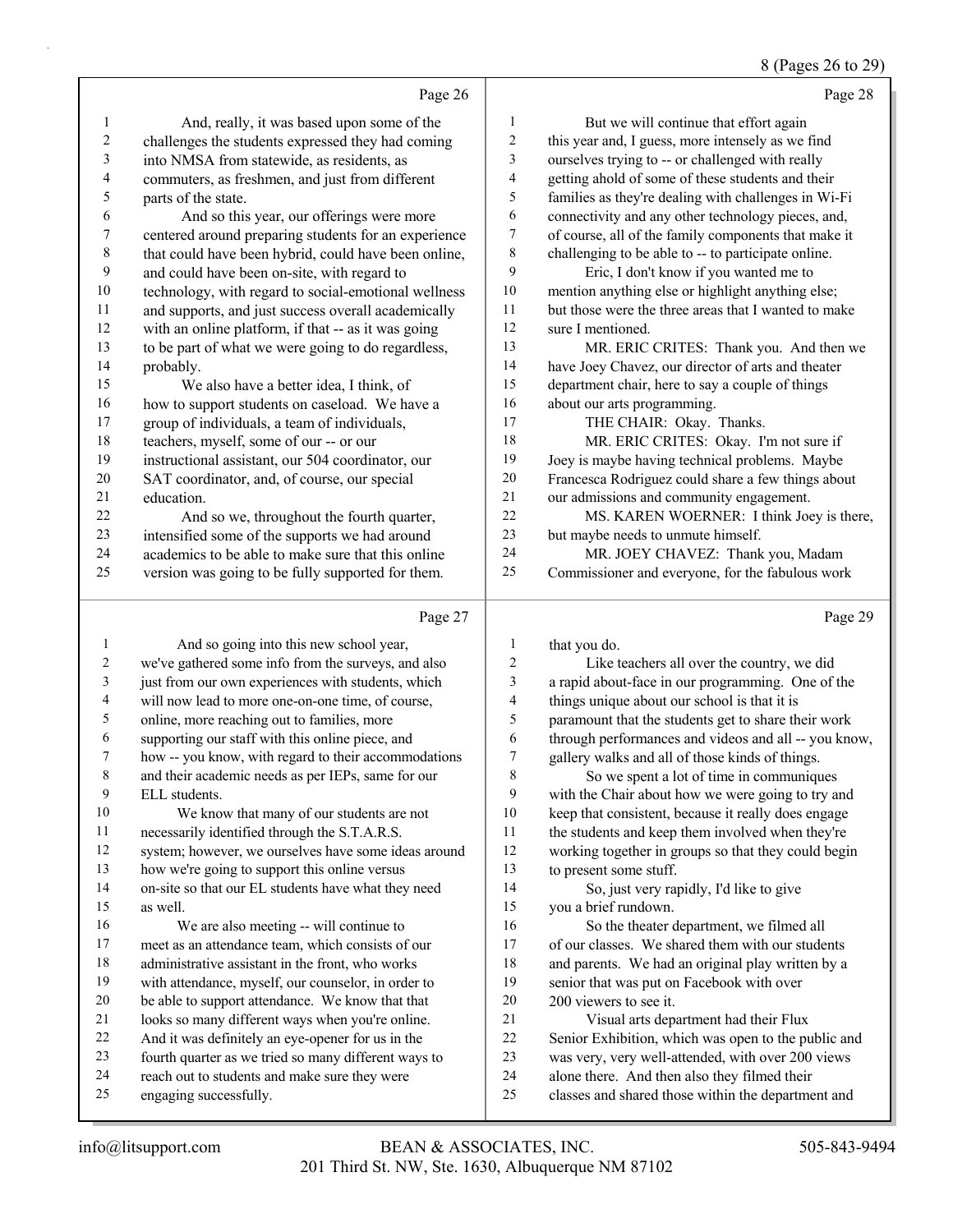#### 9 (Pages 30 to 33)

|    | Page 30                                              |                | Page 32                                              |
|----|------------------------------------------------------|----------------|------------------------------------------------------|
| 1  | within -- with the parents.                          | 1              | to cast a wide net and develop -- and continue       |
| 2  | Music department filmed and presented                | 2              | partnerships with elementary and middle schools, to  |
| 3  | 63 music concerts, both solo work and ensemble work. | 3              | prime kids to be prepared to apply to NMSA. We       |
| 4  | They had over 700 views. Views were family members,  | $\overline{4}$ | connect with counselors to identify kids with        |
| 5  | friends, and fellow students. That's true across     | 5              | passion and aptitude for the arts and identify areas |
| 6  | the board for all of these.                          | 6              | of students' arts focus with the counselors and      |
| 7  | Dance created three original works that              | 7              | other arts teachers.                                 |
| 8  | were shared with their department and with their     | 8              | Each arts discipline carries out a minimum           |
| 9  | departments. And then the creative writing actually  | 9              | of eight community engagement projects each          |
| 10 | ended up publishing a book, which was -- which was   | 10             | semester, for a minimum of 64 events annually. Last  |
| 11 | both in digital form and a hard copy.                | 11             | year, the NMSA community engagement program reached  |
| 12 | So it was very important that we do that.            | 12             | over 2,000 individuals, including students, guidance |
| 13 | And we spent time over the summer looking at ways in | 13             | counselors, and families.                            |
| 14 | which we will be able to enhance and create work as  | 14             | Obviously, our spring programming was                |
| 15 | robust as possible under these circumstances.        | 15             | canceled dual to COVID.                              |
| 16 | My faculty members are all taking online             | 16             | So we facilitate workshops, master                   |
| 17 | courses this summer. As you can imagine, it's hard   | 17             | classes, schedule follow-up admissions               |
| 18 | to teach a movement class over Zoom. But those are   | 18             | presentations. We return -- do return visits to      |
| 19 | the kinds of things that we are doing.               | 19             | target schools as we near the application date.      |
| 20 | And very grateful to my staff all across             | 20             | We have -- last year we held a remote open           |
| 21 | the board in all the disciplines.                    | 21             | house in Taos, New Mexico. Our focus recruitment     |
| 22 | So thank you very much. That's what I                | 22             | areas were Taos, Pojoaque, the eight northern        |
| 23 | wanted to share.                                     | 23             | pueblos, Roswell, Las Cruces, Santa Fe, Albuquerque, |
| 24 | THE CHAIR: Thank you.                                | 24             | Silver City, Artesia, Gallup, Lake Arthur, and       |
| 25 | Eric, do you have anyone else that wants             | 25             | Hagerman. One of -- and also Española.               |
|    | Page 31                                              |                | Page 33                                              |
| 1  | to speak?                                            | $\mathbf{1}$   | And this is an example of a direct action            |

## 2 MR. ERIC CRITES: Yeah. If it's all right, Francesca Rodriguez, our director of

 admissions and community engagement, is here to share a little bit about her program. 6 THE CHAIR: Sure. 7 MS. FRANCESCA RODRIGUEZ: Hi. Good afternoon. I'm Francesca Rodriguez, director of admissions and community engagement at New Mexico School for the Arts. 11 I oversee our statewide arts outreach, as well as aspects of admissions and recruitment and direct the admissions process from inquiry to enrollment. 15 Every year the NMSA community engagement program travels across New Mexico bringing interactive arts programming to high schools, middle schools, clubs, libraries and participating partnerships and local arts organizations. Our community engagement program brings awareness to -- of the educational opportunities available at NMSA and makes it possible for the youth from every area of the state to access those opportunities and to participate in the art-making.

25 The implemented recruitment strategies are

| 1                       | And this is an example of a direct action           |
|-------------------------|-----------------------------------------------------|
| 2                       | to result a collaboration that we had with Roger    |
| 3                       | Montoya and the Moving Arts organization in         |
| $\overline{\mathbf{4}}$ | Española, New Mexico. We planned and implemented a  |
| 5                       | youth arts showcase at Northern New Mexico College. |
| 6                       | We celebrated aspiring young artists in             |
| 7                       | the region and showcased students enrolled at NMSA  |
| 8                       | currently, along with several other diverse         |
| 9                       | organizations, including New Mexico Hispaño Music   |
| 10                      | Association, Taos Youth Ballet, Española Valley     |
| 11                      | Fiber Arts Center, Tewa Dancers of the North,       |
| 12                      | Northern New Mexico Regional Arts Center, Peñasco   |
| 13                      | Company Theater Collaborative, Dance Arts           |
| 14                      | Los Alamos, Española Public Schools, Hoop Dancers,  |
| 15                      | Northern Youth Project, White Buffalo Arts Center,  |
| 16                      | and Spanish Colonial Arts.                          |
| 17                      | There was an evening of art and free food           |
| 18                      | and conversation with the community, which resulted |
| 19                      | in ten students from Española applying. And we      |
| 20                      | accepted and enrolled six of those, who are also    |
| 21                      | Moving Arts students, to New Mexico [verbatim] for  |
| 22                      | the '20-'21 school year.                            |
| วว                      | Moving forward in these social distancing           |

23 Moving forward, in these social distancing times, our '21-'22 school year recruitment plans, at

- 
- least for the first quarter, include online 3D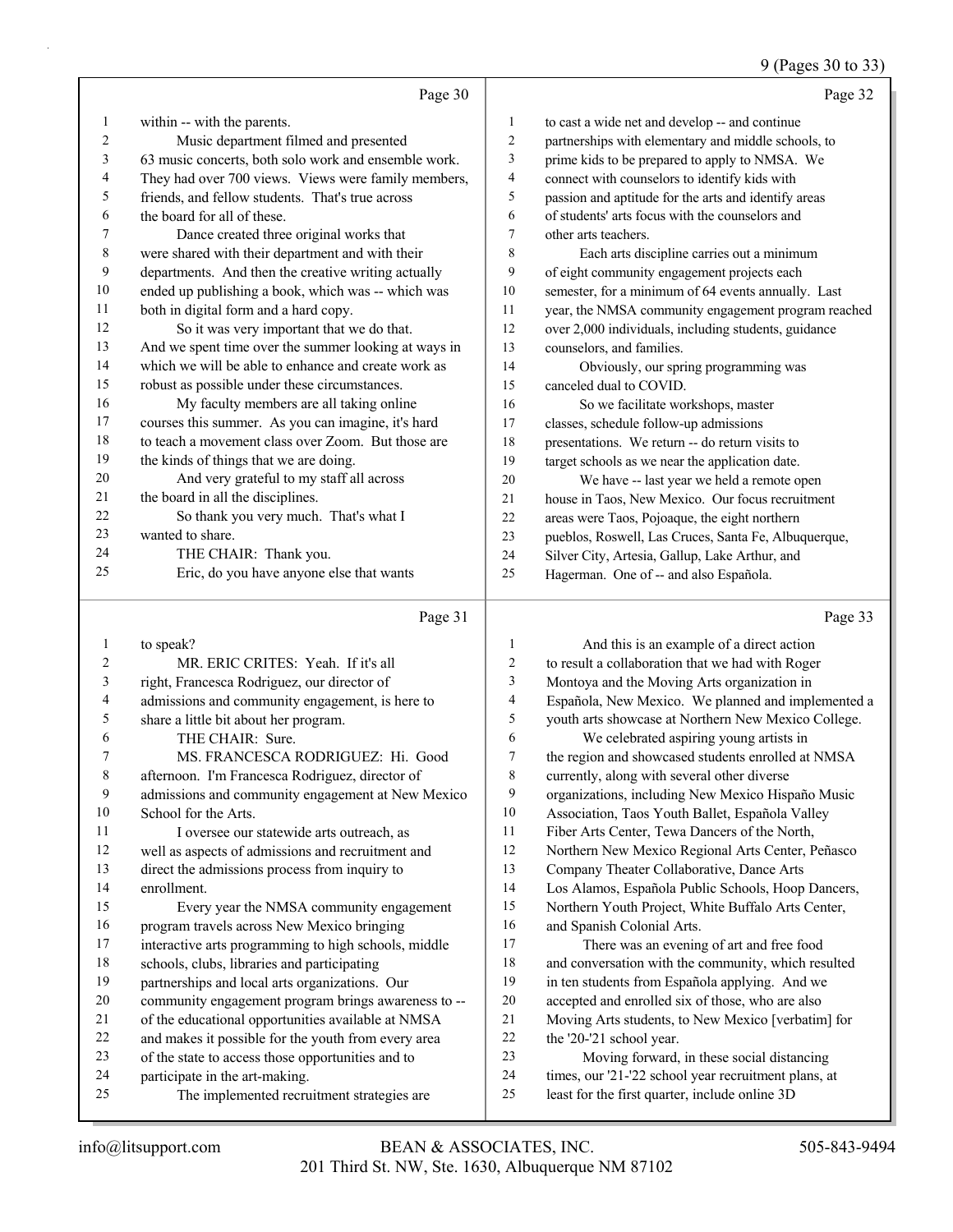## 10 (Pages 34 to 37)

|                          | Page 34                                              |                          | Page 36                                              |
|--------------------------|------------------------------------------------------|--------------------------|------------------------------------------------------|
| $\mathbf{1}$             | virtual campus tours, live Zoom Q&A sessions,        | $\mathbf{1}$             | COMMISSIONER VOIGT: Thank you,                       |
| $\sqrt{2}$               | backstage passes, which are online passes into       | $\sqrt{2}$               | Madam Chair. Thank you so much for that              |
| $\sqrt{3}$               | synchronous arts and academic classes, an online     | $\mathfrak{Z}$           | presentation. I have such a deep fondness for your   |
| $\overline{\mathcal{L}}$ | open house, which will be a meet-and-greet with      | $\overline{4}$           | school. And you truly are a creative enterprise.     |
| 5                        | myself, academic and arts faculty, head of school,   | 5                        | The 3D campus tours I think is such a brilliant      |
| 6                        | online school and arts institute president, online   | 6                        | idea. Your recruitment is so rigorous. Your          |
| 7                        | live master arts classes and workshops, and small    | $\tau$                   | retention levels are impressive.                     |
| $\,$ $\,$                | admissions discussions, one-on-one meetings; those   | $\,$ $\,$                | How is -- how is your cinematic arts                 |
| 9                        | are also online meetings.                            | 9                        | program coming along? Is that still the Phase 2      |
| $10\,$                   | We'll use social media to advertise and              | $10\,$                   | future piece?                                        |
| 11                       | collaborate with our current partners, reach out and | 11                       | MR. ERIC CRITES: Yeah, that's exactly                |
| 12                       | make new ones, ask our current students to           | 12                       | right. We're excited about that, too, as I can tell  |
| 13                       | participate in recruitment and support them as       | 13                       | you are. And I appreciate that. Yeah. That is        |
| 14                       | recruitment ambassadors, utilizing technology and    | 14                       | really going to be pending funding and in terms of   |
| 15                       | easily accessiple phone apps and online platforms.   | 15                       | growing what we're able to bring in on the art       |
| 16                       | Thank you, Madam Chair, and everyone.                | 16                       | institute side in terms of the private funding that  |
| 17                       | Eric, I'm not sure if you wanted me to               | 17                       | will be required for that is a little bit on hold    |
| 18                       | include anything else.                               | 18                       | for the moment under these circumstances.            |
| 19                       | MR. ERIC CRITES: No. Thank you,                      | 19                       | But it remains a priority goal, and we               |
| 20                       | Francesca.                                           | $20\,$                   | will get there. It'll just be a little while. But    |
| 21                       | Madam Chair, Commissioners, thank you so             | $21$                     | thanks for asking about that.                        |
| 22                       | much. As you see, we love talking about our school,  | $22\,$                   | COMMISSIONER VOIGT: Super. That's great.             |
| 23                       | and we really appreciate your time. Thank you.       | 23                       | Very nicely done.                                    |
| 24                       | THE CHAIR: We love hearing from you. And             | 24                       | THE CHAIR: Okay. Thank you. And, you                 |
| 25                       | as I've told folks before, because you were gracious | 25                       | know, you can come back every month if you wanted to |
|                          | Page 35                                              |                          | Page 37                                              |
| $\mathbf{1}$             | enough to share links so that we could see           | $\mathbf{1}$             | talk to us. We have no problem, because we enjoy     |
| $\overline{c}$           | activities that your students have participated in,  | 2                        | your enthusiasm as well. And these are always good   |
| $\sqrt{3}$               | and we have a number of other schools that are       | 3                        | talks.                                               |
| $\overline{\mathcal{A}}$ | arts-inspired schools -- and I tell people now, if   | $\overline{\mathcal{L}}$ | But we've seen a lot of you, and we're               |
| $\sqrt{5}$               | you simply just want a moment of joy, here are the   | 5                        | happy to see you. And it's -- and in this platform,  |
| 6                        | links, just go, you know, you can -- you can remove  | 6                        | it's always great to be able to actually see you     |
| $\boldsymbol{7}$         | yourself from the day-to-day drudgery and just --    | 7                        | folks are safe. So thank you so much for the update  |
| 8                        | just celebrate what students are doing.              | 8                        | and good luck with the opening.                      |
| 9                        | (Commissioner Raftery has joined meeting.)           | 9                        | MR. ERIC CRITES: Thank you, all.                     |
| 10                       | THE CHAIR: And it just gives you that                | 10                       | MS. KAREN WOERNER: Madam Chair, I just               |
| 11                       | moment of Zen, if you wish, so that you can -- and   | 11                       | want you to know that Commissioner Raftery was       |
| 12                       | so many are missing arts. We've all had our Popejoy  | 12                       | having connectivity difficulties and joined by       |
| 13                       | subscriptions kind of suspended, and the Santa Fe    | 13                       | phone.                                               |
| 14                       | Opera, and so are many things that we were looking   | 14                       | THE CHAIR: Yes. Thanks. And she is on;               |
| 15                       | forward to, to participate in the arts. It's great   | 15                       | so thank you.                                        |
| 16                       | that you and so many other schools are willing to    | 16                       | MS. KAREN WOERNER: And New Mexico School             |
| $17\,$                   | share that, so that we do -- we do still feel like   |                          | for the Arts, I'm going to change you to attendees.  |
| 18                       |                                                      | 17                       |                                                      |
|                          | we're somewhat connected with the arts.              | 18                       | You're welcome to stay and listen, but you're going  |
| 19                       | So I appreciate that, and thank you.                 | 19                       | to be abruptly transported.                          |
| $20\,$                   | And no doubt, thank you for the incredible           | 20                       | That's that.                                         |
| 21                       | reflection and work that you've done to make sure    | 21                       | Madam Chair, the next item on the agenda             |
| $22\,$                   | that the residential students feel like they're      | $22\,$                   | is 5C, report on the pre-K program. And as -- I      |
| $23\,$                   | still an integral piece of your school.              | 23                       | think some Commissioners know already -- but the --  |
| 24                       | So I appreciate that.                                | 24                       | the same seven schools that were approved last year  |
| 25                       | Commissioner Voigt?                                  | 25                       | have been reapproved for pre-K this year.            |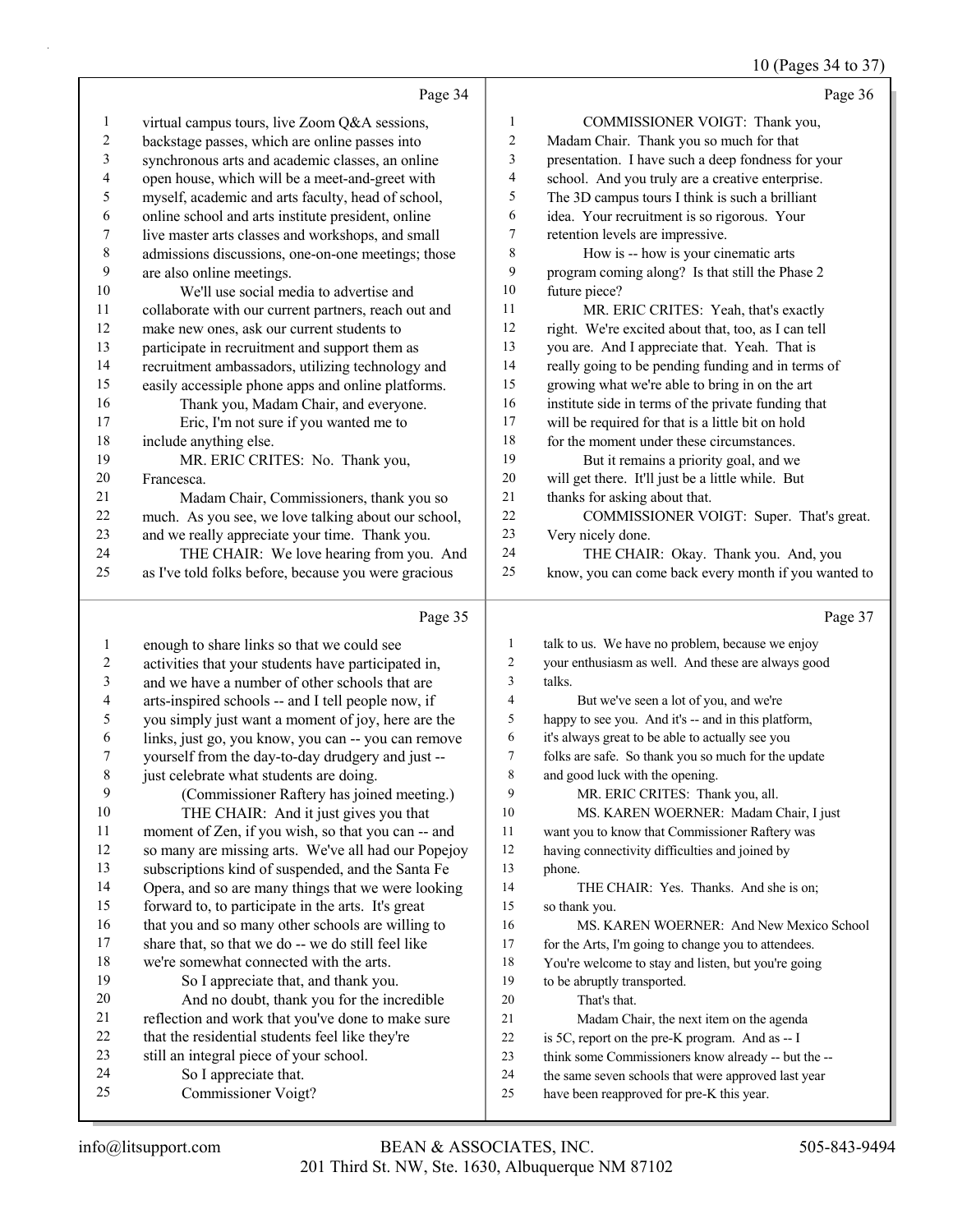## 11 (Pages 38 to 41)

|    | Page 38                                              |    | Page 40                                             |
|----|------------------------------------------------------|----|-----------------------------------------------------|
| 1  | To remind Commissioners, that is the                 | 1  | introductory training, the seven hours plus the     |
| 2  | Albuquerque Bilingual Academy, Horizon Academy West, | 2  | three hours; so, again, similar situation, in that  |
| 3  | Mission Achievement and Success, North Valley        | 3  | we just don't have the forms yet, and, hopefully,   |
| 4  | Academy, Red River Valley Charter School, School of  | 4  | we'll have them for next month for both schools.    |
| 5. | Dreams Academy, and Turquoise Trail Charter School.  | 5  | THE CHAIR: All right. Thanks. I                     |
| 6  | And as you know, the Montessori Elementary           | 6  | appreciate it.                                      |
| 7  | and Middle has a private-pay pre-K program.          | 7  | MS. KAREN WOERNER: Uh-huh. And then.                |
| 8  | And the question I was asked, which campus           | 8  | lastly, our highlights and appreciations. And I     |
| 9  | for Mission Achievement and Success. And             | 9  | just would like to, again, thank the State charter  |
| 10 | Ms. Kofahl, Brenda Kofahl, advised me they are       | 10 | schools for their high response to the assurances   |
| 11 | both -- they've increased -- that's the only change. | 11 | for their school reentry plans. I was actually      |
| 12 | Mission Achievement and Success has been increased   | 12 | quite impressed with the number that were submitted |
| 13 | from 20 to 40; so they'll have two classes of pre-K, | 13 | last week, and I know that the rest will be coming  |
| 14 | and they're both at the Yale location.               | 14 | in.                                                 |
| 15 | Any questions on that? Or shall I move               | 15 | Also want to really thank the Peer Review           |
| 16 | on?                                                  | 16 | Team members who did a really intense review of the |
| 17 | THE CHAIR: I think, at this moment in                | 17 | written application and the capacity interview for  |
| 18 | time, it would be best if we moved on.               | 18 | the new application. And some of the CSD staff that |
| 19 | MS. KAREN WOERNER: Okay. Sure. So then               | 19 | sat in and listened in to see what that process is  |
| 20 | we have two schools that were listed under the       | 20 | like have shared with me that they were extremely   |
| 21 | concerns for incomplete documentation on their       | 21 | impressed with the -- the depth and the thoughtful  |
| 22 | governing board changes.                             | 22 | review and questions that the peer review team had  |
| 23 | And I know that some folks are here from             | 23 | and how well they discussed in the consensus        |
| 24 | AIMS, because they're here for a later agenda item.  | 24 | interview.                                          |
| 25 | And I don't see folks from DEAP in the attendees.    | 25 | So it was quite an impressive process and           |

# $\overline{p_{\text{20}}$  30

|    | Page 39                                              |    | Page 41                                              |
|----|------------------------------------------------------|----|------------------------------------------------------|
| 1  | But I can summarize what the concerns are, and then  | 1  | pretty intense. They are paid a stipend for the      |
| 2  | advise me if I should add anyone into the meeting.   | 2  | work, but not nearly enough for what they do. So     |
| 3  | But, for AIMS, they -- on June 9th, we               | 3  | just wanted to give a highlight and appreciation for |
| 4  | were notified of a board member who notified us      | 4  | that group of folks, because it really is an         |
| 5  | herself that she was a new board member. She has     | 5  | important piece of our work.                         |
| 6  | completed all the training for introductory training | 6  | THE CHAIR: It is. And I actually had                 |
| 7  | for new members. But we have sent repeated           | 7  | a -- a note from my comments to say thank you,       |
| 8  | reminders to the school for required documents and   | 8  | because I see -- I saw a remarkable difference       |
| 9  | have not yet received those. But the board does      | 9  | between -- and I'm not disparaging last year's team. |
| 10 | have -- even without Ms. Garcia, they have six       | 10 | But I think there was significantly more rigor into  |
| 11 | members, for a total of seven.                       | 11 | the evaluation process of the review team for        |
| 12 | THE CHAIR: Okay. Thanks. And is it                   | 12 | this -- this year. And it -- I think, through that   |
| 13 | possible -- I don't know if there's just struggles   | 13 | review, it was clear their commitment to that        |
| 14 | with communications in light of everything that's    | 14 | process. So I did want to thank them for that.       |
| 15 | going on.                                            | 15 | MS. KAREN WOERNER: That concludes my                 |
| 16 | MS. KAREN WOERNER: I'm sure this is not              | 16 | report, unless you have any questions for me.        |
| 17 | high-priority, Madam Chair, given the state we're    | 17 | THE CHAIR: All right. Thanks.                        |
| 18 | in. But I just wanted to share what the -- also for  | 18 | We're on to Item No. 6, which is                     |
| 19 | DEAP, June 3rd, we -- Becky Jones was added to the   | 19 | Discussion and Possible Action Regarding the Letter  |
| 20 | board; again, repeated reminders.                    | 20 | of Concern for Albuquerque Institute of Math and     |
| 21 | July 14th, we did receive the change form            | 21 | Science at UNM.                                      |
| 22 | for Ms. Jones, and they reported another resignation | 22 | MS. KAREN WOERNER: Madam Chair, we do                |
| 23 | that was effective in May. With this designation     | 23 | have Kathy Sandoval, and I'm sure she has others     |
| 24 | and resignation, they have five members.             | 24 | with the attendees, so I will add them at this time. |
| 25 | Ms. Jones also did complete the                      | 25 | THE CHAIR: Yes. Thank you.                           |
|    |                                                      |    |                                                      |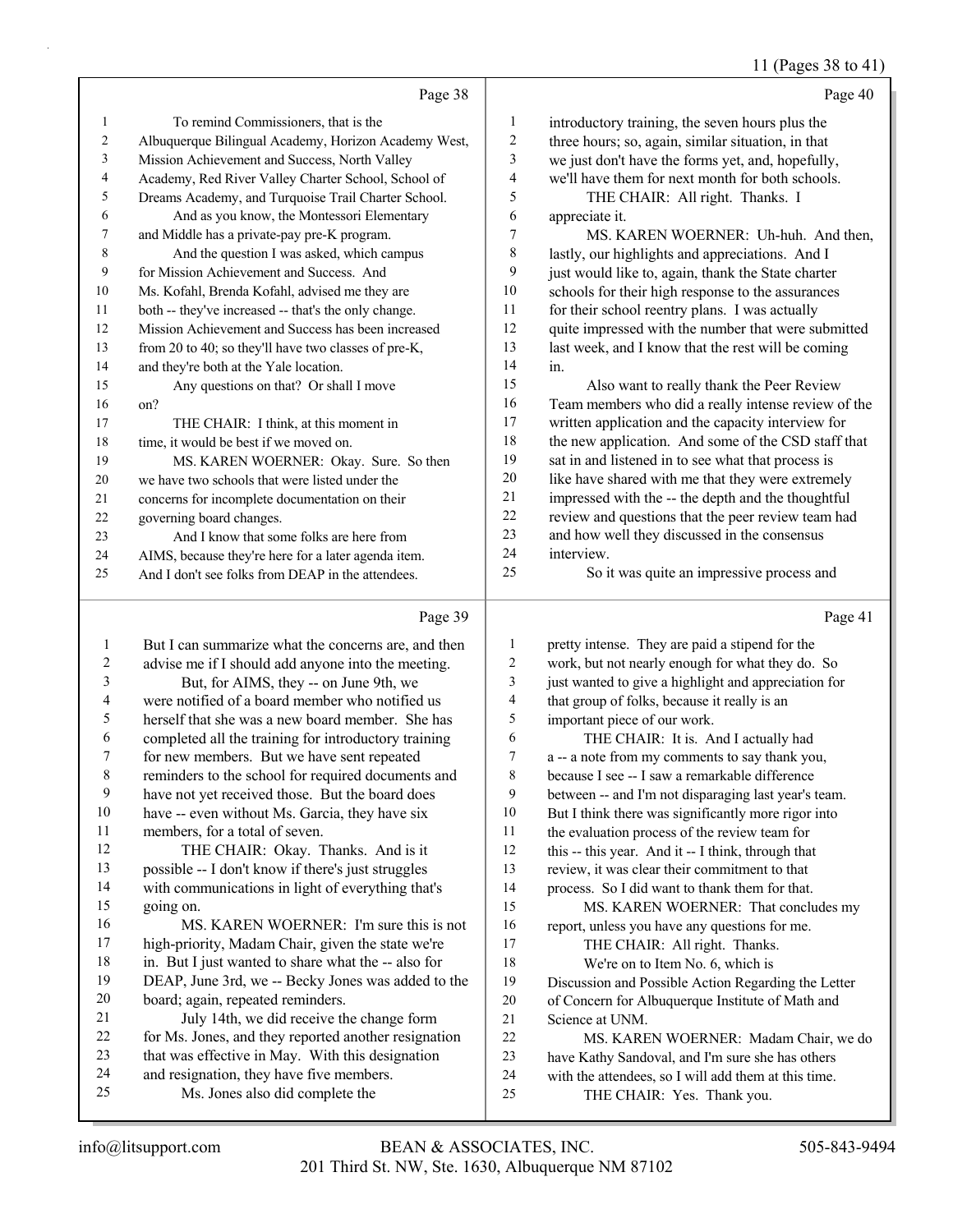#### 12 (Pages  $42$  to  $45$ )

|                |                                                      |                         | $12$ (1 ages $72$ to $79$ )                          |
|----------------|------------------------------------------------------|-------------------------|------------------------------------------------------|
|                | Page 42                                              |                         | Page 44                                              |
| 1              | MS. KAREN WOERNER: We also have a person             | $\mathbf{1}$            | meetings with us. So good to see you.                |
| $\overline{c}$ | from Dual Credit and two folks from Special Ed if    | $\overline{c}$          | MS. KAREN WOERNER: Madam Chair, if you'd             |
| 3              | we'd like to add those, once I share the notes that  | 3                       | like me to share what I've learned about dual credit |
| 4              | we've -- have for you, all based on your request for | $\overline{4}$          | first, and then the special ed and IDEA application, |
| 5              | us to investigate this issue.                        | 5                       | and then allow -- how would you like me to proceed?  |
| 6              | Kathy, who else from your school should I            | 6                       | THE CHAIR: Well, I think -- yes, if we               |
| 7              | be looking for to add to the panelists?              | 7                       | could do a quick overview of what the concern that   |
| 8              | MS. KATHY SANDOVAL: I was trying to                  | 8                       | has been raised is, anything that you want to add in |
| 9              | unmute. I was having some technical difficulties.    | 9                       | terms of what you've been able to uncover or         |
| 10             | So I have our legal counsel, Marty                   | 10                      | discover, and then the school can respond. Or if     |
| 11             | Esquivel. And I also have my business manager,       | 11                      | any of the bureaus want to add anything as you're    |
| 12             | Jolene Jaramillo.                                    | 12                      | presenting, that's fine as well.                     |
| 13             | MS. KAREN WOERNER: So I'm adding those               | 13                      | MS. KAREN WOERNER: Okay, Madam Chair and             |
| 14             | two, Marty and Jolene. They are both added to the    | 14                      | Commissioners. And thank you. I'll start with the    |
| 15             | panelists now and can unmute themselves when they    | 15                      | dual credit concerns.                                |
| $16\,$         | are ready to speak.                                  | 16                      | As you may know, a parent had                        |
| 17             | Madam Chair, would you like me to add or             | 17                      | complained -- or parents -- had complained that      |
| 18             | wait to see if we need to add Jaime from Dual Credit | 18                      | their -- particularly one -- that her child was      |
| 19             | or Tim and Charlene from --                          | 19                      | unable to take classes at CNM and that the school    |
| 20             | THE CHAIR: I think it's just going to be             | 20                      | schedule indicated that dual enrollment is required  |
| 21             | easier if everyone is on now so that we don't have   | 21                      | in Grade 10, and her student is going into tenth     |
| 22             | to stop and stop.                                    | 22                      | grade.                                               |
| 23             | MS. KAREN WOERNER: Sure.                             | 23                      | After looking at that, the school does not           |
| 24             | THE CHAIR: And if the record could please            | 24                      | have an active MOU, or Memorandum of Understanding,  |
| 25             | reflect that Commissioner Robbins has left. We're    | 25                      | with CNM currently, only with UNM. And for the       |
|                | Page 43                                              |                         | Page 45                                              |
| $\mathbf{1}$   | hoping he'll come back.                              | 1                       | dual-credit folks, the school must offer dual        |
| 2              | MS. KAREN WOERNER: However, he has joined            | 2                       | credit, but is not required to have agreements with  |
| 3              | by phone. So let me --                               | 3                       | multiple post-secondary institutions.                |
| 4              | THE CHAIR: Oh. Is that --                            | $\overline{\mathbf{4}}$ | So I did advise the parent of that, which            |
| 5              | MS. KAREN WOERNER: No, that's                        | 5                       | settles that concern.                                |
| 6              | Commissioner Raftery. Now Commissioner Robbins is    | 6                       | The schedule provided by the parent was              |
| 7              | here as well.                                        | $\boldsymbol{7}$        | also a sample schedule, not a required schedule. So  |
| 8              | COMMISSIONER ROBBINS: I think I'm here,              | 8                       | that argument from the parent was somewhat moot.     |

8 COMMISSIONER ROBBINS: I think I'm here, if you can hear me.

10 THE CHAIR: I can. Sorry. Your name

wasn't on there, so I didn't realize that was you.

12 COMMISSIONER ROBBINS: No problem. 13 THE CHAIR: Thanks.

14 MS. KAREN WOERNER: I can rename him in just a second. So -- and then Tim. 16 So, Madam Chair, Jaime Cherry is from the

 Dual Credit -- she handles dual credit for the College and Career Readiness Bureau. There she is.

Hi, Jaime.

- 20 And then Tim Crum and Charlene Marcotte are from the Special Ed Bureau. I think you've met
- them before.
- 23 THE CHAIR: We're unfortunately very familiar, not that that's a personal "unfortunate,"
- but he's had to spend quite a bit of time at

 tenth grade, and, therefore, that schedule doesn't apply to him or her this summer. 12 The second thing was, it was reported students must be earning a "C" or better in order to

9 Also, the student is going to be entering

 be reimbursed for textbooks. The College and Career Readiness Bureau has copies of the forms that say 16 specifically that they have to have -- that they

 have to submit the form along with the book, copies of the receipts, and grades with "C" or better, and 19 that it must be submitted within 30 days.

20 I did speak to Ms. Sandoval, the school leader. This requirement, per her, is not a school policy, in that the form must be old, and that that language would be removed from the form.

- 24 And it was also pointed out to me by the
- Dual Credit -- again, Ms. Jaime Cherry is here --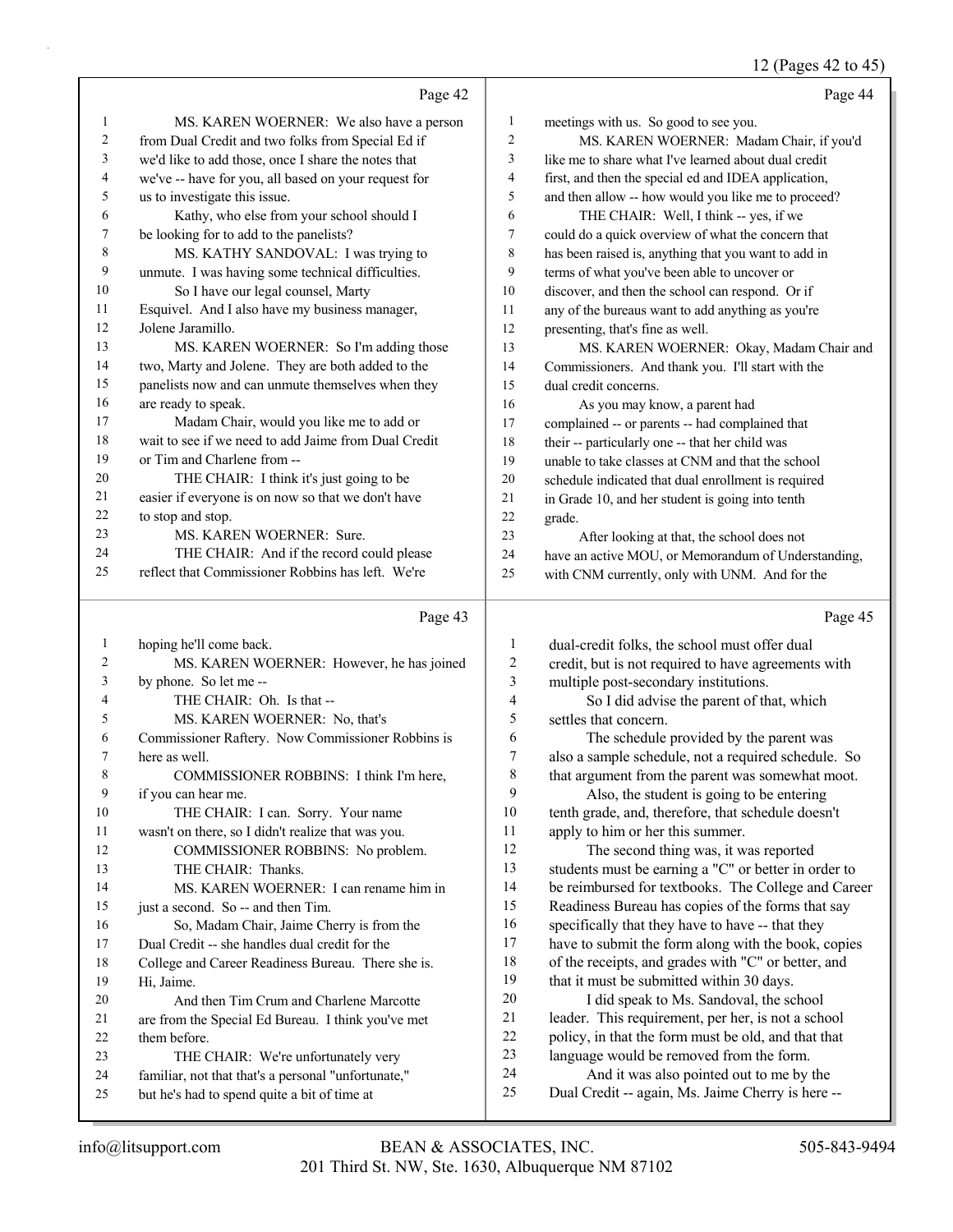## 13 (Pages 46 to 49)

|              | Page 46                                                   |                | Page 48                                                                          |
|--------------|-----------------------------------------------------------|----------------|----------------------------------------------------------------------------------|
| 1            | that the rules and regulations require that the           | $\mathbf{1}$   | MS. KAREN WOERNER: I would have to ask                                           |
| 2            | school be billed by the post-secondary institution        | $\overline{c}$ | the school about the reimbursement policy.                                       |
| 3            | for the textbooks used by students, not reimbursing       | 3              | THE CHAIR: The reimbursement? Okay.                                              |
| 4            | students who purchased the book.                          | $\overline{4}$ | Okay.                                                                            |
| 5            | So I think most of the issues have been                   | 5              | MS. KATHY SANDOVAL: Madam Chair, if I may                                        |
| 6            | resolved, except perhaps that last one; but, again,       | 6              | address-                                                                         |
| 7            | I defer to the school to respond if you so wish.          | 7              | THE CHAIR: Sure.                                                                 |
| $\,$ 8 $\,$  | THE CHAIR: Well, I'd prefer, if we could,                 | 8              | MS. KATHY SANDOVAL: You know, I really                                           |
| 9            | to see if there is anything from -- if Jaime has          | 9              | thought I ran a tight ship. But now, I'm just ready                              |
| 10           | any -- or if this is still a concern, as far as           | 10             | to go throw myself out the window.                                               |
| 11           | she's concerned.                                          | 11             | Anyway -- so the forms that they're                                              |
| 12           | MS. JAIME CHERRY: Well, as Karen stated,                  | 12             | talking about, when I took over this school was                                  |
| 13           | that -- you know, that the school is resolving the        | 13             | 14 years ago. These forms were grandfathered in.                                 |
| 14           | forms. That was the concern, is that the students         | 14             | I've never even seen the bloody things.                                          |
| 15           | were being required to pay upfront. But if that's         | 15             | However, we always got reimbursed. But                                           |
| 16           | being resolved, I think -- I think we're okay.            | 16             | nobody said anything about that not being what is                                |
| 17           | THE CHAIR: Okay. Thanks.                                  | 17             | required.                                                                        |
| 18           | I just need a little bit of clarification                 | 18             | Jolene, you have been submitting                                                 |
| 19           | before we get on to the next topic; and that is the       | 19             | reimbursement forms to the College and Career                                    |
| 20           | fact that the school doesn't have an active MOU with      | 20             | Readiness. Have we been paid out?                                                |
| 21           | CNM.                                                      | 21             | You'll have to unmute.                                                           |
| 22           | My understanding was that you don't need                  | 22             | MS. JOLENE JARAMILLO: It's actually not                                          |
| 23           | an active MOU for the school to -- for a child to be      | 23             | submitted to them, but, rather, PED. But, yes, we                                |
| 24           | able to access dual-credit courses, so that it would      | 24             | have been.                                                                       |
| 25           | not require AIMS to have an active MOU with CNM in        | 25             | MS. KATHY SANDOVAL: There was no                                                 |
|              |                                                           |                |                                                                                  |
|              | Page 47                                                   |                | Page 49                                                                          |
| $\mathbf{1}$ | order for a student to take a dual credit.                | 1              |                                                                                  |
| 2            | Am I incorrect with that?                                 | 2              | indication that there was anything wrong. We will,                               |
| 3            | MS. KAREN WOERNER: I would ask Jaime to                   | 3              | of course, fix any of that.<br>But we did have a problem early on, I             |
| 4            | comment. But, Madam Chair, my understanding is they       | 4              | know -- I don't know if it was related to those                                  |
| 5            | can certainly take -- on their own, take credit at        | 5              | forms or not. But we did have a problem with                                     |
| 6            | any institution. But in order to get high school          | 6              | students -- and I discussed this last time I was                                 |
| 7            | credit for it, it has to be an agreement between the      | 7              | before you guys. We had students that were                                       |
| 8            | post-secondary institution and the school.                | 8              | buying -- that were going and getting the books, and                             |
| 9            | THE CHAIR: Okay.                                          | 9              | they were dropping, then, the class, and they would                              |
| 10           | MS. KAREN WOERNER: But Jaime --                           | 10             | turn the book in, and they'd pocket the money.                                   |
| 11           | MS. JAIME CHERRY: That's correct.                         | 11             | Now, that was -- immediately, the lawyer                                         |
| 12           | THE CHAIR: Does there have to be an MOU?                  | 12             | that we had at the time raised a big stink and says,                             |
| 13           | MS. JAIME CHERRY: Just not with multiple                  | 13             | "That's a violation of the anti-donation law."                                   |
| 14           | partners. But there has to be something in place.         | 14             | So, okay, that's what -- that's my                                               |
| 15           | COMMISSIONER VOIGT: Also, I believe                       | 15             | understanding as I dug into the history of this of                               |
| 16           | that's what enables the student to have free              | 16             | why that form ended up showing up.                                               |
| 17           | tuition; is that right?                                   | 17             | But, again, I didn't have any idea that we                                       |
| 18           | MS. JAIME CHERRY: Right. To participate                   | 18             | had -- that there was any kind of a problem, as we                               |
| 19           | in the dual-credit program, yes.                          | 19             | had -- those forms had been submitted to PED over                                |
| 20           | THE CHAIR: Okay. I didn't realize it                      | 20             | the past 14 years, and I've never heard anything.                                |
| 21           | required an actual MOU. So thanks for clarifying          | 21             | So, of course, whatever we need to do, we                                        |
| 22           | that.                                                     | 22             | will do.                                                                         |
| 23           | So, that at this point in time, we don't                  | 23             | THE CHAIR: And so I guess I get a                                                |
| 24<br>25     | have any concerns regarding dual credit. Am I<br>correct? | 24<br>25       | little -- and I apologize, because I know we've had<br>this conversation, Kathy. |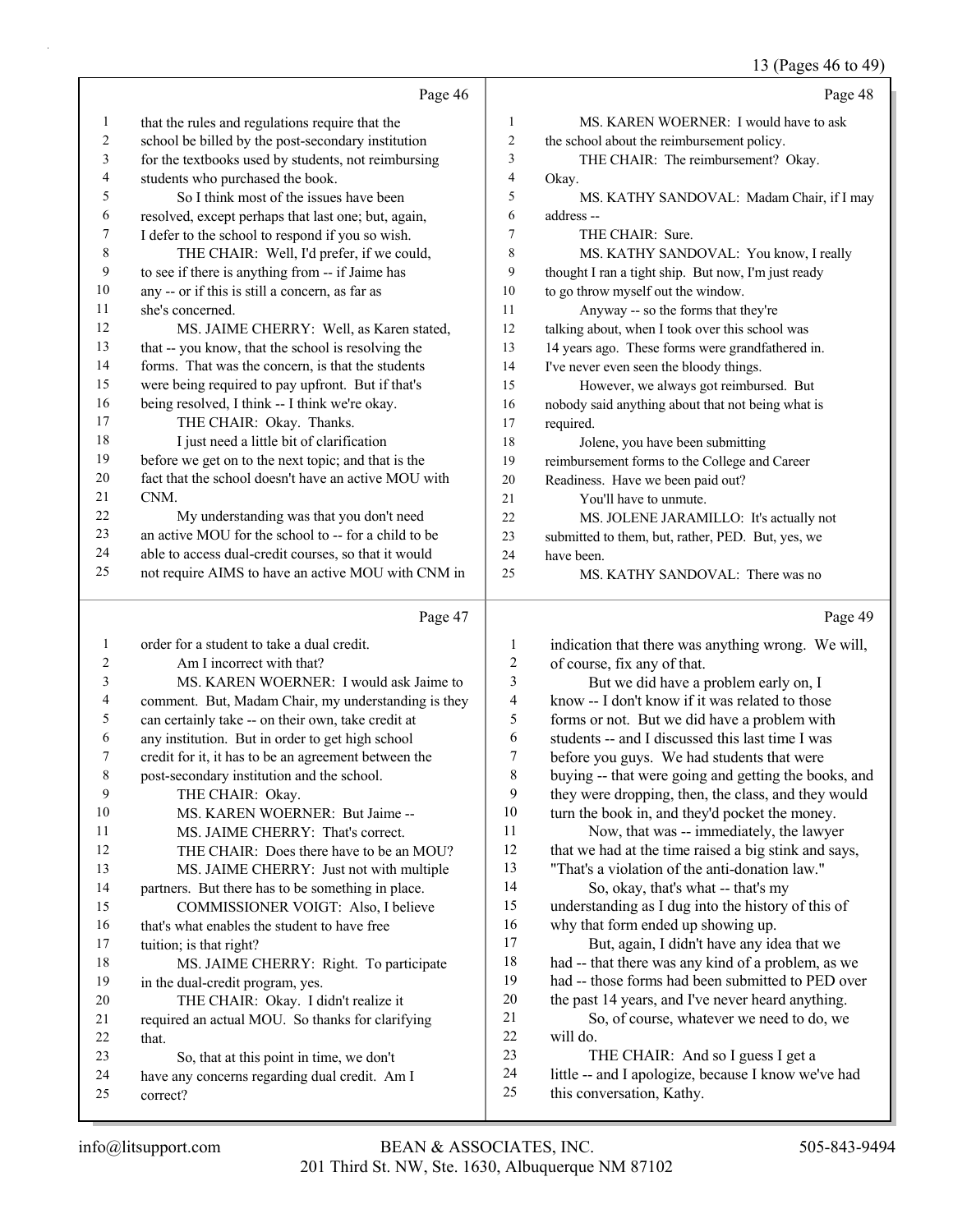## 14 (Pages 50 to 53)

| $_{\alpha\beta}$ C <sub>3</sub> J <sub>V</sub> | $\mathbf{v}$<br>◡<br>J. |
|------------------------------------------------|-------------------------|
|                                                |                         |

|          | Page 50                                                                |              | Page 52                                                                      |
|----------|------------------------------------------------------------------------|--------------|------------------------------------------------------------------------------|
| 1        | MS. KATHY SANDOVAL: Yeah.                                              | $\mathbf{1}$ | CNM any longer. So I guess I'm concerned with are                            |
| 2        | THE CHAIR: And I thought it was -- I                                   | 2            | we -- are we still just trying to address concerns                           |
| 3        | thought it was settled. But now -- and every time                      | 3            | that parents have raised and trying to answer that?                          |
| 4        | it comes back up again, it seems like it's slightly                    | 4            | Because if they don't have that MOU with CNM any                             |
| 5        | tweaked, and I get confused as to exactly what the                     | 5            | longer, then this entire problem goes away. Yes?                             |
| 6        | issue is.                                                              | 6            | MS. KAREN WOERNER: Well, Madam Chair --                                      |
| 7        | Because my understanding, most recently,                               | 7            | THE CHAIR: Sure.                                                             |
| 8        | was the issue was that students weren't getting the                    | 8            | MS. KAREN WOERNER: -- I think that all of                                    |
| 9        | hard-covered textbook; they were getting -- right?                     | 9            | the issues go away with confirmation from                                    |
| 10       | They were getting the E-editions because of that                       | 10           | Ms. Sandoval that, even for the UNM purchases, that                          |
| 11       | reimbursement issue.                                                   | 11           | they are being billed by the school and not                                  |
| 12       | So that's what -- so we're still -- okay.                              | 12           | reimbursing students.                                                        |
| 13       | All right. So we're still at that.                                     | 13           | MS. KATHY SANDOVAL: As I said, you've got                                    |
| 14       | MS. KATHY SANDOVAL: Which is kind of                                   | 14           | a 14-year-old document -- or a 14-year-old form. I                           |
| 15       | [incomprehensible due to simultaneous speaking].                       | 15           | will update that form. I had no idea the bloody                              |
| 16       | However, what was happening there was that                             | 16           | thing even existed.                                                          |
| 17       | CNM was charging us and charging against my budget                     | 17           | MS. KAREN WOERNER: But the form --                                           |
| 18       | without my knowledge. And there was --                                 | 18           | MS. KATHY SANDOVAL: Can I just --                                            |
| 19       | THE CHAIR: For the E-edition?                                          | 19           | THE CHAIR: I'm sorry. Because I guess I                                      |
| 20       | MS. KATHY SANDOVAL: Pardon?                                            | 20           | need just a little bit of clarification here.                                |
| 21       | THE CHAIR: For the E-edition of the book                               | 21           | Because outside of the textbooks, are we still                               |
| 22       | $or -$                                                                 | 22           | concerned that if a student's parents chose to                               |
| 23       | MS. KATHY SANDOVAL: Right. So I was here                               | $23\,$       | enroll the student and pay the -- pay for the                                |
| 24       | before this body previously to discuss that issue.                     | 24           | tuition, that the school can't reimburse that parent                         |
| 25       | THE CHAIR: Right.                                                      | 25           | for that tuition at the end of the semester?                                 |
|          |                                                                        |              |                                                                              |
|          | Page 51                                                                |              | Page 53                                                                      |
| 1        | MS. KATHY SANDOVAL: The E-book. Now,                                   | 1            | MS. KATHY SANDOVAL: That's correct.                                          |
| 2        | apparently, it's moved into something else.                            | 2            | MS. KAREN WOERNER: Well, that's correct,                                     |
| 3        | THE CHAIR: That's where I'm -- yeah.                                   | 3            | but that's not the concern. Because if the parents                           |
| 4        | What we keep circling around just gets wider and                       | 4            | choose to pay at CNM because they want to do it                              |
| 5        | wider.                                                                 | 5            | anyway, that's a different question.                                         |
| 6        | And so we settled the issue with the                                   | 6            | The question here is that the existence of                                   |
| 7        | E-edition, yes?                                                        | 7            | the form is that they are reimbursing students. The                          |
| 8        | MS. KATHY SANDOVAL: That is settled. I'm                               | 8            | initial concern was it said you had to have a "C" or                         |
| 9        | just not going to play this -- now, I want this body                   | 9            | better. Ms. Sandoval has clearly said that that                              |
| 10       | to understand that that institution has called my                      | 10           | would be removed.                                                            |
| 11       | parents, and they are charging my parents tuition,                     | 11           | THE CHAIR: Right.                                                            |
| 12       | which my parents are paying. I think that's                            | 12           | MS. KAREN WOERNER: Then I learned they're                                    |
| 13       | obscene. But I'm not going to get between a parent                     | 13           | not allowed to reimburse students, from the                                  |
| 14       | and their pocketbook. If that's what they want to                      | 14           | discussion with the Dual Credit -- with Ms. Cherry.                          |
| 15       | do, we will, of course, accept those credits.                          | 15           | So the new issue now is that UNM must bill                                   |
| 16       | We are working primarily with UNM at this                              | 16           | the -- the requirements are -- and it's in NMAC as                           |
| 17       | point, which we're AIMS@UNM. That only makes sense.                    | 17           | well as in the guidance -- that UNM must bill the                            |
| 18       | THE CHAIR: Right. And the -- so let me                                 | 18           | school directly for any textbooks. They can't have                           |
| 19       | ask you. Does -- we don't have the same concern                        | 19           | the student pay for them and be reimbursed.                                  |
| 20       | about the textbooks with UNM. It's only come up as                     | 20           | I just want to make sure that that is                                        |
| 21       | a result of the relationship that you no longer have                   | 21           | also -- there would be no need for the form if                               |
| 22       | with CNM.                                                              | 22           | they're not reimbursing students.                                            |
| 23<br>24 | MS. KATHY SANDOVAL: Correct.<br>THE CHAIR: So I don't -- I don't see a | 23<br>24     | COMMISSIONER VOIGT: Can I just say?<br>Kathy, it wouldn't hurt, and it might |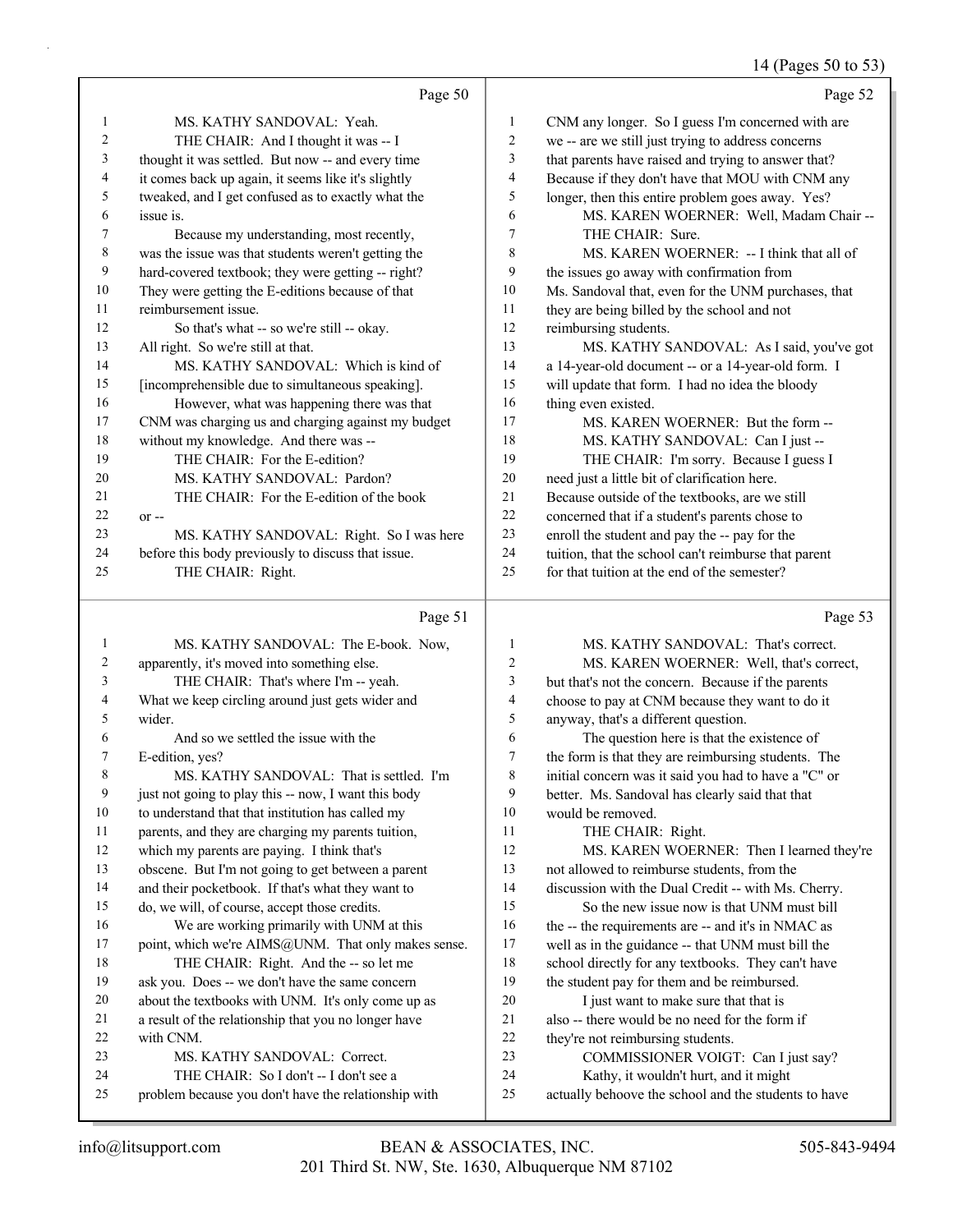#### 15 (Pages 54 to 57)

|                          |                                                      |                  | 15 (rages 54 to $37$ )                               |
|--------------------------|------------------------------------------------------|------------------|------------------------------------------------------|
|                          | Page 54                                              |                  | Page 56                                              |
| 1                        | the options of dual-credit choices if you had an MOU | $\mathbf{1}$     | freshman year," and they're looking at you like      |
| $\overline{c}$           | with UNM, CNM, New Mexico Highlands -- I mean, now   | $\sqrt{2}$       | you've got three heads.                              |
| 3                        | especially with COVID, more of these colleges are    | 3                | But, yeah, it's -- it takes time and                 |
| 4                        | going to be offering online classes. And some        | $\overline{4}$   | effort. And I know you try to make the wisest use.   |
| 5                        | schools might have programs that others don't that   | 5                | But it is -- it's hard.                              |
| 6                        | would interest your students.                        | 6                | So I think if we had -- I guess the                  |
| 7                        | It's just a piece of paper. It's actually            | $\boldsymbol{7}$ | easiest -- Kathy, I think the easiest thing to do    |
| $\,$ $\,$                | a boilerplate. The whole MOU document is a           | $\,$ 8 $\,$      | might be on an agenda item and an assurance of a     |
| 9                        | boilerplate. You just fill in the school name. It    | 9                | vote by your governance council that you're no       |
| 10                       | doesn't cost anything to -- to have those MOUs in    | 10               | longer using that form.                              |
| 11                       | place, and it just opens up doors for your kiddos.   | 11               | MS. KATHY SANDOVAL: Sure. Sure. I would              |
| 12                       | MS. KATHY SANDOVAL: Yeah. Commissioner               | 12               | be happy to do that.                                 |
| 13                       | Voigt, you're absolutely right. We have already      | 13               | COMMISSIONER VOIGT: And I have a                     |
| 14                       | begun the proceedings to talk to New Mexico Tech,    | 14               | question.                                            |
| 15                       | New Mexico State, and New Mexico Highlands.          | 15               | Kathy, do you have a dual-credit policy              |
| 16                       | THE CHAIR: We just need to make sure,                | 16               | for your school?                                     |
| 17                       | Kathy, that, you know, you don't -- that the same    | 17               | MS. KATHY SANDOVAL: Yes, we do.                      |
| 18                       | thing doesn't start to happen -- and I don't know    | 18               | COMMISSIONER VOIGT: Then you can also put            |
| 19                       | how you fix the issue about students dropping the    | 19               | in those fine lines about a student's                |
| 20                       | course and pocketing the money for the textbook. I   | 20               | [incomprehensible due to connectivity] property, and |
| 21                       | applaud them for their creativity. That's always --  | 21               | they're to be upheld.                                |
| 22                       | you know.                                            | 22               | MS. KATHY SANDOVAL: Well -- and, you                 |
| 23                       | MS. KATHY SANDOVAL: [Incomprehensible due            | 23               | know, Chair and -- Chairwoman and Commissioner       |
| 24                       | to simultaneous speaking.]                           | 24               | Voigt, you know as well as I do, clawing back money  |
| 25                       | THE CHAIR: Karen?                                    | 25               | from a kid is darned difficult.                      |
|                          |                                                      |                  |                                                      |
|                          | Page 55                                              |                  | Page 57                                              |
| $\mathbf{1}$             | MS. KAREN WOERNER: I was just going to               | $\mathbf{1}$     | Now, I'm willing to spend the time to do             |
| $\boldsymbol{2}$         | say, Madam Chair, that once they have been paid for  | $\boldsymbol{2}$ | it. But as I recall -- and, again, 14 years ago, I   |
| $\mathfrak{Z}$           | by the school, they are now school materials. And    | $\mathfrak{Z}$   | don't remember. But we were about \$250,000 in the   |
| $\overline{\mathcal{A}}$ | the school could charge the student for lost or      | 4                | hole when -- when I took that school over. And so    |
| 5                        | stolen materials.                                    | 5                | we didn't -- you know, in my board's defense, if I   |
| 6                        | COMMISSIONER VOIGT: Right.                           | 6                | had to guess why they went ahead and made that form, |
| 7                        | THE CHAIR: But those of us who that have             | 7                | policy, it was because we didn't have the money to   |
| $\,$ 8 $\,$              | been in schools well understand what happens with    | $\,$ 8 $\,$      | up-front anybody anything.                           |
| $\boldsymbol{9}$         | those fines for lost and/or stolen, you know. It     | 9                | I couldn't have bought a TuffShed if I               |
| $10\,$                   | goes into that vast file, never to be seen -- you    | 10               | wanted to. So we -- over time, I swore I would       |
| 11                       | know. So it's unfortunate, because the school ends   | 11               | never have that happen again.                        |
| 12                       | up eating it, you know. That's --                    | 12               | I've since -- I'm on my third business               |
| 13                       | COMMISSIONER VOIGT: You know, it's just              | 13               | manager. No, it's not because I'm a terribly         |
| 14                       | like any other school supply. If you're checking     | 14               | difficult person to work with. Jolene loves me.      |
| 15                       | out a Chromebook to a student, you follow up; right? | 15               | And I've had Jolene -- how long have you been with   |
| 16                       | I mean, I was a frugal school leader. I              | 16               | me, Jolene? She's not even there.                    |
| 17                       | counted those pennies. And so you have someone       | 17               | MS. JOLENE JARAMILLO: Nine years.                    |
| $18\,$                   | assigned to, you know, keep that timeline and follow | 18               | MS. KATHY SANDOVAL: Nine years. She's                |
| 19                       | up with those textbooks. And you've got your little  | 19               | got a number of years under her belt. And, again,    |
| $20\,$                   | dual-credit library right there at AIMS.             | 20               | we -- I've got -- I've renewed three times. The      |

- it was always amazing, you know, when someone was getting ready to graduate, and it's, like, you know, "You're not going to actually get that diploma site visit. I'm going to say Karen's team is incredibly thorough. And it's just never come up. I've never heard from anybody.
- because you still owe \$9 for that book fine from

21 THE CHAIR: Yeah. It's just -- you know,

policy manual has been submitted with -- there's a

25 So I will fix it.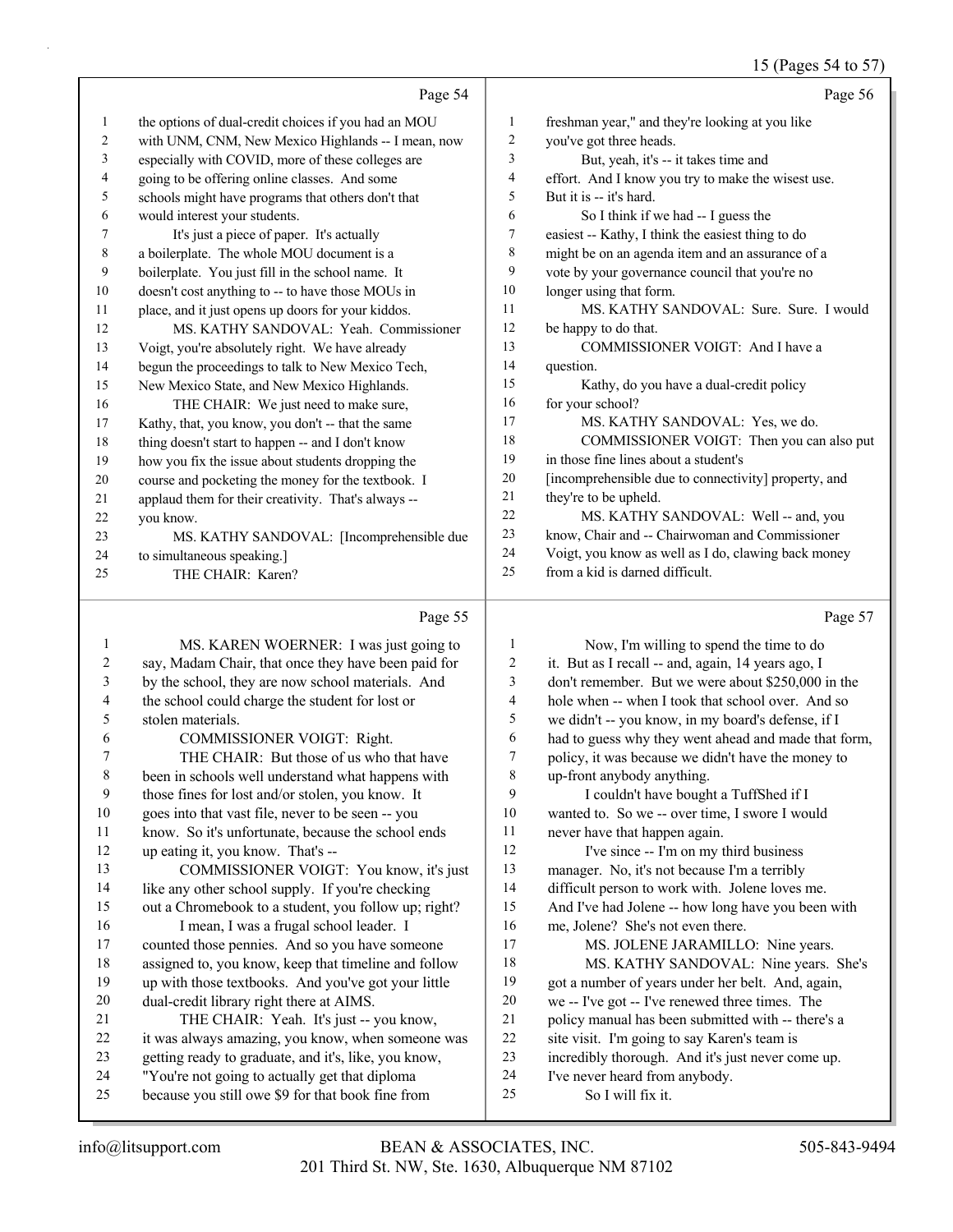16 (Pages 58 to 61)

|                | Page 58                                              |                | Page 60                                              |
|----------------|------------------------------------------------------|----------------|------------------------------------------------------|
| 1              | THE CHAIR: Okay.                                     | 1              | that's been asked for. I think, from the             |
| $\overline{2}$ | MS. KATHY SANDOVAL: I didn't know it was             | 2              | communication I have from a previous financial       |
| 3              | a problem to begin with, okay?                       | 3              | coordinator, Andrea Alejo [ph], she had inquired     |
| 4              | THE CHAIR: I appreciate it.                          | $\overline{4}$ | about some MOE information back in 2015. Whether or  |
| 5              | MS. KATHY SANDOVAL: You bet.                         | 5              | not she received that or not, I'm not certain. And   |
| 6              | THE CHAIR: Okay.                                     | 6              | I've been in communication with Jolene regarding     |
| 7              | Item No. 2.                                          | 7              | that request for that information and have not       |
| 8              | MS. KATHY SANDOVAL: What is that?                    | 8              | received that yet.                                   |
| 9              | MS. KAREN WOERNER: Item No. 2 is related             | 9              | And then Charlene could probably fill you            |
| 10             | to special education and the IDEA-B application and  | 10             | in on the general concern that we have is            |
| 11             | funding.                                             | 11             | submission -- meeting submission reporting           |
| 12             | And I need to somewhat apologize, because            | 12             | requirements. And as we know that are in the work    |
| 13             | I wasn't involved in the initial conversations. But  | 13             | of special education, reporting requirements are in  |
| 14             | I know that there was some conversation when Alan    | 14             | many ways connected to students receiving services   |
| 15             | was here regarding IDEA-B funding being released.    | 15             | in a timely and accurate fashion.                    |
| 16             | That appears to have been resolved. And,             | 16             | So I would also ask Charlene if she might            |
| 17             | for the Special Ed Bureau, the school has not spent  | 17             | bring up a couple of those.                          |
| 18             | IDEA funds for at least the last three years, and    | 18             | THE CHAIR: Thanks. Charlene?                         |
| 19             | some have expired.                                   | 19             | MS. CHARLEEN MARCOTTE: Hi, there,                    |
| 20             | The investigation of the IDEA funding did            | 20             | Chairwoman and Commissioners. The issue was brought  |
| 21             | reveal other concerns, including some Maintenance of | 21             | to our attention when Karen reached out and when I   |
| 22             | Effort issues, some S.T.A.R.S. data not being filled | 22             | had noticed when we were doing our end-of-year       |
| 23             | out, and also alerted the Special Ed Bureau to a     | 23             | reporting that a lot of the data points that we look |
| 24             | flaw in their annual determination system, in that   | 24             | at for any district, including State charters, is    |
| 25             | if something's not completely filled out or fields   | 25             | blank for AIMS Academy -- or AIMS Charter. Excuse    |
|                | Page 59                                              |                | Page 61                                              |

#### Page 59  $\vert$

|    | are blank, it's flagged as "Meets Requirements,"     | 1              | me.                                                  |
|----|------------------------------------------------------|----------------|------------------------------------------------------|
| 2  | which may or not be accurate for schools that        | $\overline{c}$ | And that's very concerning, in that we are           |
| 3  | submitted those forms with blanks. They're going to  | 3              | required to report valid and viable data to the      |
| 4  | ask AIMS for clarification of the data not entered.  | $\overline{4}$ | Office of Special Education Programs, or OSEP. And   |
| 5  | THE CHAIR: Can we -- is it possible -- I             | 5              | so we will be reaching out -- a communication will   |
| 6  | don't know if Tim has additional information.        | 6              | be coming out from our division indicating that the  |
| 7  | Because my understanding was that a letter went out  | 7              | district has not submitted valid and reliable data   |
| 8  | to the school from the Special Education Bureau.     | 8              | for the 2019-2020 school year. So we're going to be  |
| 9  | And I could be wrong on that. But that               | 9              | working with them to try to get that resolved before |
| 10 | was one of the last things that Alan had mentioned   | 10             | we have to do our annual reporting to OSEP. So       |
| 11 | to me. Because I had asked Karen to -- to see if     | 11             | that's one of the main things.                       |
| 12 | she could get a copy of that letter so that we would | 12             | THE CHAIR: Okay.                                     |
| 13 | have an opportunity to see that for the meeting.     | 13             | MS. CHARLENE MARCOTTE: Okay.                         |
| 14 | So we're kind of flying unknown as well,             | 14             | THE CHAIR: Thank you. Because my                     |
| 15 | because we haven't -- we haven't seen any of the     | 15             | understanding was that that communication had        |
| 16 | communications. And I've just gotten, you know, a    | 16             | already gone out. So we might be a little premature  |
| 17 | couple of calls that there was this concern, and     | 17             | in -- now in this discussion, because you -- you     |
| 18 | then, unfortunately, Alan's not here any longer.     | 18             | know, I was told that the communication went out     |
| 19 | So, Tim, is there anything you want to               | 19             | already, and that's why we put the school on the     |
| 20 | enlighten us on?                                     | 20             | agenda today.                                        |
| 21 | MR. TIM CRUM: It's nice to see you,                  | 21             | COMMISSIONER VOIGT: And this wasn't part             |
| 22 | Chairwoman Gipson and the rest of the Commission.    | 22             | of the original Letter of Concern, was it? The       |
| 23 | I think Karen summed it up pretty good.              | 23             | special ed issue was not part of this concern?       |
| 24 | We have been in some communication with AIMS         | 24             | THE CHAIR: We don't have a Letter of --              |
| 25 | regarding some Maintenance of Effort documentation   | 25             | there has been no Letter of Concern sent to the      |
|    |                                                      |                |                                                      |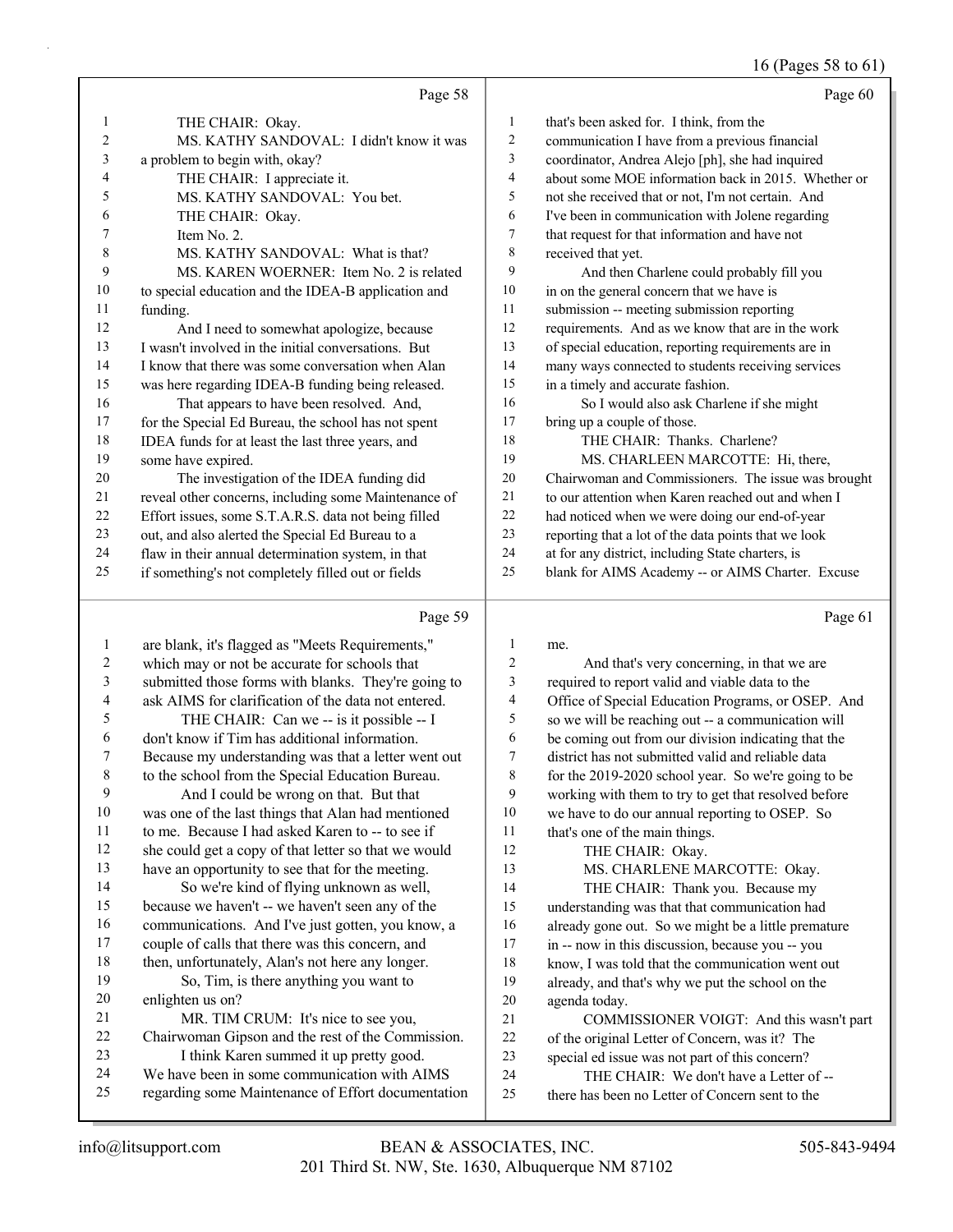17 (Pages 62 to 65)

|    | Page 62                                              |                | Page 64                                              |
|----|------------------------------------------------------|----------------|------------------------------------------------------|
|    | school.                                              | 1              | is back in 2008. I was asked to write a letter to    |
| 2  | COMMISSIONER VOIGT: That's what I                    | $\overline{2}$ | Special Ed, "We cannot use these funds, please give  |
| 3  | thought. But something came up just a while ago      | 3              | them to somebody who can, lovely."                   |
| 4  | that there was a letter, that some kind of notice of | $\overline{4}$ | It's just -- we never -- we never were               |
| 5  | concern or something from somebody. It was just      | 5              | able to reach that threshold.                        |
| 6  | spoken.                                              | 6              | Then, under the previous administration,             |
| 7  | THE CHAIR: It was. It hasn't gone out                | 7              | I -- they descended upon me and said, "By god, we    |
| 8  | yet.                                                 | 8              | don't care if you're going to use them or not.       |
| 9  | COMMISSIONER VOIGT: Okay. I didn't know.             | 9              | You're going to encumber them."                      |
| 10 | THE CHAIR: I was told that the letter                | 10             | Okay. So we encumbered them. And then we             |
| 11 | went out already. Charlene has now indicated that    | 11             | had eight years of being encumbered.                 |
| 12 | it hasn't gone out yet.                              | 12             | Now, Jolene told me that -- that we're               |
| 13 | COMMISSIONER VOIGT: Okay. Okay.                      | 13             | back to you need to write a letter to unencumber     |
| 14 | MS. CHARLENE MARCOTTE: May I clarify?                | 14             | these funds. So it seems like we have an             |
| 15 | THE CHAIR: Sure.                                     | 15             | ever-changing milieu depending on who's in charge of |
| 16 | MS. CHARLENE MARCOTTE: I believe there's             | 16             | the department at that time.                         |
| 17 | a few issues going on. So there may have been other  | 17             | I will do whatever they want me to do.               |
| 18 | communications that have gone out. That is for the   | 18             | But we have written the letter. It's my              |
| 19 | data piece.                                          | 19             | understanding is that Jolene's spent quite a period  |
| 20 | But there may have been something that has           | 20             | of time on the phone explaining this situation.      |
| 21 | gone out -- I know Deborah talked about there's the  | 2.1            | As far as the S.T.A.R.S., I'm assuming               |
| 22 | piece with the unspent funds. So there may have      | 22             | you're talking about S.T.A.R.S. reporting. We have   |
| 23 | been a letter with regard to that that was sent out. | 23             | a third-party company that is handling that right    |
| 24 | I don't know if Tim might have more information on   | 24             | now. Yes, I do have a S.T.A.R.S. coordinator.        |
| 25 | that. Or it may have been on an MOE. Because I       | 25             | She's giving that information to this company.       |
|    | Page 63                                              |                | Page 65                                              |

#### Page

| 1  | know Tim and -- Karina and Tim have been working on  | 1  | So I'm paying a lot of money for them. So            |
|----|------------------------------------------------------|----|------------------------------------------------------|
| 2  | that. So, Tim, do you have anything more to add on   | 2  | if they're not doing their job, I need to know about |
| 3  | that?                                                | 3  | it. So that's all I have to say about that.          |
| 4  | MR. TIM CRUM: I don't have anything to               | 4  | And I'll get you a letter. But, first,               |
| 5  | add on that. I'm not aware of a formal Letter of     | 5  | I'd like to see the letter from you-all, so I know   |
| 6  | Concern at this point.                               | 6  | what I'm addressing.                                 |
| 7  | COMMISSIONER VOIGT: That was just spoken             | 7  | THE CHAIR: Right. And I want to clarify              |
| 8  | about seven minutes ago; so I wanted to clarify that | 8  | that the Letter of Concern would have been a letter  |
| 9  | there was not one.                                   | 9  | of concern by us, if we felt that the school was out |
| 10 | MS. KATHY SANDOVAL: The last letter --               | 10 | of compliance. There was a potential that there      |
| 11 | THE CHAIR: I'm sorry?                                | 11 | could have been -- and that's why the agenda item    |
| 12 | MS. KATHY SANDOVAL: -- [inaudible] a hard            | 12 | says, "Letter of Concern."                           |
| 13 | copy in the mail in five months. But the last        | 13 | MS. KATHY SANDOVAL: Chairwoman, I can                |
| 14 | letter that we got was that we met everything. We    | 14 | guarantee that I have not had any kind of Letter of  |
| 15 | were wonderful, fabulous. And so it's still sitting  | 15 | Concern from the PEC.                                |
| 16 | on my desk.                                          | 16 | THE CHAIR: No, I know that. We have to               |
| 17 | Now, the IDEA-B funds, I know what that's            | 17 | vote on that.                                        |
| 18 | about. So years ago, I was asked, "You have to have  | 18 | MS. KATHY SANDOVAL: Oh, okay.                        |
| 19 | matching funds for IDEA."                            | 19 | THE CHAIR: We would have voted on it                 |
| 20 | We never were able to get to that                    | 20 | today if we felt that you were out of compliance     |
| 21 | threshold to actually dip into those funds. So I     | 21 | with either one of these issues. I -- but I --       |
| 22 | said, "For heaven's sake, if we're not going to use  | 22 | we've cleared up, I hope, for the last time, the     |
| 23 | them, there are schools out there that can use       | 23 | textbook and the dual credit reimbursement. I think  |
| 24 | them."                                               | 24 | we still have open -- so I think there's two issues  |
| 25 | So I was asked to write a letter -- this             | 25 | in particular that the school needs to address.      |
|    |                                                      |    |                                                      |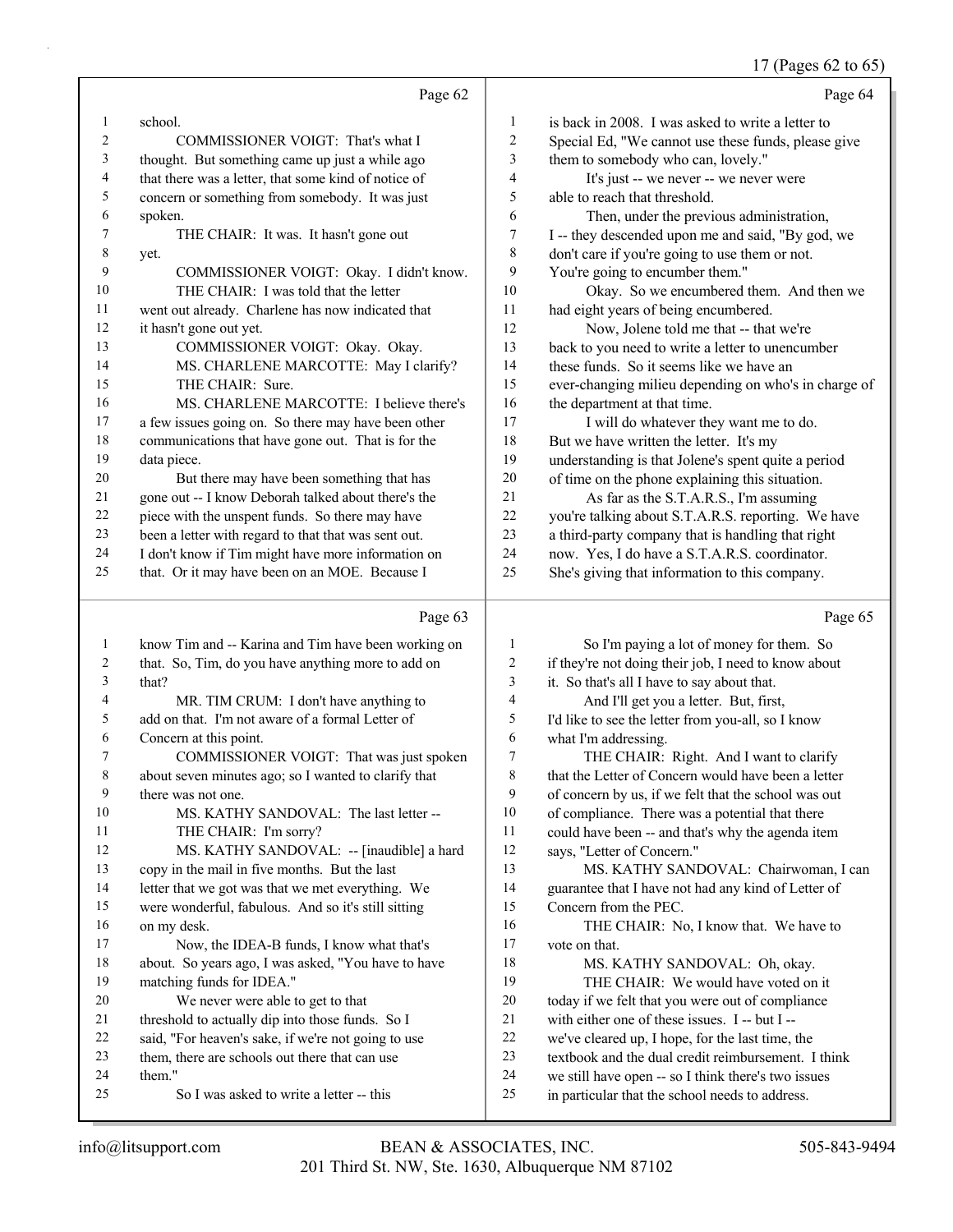## 18 (Pages 66 to 69)

|                  | Page 66                                                                 |                  | Page 68                                                               |
|------------------|-------------------------------------------------------------------------|------------------|-----------------------------------------------------------------------|
| 1                | And, Tim and Charlene, you could direct us                              | $\mathbf{1}$     | Well, in order for them to be able to do                              |
| $\boldsymbol{2}$ | a little bit better. There's the S.T.A.R.S., the                        | $\overline{c}$   | that, they need to know the status, where everyone                    |
| 3                | fact that there's no data that's been entered. So I                     | 3                | is at. So with not knowing what AIMS is doing with                    |
| 4                | think if the school can get some direction, or just,                    | $\overline{4}$   | their funds and then having not spent their funds in                  |
| 5                | we tell them now that they need to look at that,                        | 5                | the past several years, that was holding the Federal                  |
| 6                | because there's been no data entered.                                   | 6                | Grants Management up from being able to do that                       |
| 7                | And then there's the -- the IDEA money and                              | $\tau$           | part.                                                                 |
| 8                | how the school deals with that, because I'm going to                    | $\,8\,$          | So the one school was holding it up for                               |
| 9                | tell you what was communicated to me. And it wasn't                     | 9                | everybody, so they weren't able to release                            |
| 10               | the S.T.A.R.S. data issue, but it was the fact that                     | 10               | nobody's -- nobody's final allocation amounts until                   |
| 11               | Special Ed was unable to close out and finalize the                     | $11\,$           | they knew what was going on with AIMS.                                |
| 12               | report for the year because AIMS had not responded                      | 12               | That's my understanding of what was --                                |
| 13               | to, I guess, the disbursement of the IDEA money; so,                    | 13               | what was holding up the whole process for everybody.                  |
| 14               | therefore, the State couldn't finalize the report.                      | 14               | So, usually, those letters, they go out in                            |
| 15               | And that was the concern that was put forward.                          | 15               | April or May; but now they didn't come out till                       |
| 16               | MS. KATHY SANDOVAL: Okay.                                               | 16               | June, I believe. So it held it up a long time. So                     |
| 17               | THE CHAIR: So that's all I know.                                        | 17               | it pushed everybody back a long ways.                                 |
| 18               | MS. KATHY SANDOVAL: Okay. Okay.                                         | 18               | MS. KATHY SANDOVAL: Okay. So, Charlene                                |
| 19               | Jolene, I think this is the conversation                                | 19               | and Tim, what I'm hearing you say is we are back to                   |
| 20               | that you had about the IDEA-B money, correct?                           | 20               | 2008, where I need to write a letter, correct?                        |
| 21               | MS. JOLENE JARAMILLO: Correct. And I'm                                  | 21               | Because I've explained that we will never reach that                  |
| 22               | not aware of any report not being able to be                            | 22               | threshold. We haven't reached the threshold. Is                       |
| 23               | submitted. So I would probably need more                                | 23               | that correct?                                                         |
| 24               | information before I'm able to respond.                                 | 24               | MS. CHARLENE MARCOTTE: Can I clarify?                                 |
| 25               | THE CHAIR: Tim, can you expand on that a                                | 25               | What do you mean by "threshold"? Because IDEA-B is                    |
|                  |                                                                         |                  |                                                                       |
|                  | Page 67                                                                 |                  | Page 69                                                               |
| $\mathbf{1}$     | little bit? Because not having seen anything in                         | $\mathbf{1}$     | not a matching -- it's -- you don't have to match                     |
| 2                | writing, I don't have a whole lot of information.                       | $\boldsymbol{2}$ | your IDEA-B funds. So there might be some                             |
| 3                | But it was brought to us more than once,                                | 3                | misunderstanding there.                                               |
| 4                | and it was requested that the school be put on the                      | $\overline{4}$   | IDEA-B is a -- what is it called? -- it's                             |
| 5                | agenda for today for that reason. And now it -- it                      | 5                | given to you based on your enrollment. Yeah. It's                     |
| 6                | just seems like we may be a little premature on it.                     | 6                | not a matching. You might be confusing Maintenance                    |
| 7                | I'm not sure.                                                           | $\boldsymbol{7}$ | of Effort with your IDEA-B funds.                                     |
| 8                | MR. TIM CRUM: Yes. Thank you,                                           | 8                | But even if you do not spend your IDEA-B                              |
| 9                | Madam Chair.                                                            | 9                | funds, you still have to meet Maintenance of Effort.                  |
| 10               | Charlene, would you have more information                               | 10               | So it doesn't exclude you from meeting the                            |
| 11               | on [incomprehensible due to connectivity]? I have a                     | 11               | requirements of MOE.                                                  |
| 12               | piece on the IDEA-B.                                                    | 12               | MS. KATHY SANDOVAL: Okay. The last                                    |
| 13               | Would you mind if I defer to Charlene,                                  | 13               | letter that I got said that I met Maintenance of                      |
| 14               | Madam Chair?                                                            | 14               | Effort. So that's the last thing I got from Special                   |
| 15               | THE CHAIR: Surely.                                                      | 15               | Ed. That was before the end of the world came.                        |
| 16               | MS. CHARLENE MARCOTTE: So my                                            | 16               | So, Jolene, I know that -- you do the                                 |
| 17               | understanding with what's happening -- I'm the data                     | 17               | finance. I mean, what -- what are you hearing?                        |
| 18               | supervisor, so I'm [incomprehensible] person.                           | 18               | MS. JOLENE JARAMILLO: So let me just                                  |
| 19               | But my understanding is that AIMS has not                               | 19               | clarify. What Kathy is meaning is before we can                       |
| 20               | utilized their IDEA-B funds for the past three                          | 20               | spend IDEA-B funds, we have to spend so much within                   |
| 21               | years. And that was holding up -- when -- when                          | 21               | Operational, which is basically that Maintenance of                   |
| 22               | we're getting to the end of the fiscal year, the                        | 22               | Effort. And because we don't have that cost that                      |
| 23               | Federal Grants Management Department, they issue out                    | 23               | exceeds the operational cost, we haven't been able                    |
| 24<br>25         | final allocations, or final reports, and then any<br>carryover amounts. | 24<br>25         | to utilize IDEA-B funds.<br>We did receive -- I did receive an e-mail |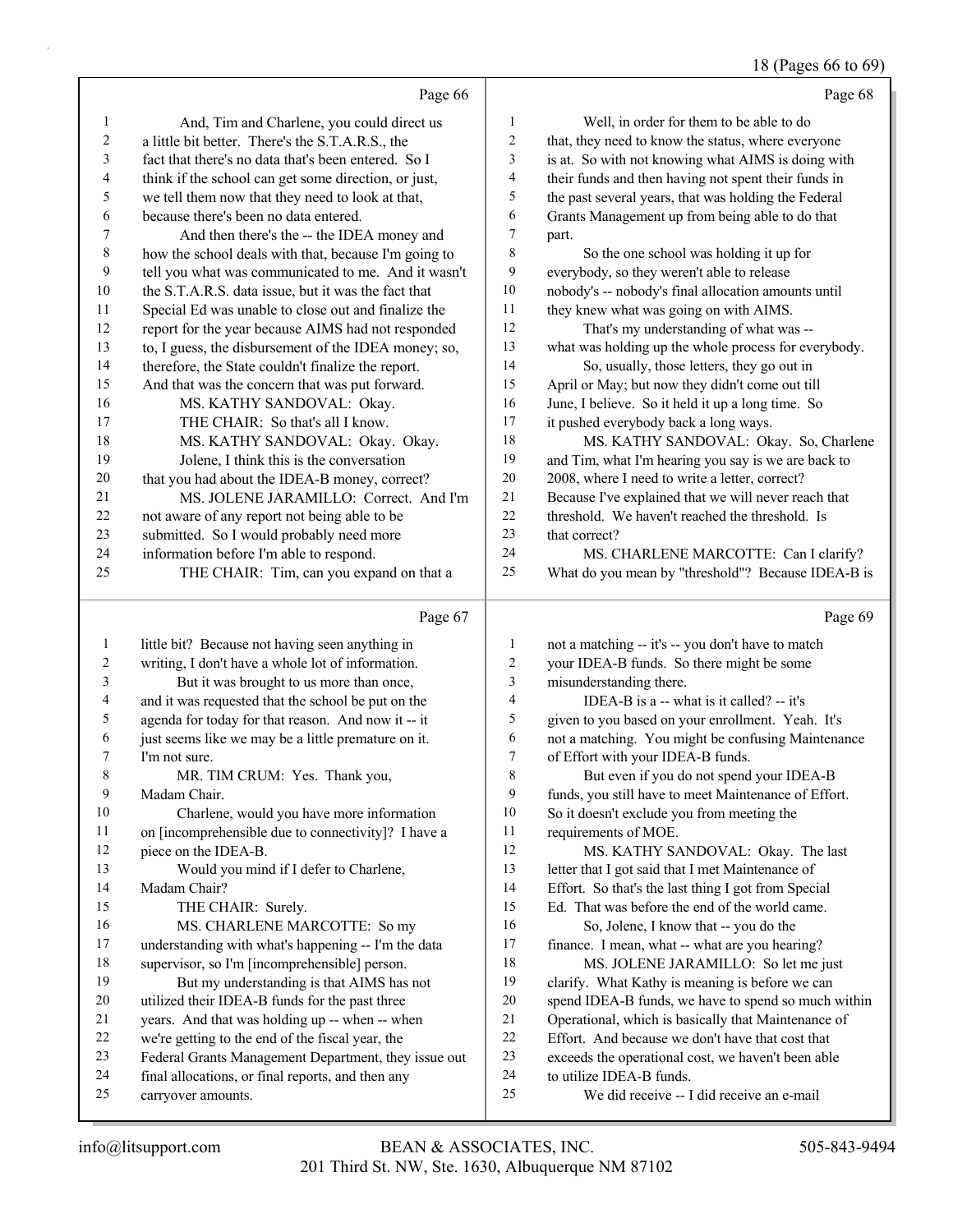19 (Pages 70 to 73)

|    | Page 70                                             |                | Page 72                                              |
|----|-----------------------------------------------------|----------------|------------------------------------------------------|
| 1  | June 18 where PED asked if we were going to be      | 1              | debate.                                              |
| 2  | spending those funds. I responded June 19th.        | $\overline{2}$ | COMMISSIONER VOIGT: But through this                 |
| 3  | So maybe there is some miscommunication             | $\overline{3}$ | conversation, we are discovering that this is what   |
| 4  | with PED providing that information to us, and, you | 4              | is happening was there was a disconnect in           |
| 5  | know, helping them meet that timeliness.            | 5              | communication through --                             |
| 6  | COMMISSIONER VOIGT: May I just interject?           | 6              | THE CHAIR: And if we can aid in making               |
| 7  | I don't know why we're talking about this during    | 7              | sure that that's fixed, I'm more than happy to be    |
| 8  | this time. This is a school-PED communication       | 8              | the conduit for that.                                |
| 9  | issue. And before you interrupt, just a second,     | 9              | COMMISSIONER VOIGT: I'm just saying we               |
| 10 | because this is something that shouldn't even be    | 10             | shouldn't have to be that conduit, when PED -- and   |
| 11 | before the PEC at this time when this looks like a  | 11             | you know what? I just want to say I want to commend  |
| 12 | timeliness communication disconnect somewhere       | 12             | the PED also for having that retreat, because it's   |
| 13 | between the school and PED.                         | 13             | good for those divisions to come together and share  |
| 14 | And if there's letters just going out as            | 14             | some of the challenges, such as this, as the         |
| 15 | of late, June 19th or June 20th, I mean, that's     | 15             | disconnect between bureaus of communication.         |
| 16 | something that -- this can be settled between the   | 16             | Because this -- it's a time-suck. And so I'm just    |
| 17 | PED, the Special Education Bureau, and the school   | 17             | going to leave it at that.                           |
| 18 | itself as a disconnect that can be severed -- or    | 18             | But -- you know.                                     |
| 19 | connected, rather.                                  | 19             | THE CHAIR: And if we can be here to be               |
| 20 | You know, I've seen this happen so many             | 20             | that conduit, once again, I'm going to say I'm more  |
| 21 | times with Title I, Special Education, that these   | 21             | than happy to help the school in trying to navigate  |
| 22 | disconnects in communication happen; they just      | 22             | this and make sure that they are in compliance. And  |
| 23 | happen, for whatever reason. But, I mean, this is   | 23             | whatever the school needs to do, that's part of what |
| 24 | something that is -- I mean, I don't know why --    | 24             | we're here to do.                                    |
| 25 | THE CHAIR: I'm going to say that we were            | 25             | COMMISSIONER VOIGT: But to take --                   |
|    |                                                     |                |                                                      |

## Page 71

| 1              | specifically asked by PED to put this on the agenda  | 1  | THE CHAIR: We're done with this now.                 |
|----------------|------------------------------------------------------|----|------------------------------------------------------|
| 2              | and the concern has been raised and this was the     | 2  | COMMISSIONER VOIGT: Are we done with it?             |
| 3              | second month that the concern was raised.            | 3  | But to take the micromanagement away from the PED -- |
| $\overline{4}$ | COMMISSIONER VOIGT: By which                         | 4  | THE CHAIR: We are with this discussion.              |
| 5              | [incomprehensible due to simultaneous speaking] PED? | 5  | We need to see, from Special Ed, exactly what they   |
| 6              | THE CHAIR: Sorry. Excuse me. Until we                | 6  | need this school to communicate to them so that they |
| 7              | have this discussion we don't know that there is a   | 7  | can be in compliance.                                |
| 8              | disconnect, and we had no idea when the              | 8  | COMMISSIONER VOIGT: And maybe Special Ed             |
| 9              | communications went out. And it is our job to make   | 9  | can communicate directly to the school now and take  |
| 10             | sure that our schools stay compliant. And we have    | 10 | the opportunity to do that now.                      |
| 11             | sent out Letters of Concern, especially when it's    | 11 | MR. TIM CRUM: This is Tim.                           |
| 12             | special ed, that schools have not been in            | 12 | THE CHAIR: Okay, Tim.                                |
| 13             | compliance. So that the role of this Commission --   | 13 | MR. TIM CRUM: I'm here for any                       |
| 14             | COMMISSIONER VOIGT: It looks like that is            | 14 | clarification questions. But something was brought   |
| 15             | surfacing, as through this conversation, that this   | 15 | up earlier that I think -- and I thank you for the   |
| 16             | was a disconnect.                                    | 16 | opportunity to speak a little bit. Clarifications    |
| 17             | Now, I'm just curious. Who from -- which             | 17 | are necessary here. Maintenance of Effort and        |
| 18             | division from PED wanted us to address this during   | 18 | IDEA-B, they do go hand-in-hand. To some degree,     |
| 19             | this meeting? Was it Special Ed?                     | 19 | there's [incomprehensible due to connectivity] to    |
| 20             | THE CHAIR: It doesn't matter. It doesn't             | 20 | expend monies.                                       |
| 21             | matter.                                              | 21 | But let's clarify one thing. There's not             |
| 22             | COMMISSIONER VOIGT: I think that does.               | 22 | matching funds, and there never has been. It's not   |
| 23             | because that's -- where is the crux of the problem?  | 23 | been promulgated in any way, shape, or form through  |
| 24             | THE CHAIR: You know what? We're here                 | 24 | OSEP. They are sub-recipient awards. They're         |
| 25             | now. We're here now, and I'm not getting into this   | 25 | eligible for these awards as long as they can        |
|                |                                                      |    |                                                      |

Page 73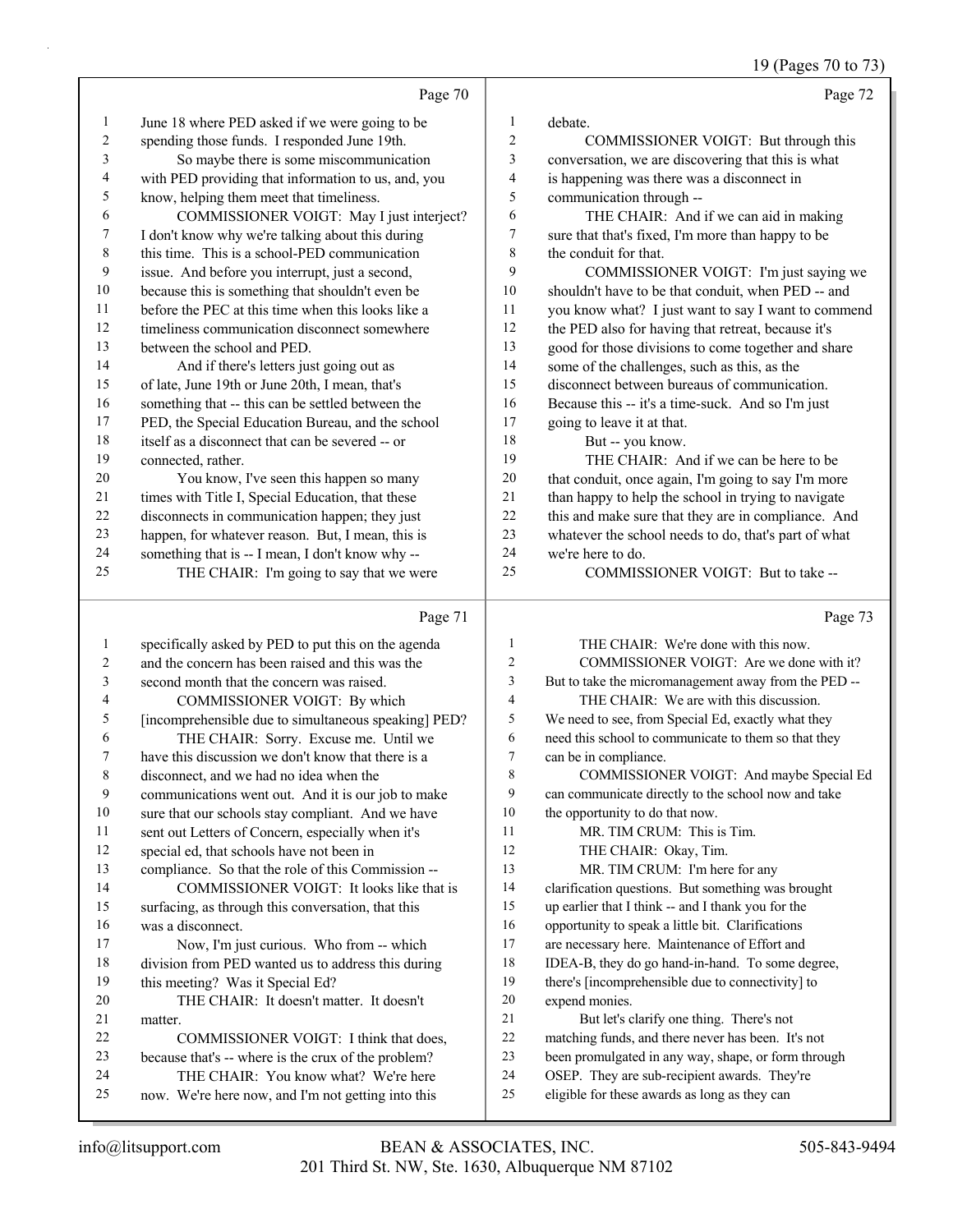## 20 (Pages 74 to 77)

|                | Page 74                                             |                | Page 76                                              |
|----------------|-----------------------------------------------------|----------------|------------------------------------------------------|
| 1              | produce that they will maintain the effort of       | 1              | correct, if they received that notification?         |
| $\overline{c}$ | expenditures from the previous year. So             | $\overline{2}$ | MR. TIM CRUM: Madam Chair, to my                     |
| 3              | [incomprehensible due to connectivity] --           | 3              | knowledge we have not given them a confirmed letter  |
| 4              | expenditures --                                     | $\overline{4}$ | of any sort regarding Maintenance of Effort. My      |
| 5              | THE CHAIR: Tim. Tim, you're breaking up             | 5              | last communication with AIMS regarding Maintenance   |
| 6              | a lot.                                              | 6              | of Effort was to request documentation that was      |
| 7              | MS. KAREN WOERNER: Maybe disable your               | 7              | requested back in 2013 by a previous financial --    |
| $\,$ 8 $\,$    | video, Tim, and it might help. Disable your video,  | 8              | sorry -- management analyst, Andrea Alejo [ph].      |
| 9              | and it might help.                                  | 9              | And it gets a little complicated. But,               |
| 10             | MR. TIM CRUM: Okay. Disable my video.               | 10             | essentially, Andrea was asking for some              |
| 11             | Okay. I will. Can you hear me any better now?       | 11             | documentation, that if she received it, she would be |
| 12             | THE CHAIR: Yes.                                     | 12             | able to make a decision on whether or not she could  |
| 13             | MR. TIM CRUM: Okay. Good. So I'll be                | 13             | reduce the LEA's obligations when it came to         |
| 14             | real brief. I think the second time helps me as     | 14             | Maintenance of Effort. And we have not received      |
| 15             | well.                                               | 15             | that documentation.                                  |
| 16             | So the Maintenance of Effort, it's an               | 16             | And it's not to say that AIMS did not                |
| 17             | obligation -- you obligate, and you budget funds    | 17             | provide that documentation back in 2015, because     |
| 18             | that you spent the previous year that you made MOE. | 18             | Andrea is no longer with us.                         |
| 19             | So making it very simple, if you spent              | 19             | So -- but that's where we are with that.             |
| 20             | \$1,000 in Maintenance of Effort the previous year, | 20             | Because it was their repetition, when they coded     |
| 21             | and that was your very first year, then you need to | 21             | special education -- two special education employee  |
| 22             | obligate \$1,000 again the next year.               | 22             | types in categories, and they said that the monies   |
| 23             | Very simple, you know. Sort of -- and               | 23             | were expended on other than special education,       |
| 24             | then with the IDEA-B sub-recipient award, those are | 24             | thereby inflating their Maintenance of Effort.       |
| 25             | entitled monies for the children. For the children. | 25             | And so that question was left unanswered.            |
|                | Page 75                                             |                | Page 77                                              |

## Page 75 |

| -1             | That's really critical. For the children. To         | 1  | We requested the documentation. We looked for it     |
|----------------|------------------------------------------------------|----|------------------------------------------------------|
| 2              | subsidize the cost of special education for the      | 2  | ourselves here on a remote drive and et cetera, what |
| 3              | Local Education Agency.                              | 3  | we had. We didn't find it, and we have not received  |
| $\overline{4}$ | So that's really critical. What Charlene             | 4  | the communication back. And we haven't gone any      |
| 5              | mentioned earlier, that's really critical. There's   | 5  | further forward in that regard with AIMS'            |
| 6              | no such thing as matching funds. And I can           | 6  | Maintenance of Effort because we've been waiting in  |
| 7              | understand how that could be related, somewhere      | 7  | that capacity.                                       |
| 8              | thought to be, about Maintenance of Effort.          | 8  | THE CHAIR: Okay. So, Kathy, I'm going to             |
| 9              | And the other thing is we have had                   | 9  | ask you what you feel you need at this point in time |
| 10             | traditionally -- over the many years, we've had      | 10 | so that you can move forward and get all this        |
| 11             | plenty of discussions, webinars disseminating the    | 11 | cleared out.                                         |
| 12             | instructions, getting professional development on -- | 12 | MS. KATHY SANDOVAL: I have no idea. Now              |
| 13             | on IDEA-B applications, et cetera.                   | 13 | I'm hearing about something from 2015. I thought we  |
| 14             | So I just -- those are a couple of                   | 14 | were good. I'm getting the letters. I can show you   |
| 15             | clarification points. And I wanted to clarify        | 15 | the letters. I have to sign for them. And saying     |
| 16             | those. They should already be known, but they        | 16 | that we've met Maintenance of Effort. So I thought   |
| 17             | needed to be clarified.                              | 17 | we were good.                                        |
| 18             | And I stand for any questions as well. I             | 18 | THE CHAIR: Okay.                                     |
| 19             | think this is an opportunity for the data supervisor | 19 | MS. KATHY SANDOVAL: So I guess what I'm              |
| 20             | and me to be here. We are here to assist, and I'm    | 20 | saying is just tell me what you want, and I'll get   |
| 21             | here for any questions.                              | 21 | it for you.                                          |
| 22             | THE CHAIR: Thank you. So -- but, Tim,                | 22 | THE CHAIR: I know. I know. So,                       |
| 23             | the school did get, apparently, a letter, saying     | 23 | apparently, there's -- and I don't know what it      |
| 24             | that they're okay with Maintenance of Effort. So     | 24 | is -- back in 2015. But, Charlene, at this very      |
| 25             | there's not a concern there at this moment in time,  | 25 | moment in time, there is the necessity for the       |
|                |                                                      |    |                                                      |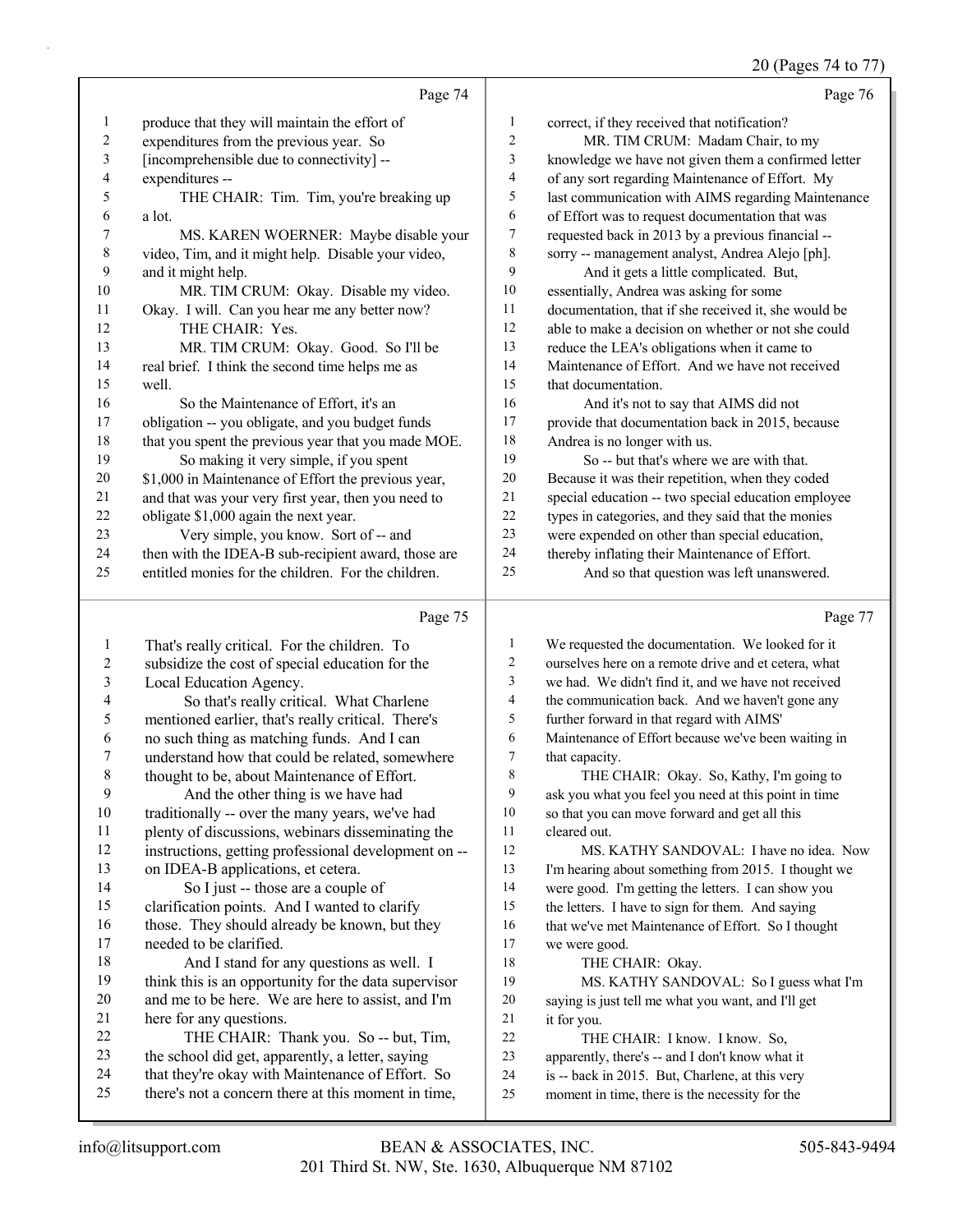## 21 (Pages 78 to 81)

|                | Page 78                                                                                        |                         | Page 80                                                                 |
|----------------|------------------------------------------------------------------------------------------------|-------------------------|-------------------------------------------------------------------------|
| $\mathbf{1}$   | school to clear up the issue with the S.T.A.R.S.                                               | $\mathbf{1}$            | in writing or anything, so we've kind of been                           |
| $\overline{c}$ | reporting --                                                                                   | $\overline{c}$          | circling around this issue.                                             |
| 3              | MS. CHARLENE MARCOTTE: Yes.                                                                    | 3                       | And the school just needs to be clear as                                |
| 4              | THE CHAIR: -- and the IDEA-B money?                                                            | 4                       | to what the concern is and what they need to do to                      |
| 5              | MS. CHARLENE MARCOTTE: I believe that                                                          | 5                       | clear this up.                                                          |
| 6              | they are waiting for something in writing. I'm not                                             | 6                       | MS. DEBORAH DOMINGUEZ-CLARK: Thank you,                                 |
| 7              | sure. I'm not too involved in that part of it.                                                 | 7                       | Madam Chair, Commissioners.                                             |
| $\,$ 8 $\,$    | That's the Fiscal --                                                                           | $\,$ 8 $\,$             | Yes. We didn't meet with Alan this                                      |
| 9              | THE CHAIR: Who does the school need to                                                         | 9                       | currently. And then we had met with him when he                         |
| 10             | directly contact to find out?                                                                  | 10                      | originally had come on board.                                           |
| 11             | MS. CHARLENE MARCOTTE: I would have -- I                                                       | 11                      | So we're updating our system, and Charlene                              |
| 12             | would have them contact Deborah. And I think she's                                             | 12                      | will be leading that piece. In terms of if there's                      |
| 13             | going to log on. She's asking for the link.                                                    | 13                      | any documents that are missing or outstanding or                        |
| 14             | So she -- I'm going to send it to her.                                                         | 14                      | delayed, we'll be putting some formal letters                           |
| 15             | Okay. I see that you're here.                                                                  | 15                      | together. We are working closely with Karen so that                     |
| 16             | So I believe that that would go to Deborah                                                     | 16                      | we can get that done.                                                   |
| 17             | in regard to the IDEA-B funds not going to be spent.                                           | 17                      | So there's just a few issues that had                                   |
| $18\,$         | However, I don't believe that -- that frees them                                               | 18                      | concerns. Part of it was some delays in reporting.                      |
| 19             | from not meeting the Maintenance of Effort                                                     | 19                      | Sometimes we've had districts or charter schools                        |
| 20             | requirements.                                                                                  | 20                      | that appear that things look -- because the                             |
| 21             | THE CHAIR: I'm sorry. Could you repeat                                                         | 21                      | documents have come in, even if they've come in                         |
| 22             | that again? I didn't quite catch that.                                                         | $22\,$                  | late -- still on track for students with                                |
| 23             | MS. CHARLENE MARCOTTE: What I indicated                                                        | 23                      | disabilities, even though, for example, a 60-day                        |
| 24             | was even if they're not going to utilize their                                                 | 24                      | timeline for evaluation, because it's when the                          |
| 25             | IDEA-B funds, they are still required to meet the                                              | 25                      | district receives the document and signs in. And it                     |
|                |                                                                                                |                         |                                                                         |
|                | Page 79                                                                                        |                         | Page 81                                                                 |
| $\mathbf{1}$   | MOE requirements and all the other requirements of                                             | 1                       | doesn't really mean 60 days from when the parent                        |
| 2              | IDEA-B.                                                                                        | $\overline{\mathbf{c}}$ | feels that they have a child with a disability.                         |
| 3              | THE CHAIR: Okay, thanks. So, Kathy?                                                            | 3                       | So we're working on a few of those issues                               |
| 4              | MS. KATHY SANDOVAL: Yes.                                                                       | 4                       | so we can bring everyone into compliance.                               |
| 5              | THE CHAIR: If you've got any concerns                                                          | 5                       | One of the things with this particular                                  |
| 6              | about the S.T.A.R.S. reporting, I would contact                                                | 6                       | charter school is they have not used any of their                       |
| 7              | Charlene to make sure that that is cleared up. And                                             | 7                       | IDEA funds. We have those funds as additional                           |
| $\,$ 8 $\,$    | contact Deborah directly to see about the IDEA-B                                               | 8                       | funds.                                                                  |
| 9              | money.                                                                                         | 9                       | So, for example, if every student is                                    |
| $10\,$         | And if we hear anything additionally from                                                      | 10                      | getting what they need in the classroom, and a                          |
| 11             | her -- or if we don't hear anything additionally                                               | 11                      | student with a disability may need an additional                        |
| 12             | from her -- then I think we should be okay.                                                    | 12                      | assistive technology device, or if they need some                       |
| 13             | MS. KATHY SANDOVAL: And this is Deborah                                                        | 13                      | fidgets to use at home, or a specialized evaluation,                    |
| 14             | who?                                                                                           | 14                      | IDEA funds can be used for that. And AIMS has not                       |
| 15             | THE CHAIR: Dominguez-Clark; correct?                                                           | 15                      | used their funds for the last few years.                                |
| 16             | That's who you're referring to. Yes?                                                           | 16                      | We don't mandate that they use them. But                                |
| 17             | MS. CHARLENE MARCOTTE: And she's on. I                                                         | 17                      | I've never known of another district that hasn't                        |
| 18             | see that she's on now.                                                                         | 18                      | used them, especially because special education is                      |
| 19             | THE CHAIR: Oh. She's on? Karen, do you                                                         | 19                      | very costly. And so you do use them in order to                         |
| 20             | want to bring her in?                                                                          | $20\,$<br>21            | help students access the general ed curriculum.                         |
| 21             | MS. KAREN WOERNER: Madam Chair, I have.                                                        | $22\,$                  | And there is the Maintenance of Effort                                  |
| 22             | THE CHAIR: Good afternoon, Deborah.                                                            | 23                      | component, that you need to always be at a certain                      |
| 23<br>24       | There you are. It's good to see you.                                                           | 24                      | level; whatever you've spent the year before, you<br>continue to spend. |
| 25             | So I know you had conversations with Alan<br>regarding this. And we don't have any -- anything | 25                      | And, you know, we do have a high number of                              |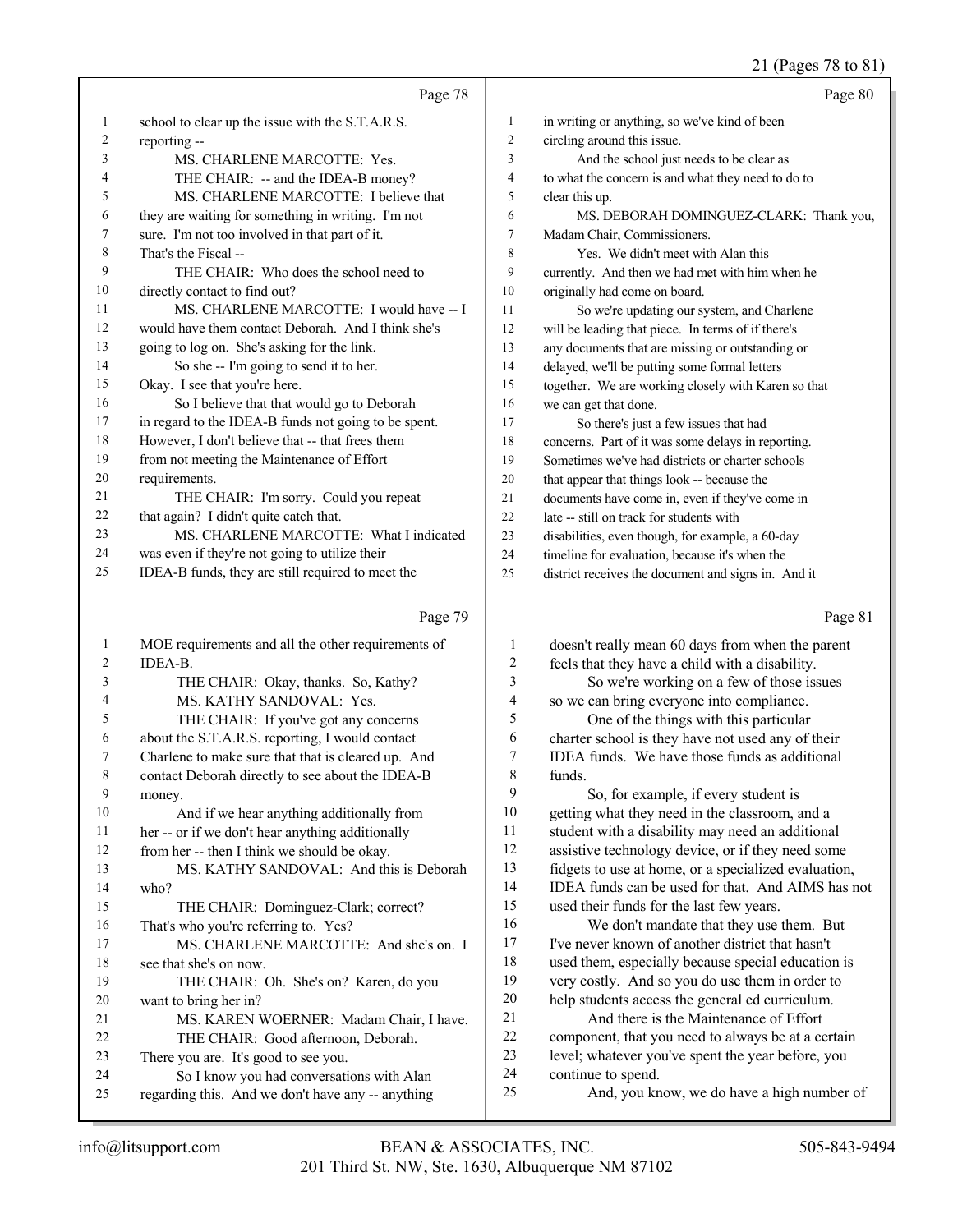#### 22 (Pages 82 to 85)

|                |                                                                                                           |                | $22$ (rages oz to ob)                                                    |
|----------------|-----------------------------------------------------------------------------------------------------------|----------------|--------------------------------------------------------------------------|
|                | Page 82                                                                                                   |                | Page 84                                                                  |
| $\mathbf{1}$   | students who are gifted. But gifted is not a                                                              | $\mathbf{1}$   | MS. DEBORAH DOMINGUEZ-CLARK: The IDEA                                    |
| 2              | disability. Gifted is an exceptionality. And so                                                           | $\overline{c}$ | funds. So the IDEA funds, the -- the IDEA funds                          |
| $\mathfrak{Z}$ | for the number of students at the school, there are                                                       | 3              | have already been redistributed for the last few                         |
| 4              | only about four.                                                                                          | $\overline{4}$ | years.                                                                   |
| 5              | And I did meet with Karen, and Karen                                                                      | 5              | I don't believe -- and, Tim, you might                                   |
| 6              | talked a little bit about, you know, kind of the                                                          | 6              | have to correct me if they were redistributed for                        |
| 7              | makeup of the school and what this looks like. It                                                         | $\tau$         | this current year. I don't believe so. Is that                           |
| 8              | seems to me that that's a really -- if you're doing                                                       | 8              | true?                                                                    |
| 9              | a lottery system, to have less than four students in                                                      | 9              | MR. TIM CRUM: I'm not aware, Deborah,                                    |
| 10             | a charter school of students with disabilities,                                                           | 10             | that they've been redistributed for this year.                           |
| 11             | it's -- sends a flag up that perhaps all students                                                         | 11             | MS. DEBORAH DOMINGUEZ-CLARK: Okay. So                                    |
| 12             | aren't being looked at equally.                                                                           | 12             | we'll have to look at that. It's highly unusual to                       |
| 13             | MS. KATHY SANDOVAL: Deborah, it's not the                                                                 | 13             | not have funds used. In fact, this is the only --                        |
| 14             | first time I've heard this. And I would encourage                                                         | 14             | this is the only charter that has never touched                          |
| 15             | you to come and visit the school and watch the                                                            | 15             | their IDEA funds.                                                        |
| 16             | lottery. Karen does a phenomenal job of having her                                                        | 16             | And there are -- there are four students                                 |
| 17             | team, during a site visit, go through all of our                                                          | 17             | there. So we would expect that they should have                          |
| 18             | stuff. And that's one of the things they go                                                               | 18             | additional needs and something should be spent,                          |
| 19             | through.                                                                                                  | 19             | additional [incomprehensible due to connectivity].                       |
| 20             | So either -- you know, if the team is                                                                     | 20             | THE CHAIR: Okay. So my question is, to                                   |
| 21             | doing what they say that they're doing -- and I                                                           | 21             | try to help Kathy navigate this, who should they                         |
| 22             | believe they are, 'cause they're pretty needy. And                                                        | 22             | best contact to work on this so that everyone is                         |
| 23             | my business manager has talked to you-all. And we                                                         | 23             | satisfied that the school is in compliance?                              |
| 24             | got what we got. I don't know how else to express                                                         | 24             | MS. DEBORAH DOMINGUEZ-CLARK: I would say                                 |
| 25             | that. I just went through a five-day due process                                                          | 25             | Tim Crum. He is the deputy director. And I would                         |
|                |                                                                                                           |                |                                                                          |
|                |                                                                                                           |                |                                                                          |
|                | Page 83                                                                                                   |                | Page 85                                                                  |
| 1              | hearing that was grueling. And I think we won.                                                            | $\mathbf{1}$   | recommend that. I think they've had the most                             |
| 2              | $So -$                                                                                                    | 2              | discussion so far. So I would recommend that he                          |
| 3              | THE CHAIR: Sorry. I just want -- the                                                                      | $\mathfrak{Z}$ | would be able to be a liaison for that.                                  |
| 4              | issue about the lottery was not a concern that was                                                        | 4              | THE CHAIR: Okay. All right. Thank you                                    |
| 5              | brought to the Executive Team right now. So I'm                                                           | 5              | so much.                                                                 |
| 6              | somewhat uncomfortable with having that                                                                   | 6              | So, at this point in time, I'm going to                                  |
| 7              | conversation.                                                                                             | $\tau$         | recommend that, Kathy, you and/or your business                          |
| 8              | I think that's a separate, different                                                                      | 8<br>9         | manager, if that's the most appropriate, get in                          |
| 9<br>10        | conversation, because the school was not notified in                                                      |                | touch with Tim. You have those conversations.                            |
| 11             | my way that that was going to be a fabric of this                                                         | 10<br>11       | And, Tim, if there is ongoing concerns                                   |
| 12             | discussion. So I would prefer not to touch on the                                                         | 12             | with this, if you could just continue to communicate                     |
| 13             | lottery, but to touch on the two issues that were                                                         | 13             | with Karen so that she can give us an update to see                      |
| 14             | directly raised to us right now. And that was what<br>does the school need to do to fix the concern about | 14             | if this has to come back up on the agenda or not, or                     |
| 15             | the IDEA money and if there is a concern about                                                            | 15             | at least give us an update that it's been cleared<br>out by your bureau. |
| 16             | Maintenance of Effort.                                                                                    | 16             | MS. KAREN WOERNER: Tim, you're muted.                                    |
| 17             | MS. DEBORAH DOMINGUEZ-CLARK: I believe --                                                                 | 17             | MR. TIM CRUM: Will do, Madam Chairwoman.                                 |
| 18             | Madam Chairwoman, I believe that Tim will assist and                                                      | 18             | THE CHAIR: Okay. Thank you so much.                                      |
| 19             | provide some assistance with that discussion for                                                          | 19             | Kathy, are you -- are you okay with this                                 |
| 20             | Maintenance of Effort. I believe he's had those                                                           | 20             | now?                                                                     |
| 21             | conversations already. So that's one area that will                                                       | 21             | MS. KAREN WOERNER: Kathy, you're muted.                                  |
| 22             | be looked into.                                                                                           | 22             | MS. KATHY SANDOVAL: Sorry. I muted when                                  |
| 23             | And the other issue -- I'm sorry -- it                                                                    | 23             | he was trying to unmute.                                                 |
| 24             | just went right out of my head. I'm sorry.                                                                | 24             | It seems to me that what I need to do is                                 |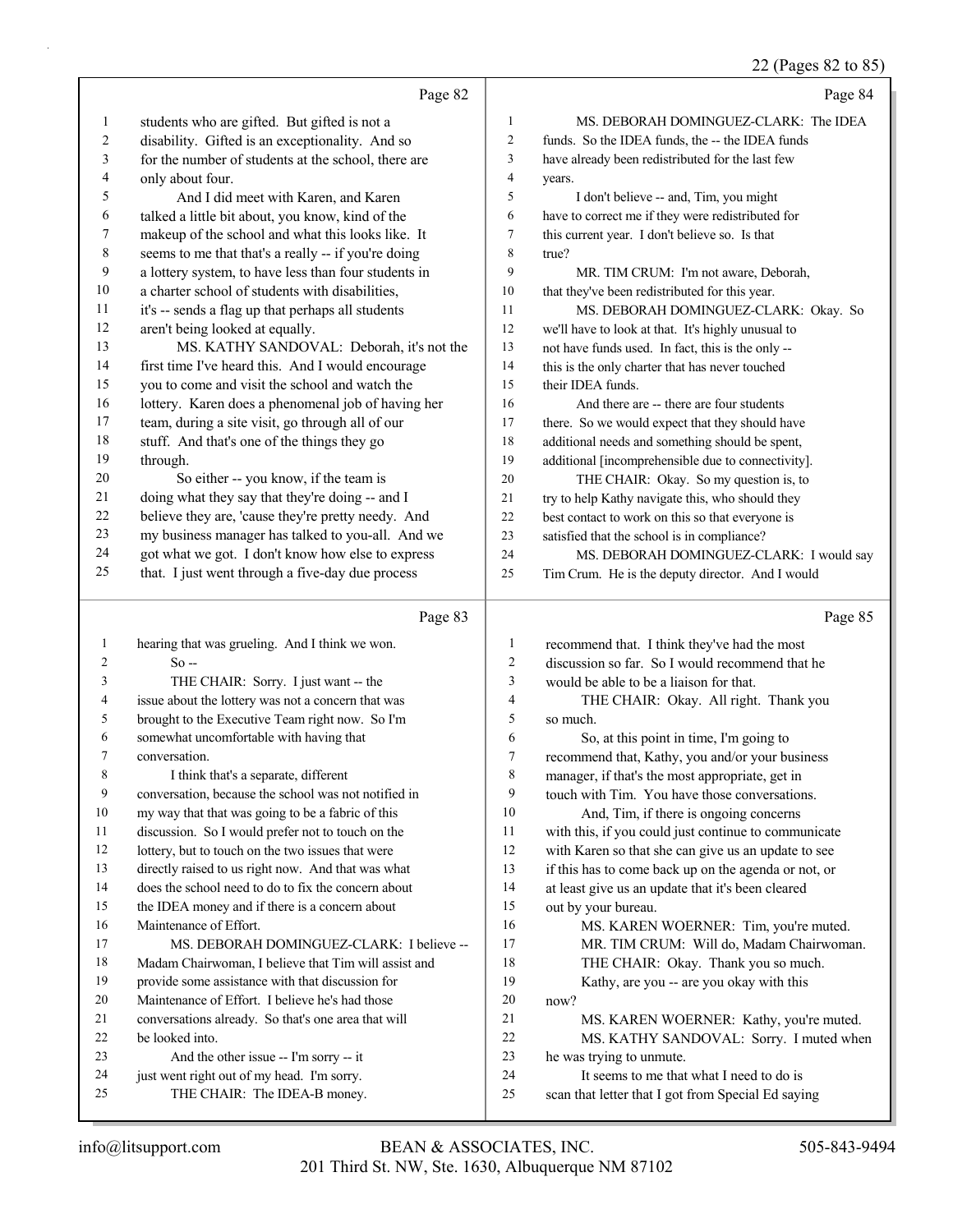## 23 (Pages 86 to 89)

|    | Page 86                                              |    | Page 88                                              |
|----|------------------------------------------------------|----|------------------------------------------------------|
| 1  | that I met the -- the requirements for this          | 1  | wasn't the account numbers, because she doesn't --   |
| 2  | particular year, the Maintenance of Effort, and send | 2  | that's not what she does. And she tried to help.     |
| 3  | that to him so that he could see what I'm looking    | 3  | And I appreciate that.                               |
| 4  | at.                                                  | 4  | But it -- the bottom line is the account             |
| 5  | Maybe -- maybe I've had a stroke, and I'm            | 5  | numbers that we were using are the account numbers   |
| 6  | not reading that correctly. But I'll get with        | 6  | that are used.                                       |
| 7  | Jolene -- Jolene and I will get with Tim. We'll      | 7  | So whatever that was as a reason for why             |
| 8  | have a conference call, and we'll get her fixed.     | 8  | the -- our budget hasn't been populated in, we can't |
| 9  | THE CHAIR: Okay. All right. Thanks. I                | 9  | find that that is actually a fact, because           |
| 10 | appreciate it.                                       | 10 | Commissioner Robbins made several attempts to get    |
| 11 | MS. KATHY SANDOVAL: You bet.                         | 11 | account numbers. And then it's -- we had the         |
| 12 | THE CHAIR: All right? Okay. Thanks,                  | 12 | correct account numbers.                             |
| 13 | everyone. Thanks for your time.                      | 13 | So it's -- it continues to be that point             |
| 14 | MS. KAREN WOERNER: So I'm going to exit              | 14 | of frustration as to, you know, just be honest as to |
| 15 | you-all to attendees now. So pardon me while I go    | 15 | why you're not putting our budget in.                |
| 16 | down the list. Thank you, all.                       | 16 | But with that said, I'm going to yield to            |
| 17 | THE CHAIR: So while Karen is doing that              | 17 | Commissioner Robbins, who's now back live.           |
| 18 | and before we get on to No. 7, because it may be a   | 18 | <b>COMMISSIONER ROBBINS: Hello.</b>                  |
| 19 | little discussion, can we take a five-minute break?  | 19 | THE CHAIR: Hello. David, I'm going to                |
| 20 | Thanks.                                              | 20 | yield to you now with the budget.                    |
| 21 | (Recess taken, 1:55 p.m. to 2:12 p.m.)               | 21 | COMMISSIONER ROBBINS: Okay. And, you                 |
| 22 | THE CHAIR: Our next item is the budget.              | 22 | know, just to follow up on what you said, they had   |
| 23 | All right. So we're all back now. So we              | 23 | actually sent me -- and I think Adan sent to         |
| 24 | are on to Item No. 7, which is discussion on the     | 24 | Karen -- a chart of accounts for schools.            |
| 25 | Draft PEC Budget for 2020-2021.                      | 25 | Well, we're not a school. We are a state             |
|    | Page 87                                              |    | Page 89                                              |

#### Page

|    | $1 \mu \leqslant c$ $\sigma$                         |    | $\frac{1}{2}$ ugu $\frac{1}{2}$                      |
|----|------------------------------------------------------|----|------------------------------------------------------|
| 1  | And I have to always give that huge                  | 1  | agency, like PED, and like -- well, Workforce        |
| 2  | thank-you and shout-out to Commissioner Robbins,     | 2  | Solutions, Tax and Rev. We're a state agency, and    |
| 3  | because he does the yeoman's work. And Ami worked    | 3  | we have to use those state agency numbers, not the   |
| 4  | with him as well.                                    | 4  | sub-account numbers that schools use, because they   |
| 5  | I just want to give just a little update,            | 5  | use a lot of -- what's called a sub-account. And,    |
| 6  | because I know Commissioner Robbins expressed some   | 6  | obviously, we weren't supposed to be doing that.     |
| 7  | frustration with this process.                       | 7  | Anyway, I did look at what we had                    |
| 8  | I had had a meeting with Deputy Secretary            | 8  | submitted over the last couple of years. And         |
| 9  | Delgado, I guess about two weeks ago now, in         | 9  | basically what I did was I increased incrementally-- |
| 10 | preparation for whenever the MOU conversation takes  | 10 | just a very small amount from what we had had put    |
| 11 | place.                                               | 11 | forth for the current fiscal year. And that's what   |
| 12 | But he had some questions about our budget           | 12 | you would see in the spreadsheet that I think Ami    |
| 13 | submission. And he indicated -- and Ami was on the   | 13 | sent out.                                            |
| 14 | call as well -- he indicated that the problem that   | 14 | And, Karen, did you get that on the Share            |
| 15 | he saw with why our budget hasn't been put into the  | 15 | drive?                                               |
| 16 | PED budget, at least last year and, most likely,     | 16 | MS. KAREN WOERNER: Commissioner Robbins,             |
| 17 | prior years -- was that we weren't using the -- the  | 17 | yes, I did. It's both in Excel format, and it's      |
| 18 | correct account numbers; so that that's -- so that   | 18 | contained in the complete packet in PDF format.      |
| 19 | it didn't gyve with PED, so, therefore, it couldn't  | 19 | COMMISSIONER ROBBINS: So if you look at              |
| 20 | be rectified.                                        | 20 | it, starting at the top under the positions, the     |
| 21 | So we said, "If that's the problem, just             | 21 | initial spending was, a couple of years ago, what we |
| 22 | give us the correct account numbers, and we'll       | 22 | were estimating approximately. So the FY21 budget,   |
| 23 | gladly use those and move forward."                  | 23 | obviously, the salary increases aren't as much as -- |
| 24 | Karen was thoughtful enough to provide --            | 24 | what's in there is more than what we had expected.   |
| 25 | and I forget what it was that you provided -- but it | 25 | But we weren't -- I didn't really expect a 4 percent |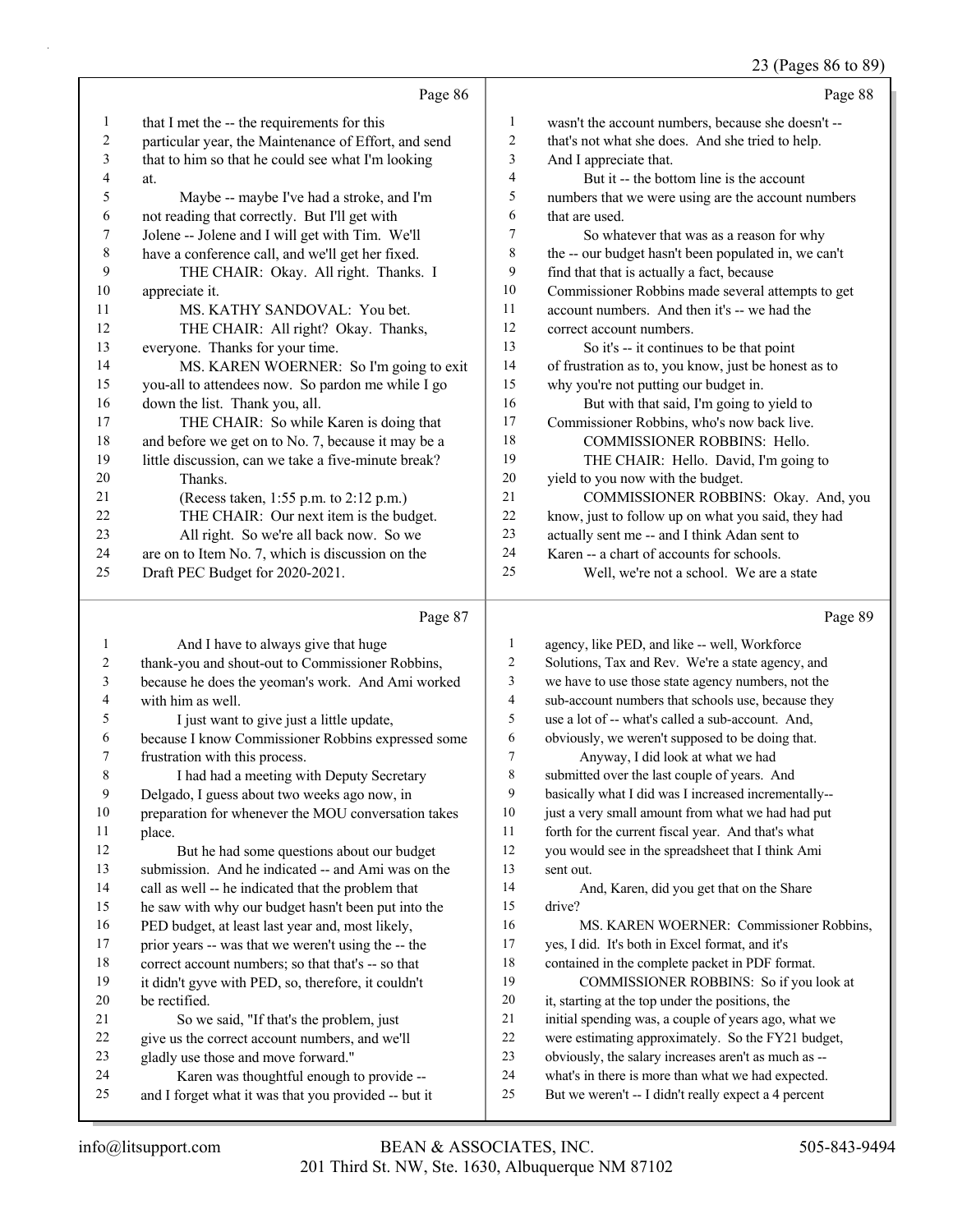#### 24 (Pages 90 to 93)

|                | Page 90                                              |                  | Page 92                                              |
|----------------|------------------------------------------------------|------------------|------------------------------------------------------|
| $\mathbf{1}$   | last year. So it probably balances out.              | 1                | that. So it's back down to about \$127,000. Last     |
| $\overline{c}$ | I only put in a 1 percent for the '22                | $\mathbf{2}$     | year, I think I was assuming a little bit more in    |
| $\mathfrak{Z}$ | budget, in looking at FY22. That's really what       | 3                | terms of our travel. Obviously, for this year, we    |
| 4              | would go to the Legislature in January for           | 4                | won't get anywhere near that, because the travel,    |
| 5              | implementation in June of 2021.                      | 5                | the mileage and things like that, isn't going to     |
| 6              | We're always, you know, a year to a                  | 6                | come anywhere near what we had budgeted.             |
| $\overline{7}$ | year-and-a-half off. So you're looking at roughly a  | $\boldsymbol{7}$ | So for the -- the last year and for the              |
| $\,8\,$        | little over a million dollars in the CSD employees.  | 8                | current year, we'll probably be down on the mileage  |
| 9              | And that's assuming, basically, that they have all   | 9                | and fares. Same thing with meals and lodging. But,   |
| 10             | the positions filled and occupied for the entire     | $10\,$           | hopefully, within six months to a year, we'll be     |
| 11             | year.                                                | 11               | able to start meeting in person again, so that will  |
| 12             | A lot of times what they do is they'll               | 12               | pick back up.                                        |
| 13             | trim -- the Legislature will trim -- or DFA -- will  | 13               | Just going on down, the ones that are in             |
| 14             | trim and say, "Well, we're going to assume an        | 14               | yellow under this transportation insurance,          |
| 15             | 8 percent vacancy factor."                           | 15               | transportation, motor pool, those are fees that are  |
| 16             | So that -- even if they -- we had that in            | 16               | actually set by the General Services                 |
| 17             | the budget. The actual budget for that may come in   | $17$             | Administration -- not General Services -- I have my  |
| 18             | closer to about \$990,000 or \$995,000, because they | 18               | federal numbers all mixed up -- by GSD, General      |
| 19             | always trim a little bit off of that.                | 19               | Services Department. They set the fees for           |
| 20             | I did add in the \$150,000 under                     | $20\,$           | insurance on the vehicles in the State motor pool,   |
| 21             | contractual services, because, you know, again,      | 21               | or the vehicles that are assigned to PED that would  |
| 22             | trying to work to get contractual services in place  | $22\,$           | be used by CSD staff when they're traveling. So you  |
| 23             | to assist schools that are having issues and things, | 23               | get charged a portion of what that is.               |
| 24             | we've talked about that the last couple of years. I  | 24               | The other items under there is really just           |
| 25             | put that in.                                         | 25               | prorating out an approximation of what I estimate,   |
|                | Page 91                                              |                  | Page 93                                              |
| $\mathbf{1}$   | And, yes, that -- we didn't have it the              | $\mathbf{1}$     | based upon the number of staff that CSD has and with |
| $\overline{c}$ | last couple of years. But if we look at the very     | $\sqrt{2}$       | support to the Commission for paperwork, files,      |
| $\mathfrak{Z}$ | bottom of what the projected revenues would be, it   | 3                | folders, things like that; that's what the other     |
| $\overline{4}$ | doesn't put us in a negative situation in terms of   | $\overline{4}$   | items are at -- or included.                         |
| $\mathfrak s$  | spending. We still have a large surplus. So that     | 5                | Then at the bottom of the Other Costs --             |
| 6              | shouldn't be a problem.                              | 6                | that's what I call the 400 category. And, really,    |
| 7              | I increase significantly the attorneys'              | $\boldsymbol{7}$ | in accounting parlance, all the accounting codes     |
| $\,$ 8 $\,$    | fees, because the current -- well, by "current," I   | $\,$ 8 $\,$      | start with a "5." And the "2" is your personnel;     |
| 9              | mean FY20, which just ended on June 30th. They       | 9                | "3" is your contractual. So 5356000 is Information   |
| 10             | actually -- Ami had said they had actually billed    | 10               | Technology Services that are contracted out. Under   |
| 11             | about \$168,000.                                     | 11               | the "54" category, those are your "Other."           |
| 12             | So what was in for the FY20 was really               | 12               | The board out-of-town is that 5496-5497 at           |

- 13 low. But I bumped that up. And part of the reason why the dollar amount was so high was because of some of the court cases. And the defense is a
- 16 position we have taken. So I increased that up
- though \$175,770 for FY22. 18 And then along with the \$150,000 for professional services -- this would go to consultants, RECs or someone that would be working
- with schools and the charters to help them improve
- 22 the service deliveries to students, where we may see
- that there's issues and things like that.
- 24 I've tweaked the board travel.
- 25 I went into the detail page and tweaked

 the bottom of the "Others." And, again, we won't have as much out-of-state travel this year, because NACSA has been canceled. So there won't be out-of-state travel. But I did include it and left it in for next year.

18 So that's kind of a quick summary of the expenses.

- 20 I -- I added in a couple of the schools -- we have Solare; we have ACES; we have -- there was one other -- oh, Raíces -- which weren't in my
- numbers from a couple of years ago in terms of the
- school -- students.
- 25 And as you-all know -- or hope you know --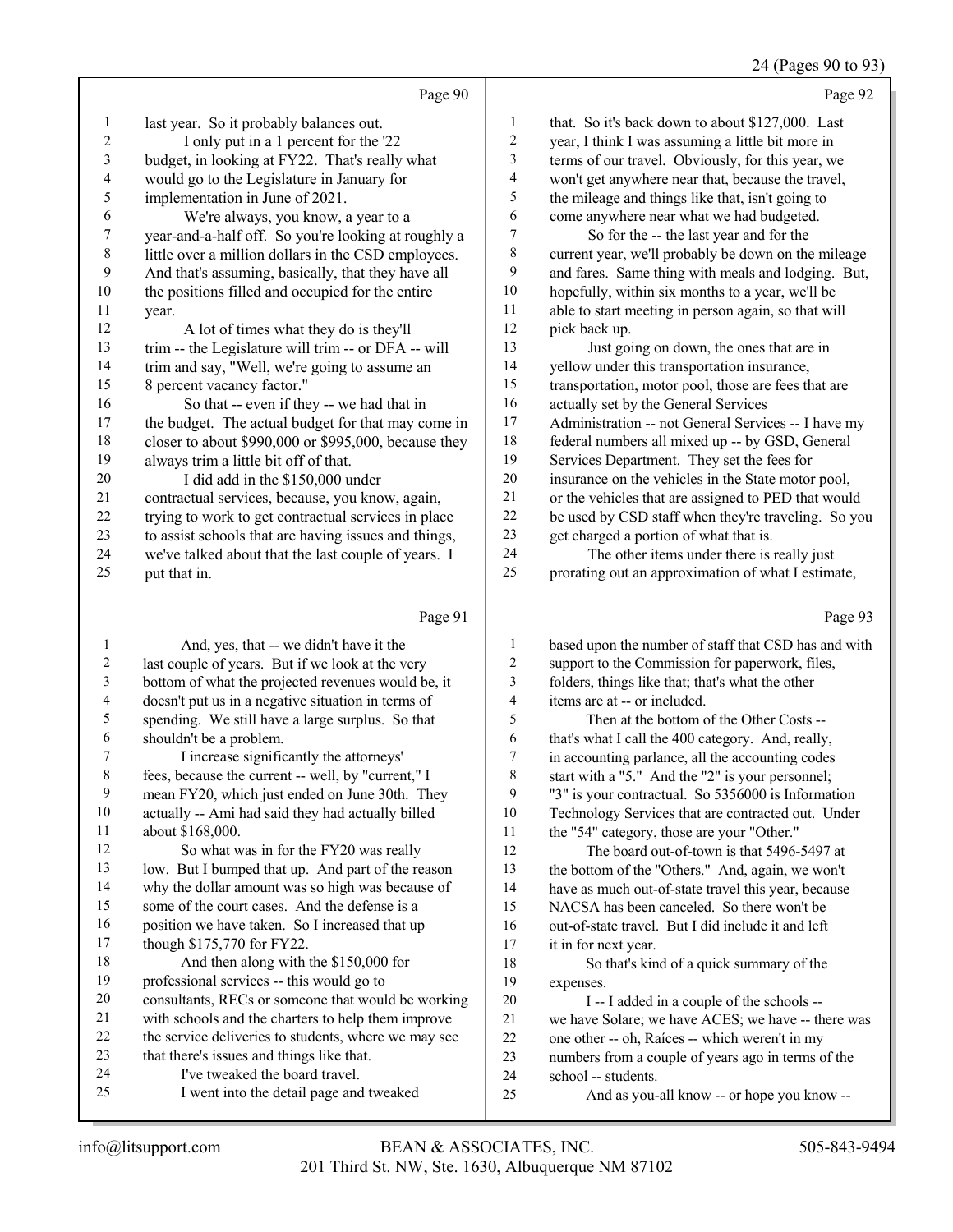## 25 (Pages 94 to 97)

|                  | Page 94                                                                                                     |                          | Page 96                                                                                              |
|------------------|-------------------------------------------------------------------------------------------------------------|--------------------------|------------------------------------------------------------------------------------------------------|
| $\mathbf{1}$     | we get 2 percent of the SEG that goes to the charter                                                        | 1                        | MS. KAREN WOERNER: The only one I have is                                                            |
| $\boldsymbol{2}$ | schools. We get that. It supposed to go to us.                                                              | $\sqrt{2}$               | the one I posted; so please do.                                                                      |
| 3                | But PED holds that to cover the costs of supporting                                                         | 3                        | MS. AMI JAEGER: Okay. I will do that.                                                                |
| 4                | the PEC. Again, we're not getting an accounting on                                                          | $\overline{\mathcal{A}}$ | THE CHAIR: Okay. Thanks. And just, also                                                              |
| 5                | that. We've been asking for it for years.                                                                   | 5                        | as a reminder to Commissioners, when we're also                                                      |
| 6                | I just had a -- an e-mail from David                                                                        | 6                        | looking at the line item for legal expenses, we did                                                  |
| 7                | Craig, where I asked him if he could give us our                                                            | $\tau$                   | 19 contract negotiations this year, which we                                                         |
| 8                | budget expenditures. He has sent that request to                                                            | $\,$ 8 $\,$              | fortunately will not have 19 schools to have to                                                      |
| 9                | Alan Delgado.                                                                                               | 9                        | negotiate with. Not that we don't enjoy it, but it                                                   |
| 10               | So, Commissioner Gipson, I'll forward this                                                                  | 10                       | does incur significant expense with that.                                                            |
| 11               | to you so you can maybe follow up with Deputy                                                               | 11                       | Also with -- you know, if we did end up --                                                           |
| 12               | Delgado to see if -- or Director Delgado -- to see                                                          | 12                       | it was significantly cheaper to do it even for the                                                   |
| 13               | if we could get that information. That would help                                                           | 13                       | Commissioners, because there was no travel involved,                                                 |
| 14               | in making sure that the numbers we have here are                                                            | 14                       | where there would have been travel involved with                                                     |
| 15               | close to what our expenses will be.                                                                         | 15                       | that this year.                                                                                      |
| 16               | Obviously, if we look at the estimated                                                                      | 16                       | So that was some of the cost savings. But                                                            |
| 17               | revenue of \$2.2 million, we have a \$500,000 cushion                                                       | 17                       | I think we only have, like, somewhere between seven                                                  |
| 18               | at the bottom. So I don't know why PED would be                                                             | 18                       | and nine schools that are up for renewal this year.                                                  |
| 19               | resistant to approving and submitting this as our                                                           | 19                       | So that's -- that's a big cost saving as well.                                                       |
| $20\,$           | budget.                                                                                                     | 20                       | So, Commissioners, are there any                                                                     |
| 21               | And one way to handle this -- and I've                                                                      | 21                       | questions?                                                                                           |
| 22               | mentioned this before -- is they could set up a                                                             | 22                       | COMMISSIONER RUIZ: Pattie, I'd like to                                                               |
| 23<br>24         | separate -- what's called a "P" code. And what that                                                         | 23<br>24                 | make a comment. I'd just like to thank Ami and<br>Commissioner Robbins and everybody that helped put |
| 25               | does is that would be able to segregate our budget,<br>and the expenses would be all allocated through that | 25                       | that together. I am so grateful that we have                                                         |
|                  |                                                                                                             |                          |                                                                                                      |
|                  |                                                                                                             |                          |                                                                                                      |
|                  | Page 95                                                                                                     |                          | Page 97                                                                                              |
| $\mathbf{1}$     | separate "P" code, so it wouldn't be commingled with                                                        | $\mathbf{1}$             | someone with expertise in the number part of it.                                                     |
| 2                | the other PED funds and accounts.                                                                           | 2                        | And so thank you-all for all of you that had                                                         |
| 3                | THE CHAIR: Right. Right.                                                                                    | 3                        | whatever to do with that. Thank you.                                                                 |
| 4                | COMMISSIONER ROBBINS: So if you have any                                                                    | 4                        | THE CHAIR: And it's unfortunate that it's                                                            |
| 5                | questions, I'll be happy to answer them.                                                                    | 5                        | been an ongoing conversation and request for, "Well,                                                 |
| 6                | MS. AMI JAEGER: I just want to -- the                                                                       | 6                        | just show us what the budget is."                                                                    |
| 7                | document that I e-mailed to the Commissioners late                                                          | 7                        | And the comment always is, "Oh, I can get                                                            |
|                  | last night -- because I had e-mail problems, but --                                                         | 8                        | that for you." And then we never get an accounting                                                   |
| 9                | is correct. The one that Karen posted is the wrong                                                          | 9                        | of exactly where that -- and part of that                                                            |
| 10               | year.                                                                                                       | 10                       | conversation always is, you know, "We have an                                                        |
| 11               | So I just want to make sure we get the                                                                      | 11                       | obligation to be transparent to the schools that we                                                  |
| 12               | correct one posted in SharePoint. But Commissioner                                                          | 12                       | contract with so that we can also tell them where                                                    |
| 13               | Robbins' comments are on the 20--- are on the --                                                            | 13                       | that 2 percent money of theirs is going. It's their                                                  |
| 14               | COMMISSIONER ROBBINS: 2021-2022.                                                                            | 14                       | money."                                                                                              |
| 15               | MS. AMI JAEGER: I'll send the right one                                                                     | 15                       | And it's their money that's going in                                                                 |
| 16               | to Karen so she can update it. If it's confusing                                                            | 16                       | support, supposedly, of them. And we can't                                                           |
| 17<br>18         | you, it's because you have to look at the e-mail,                                                           | 17<br>18                 | account -- we can account, by guesstimate, of some                                                   |
| 19               | not the SharePoint.                                                                                         | 19                       | of it, because we see it. But we don't know where<br>all of it is -- is spent.                       |
| 20               | MS. KAREN WOERNER: I only received one;                                                                     | 20                       | And I've been told that we can have it,                                                              |
| 21               | so I'm sorry. I don't know.<br>MS. AMI JAEGER: It's okay.                                                   | 21                       | and we'll have it. And, obviously, we don't.                                                         |
| 22               | MS. KAREN WOERNER: It's not the FY21.                                                                       | $22\,$                   | So it's -- it's that frustrating piece.                                                              |
| 23               | MS. AMI JAEGER: No. It's FY21-22. But                                                                       | 23                       | So are there any other questions about the                                                           |
| 24               | it's [incomprehensible] FY22. So if you want me to<br>resend it, I certainly can.                           | 24<br>25                 | budget?<br>So I would strongly recommend, if                                                         |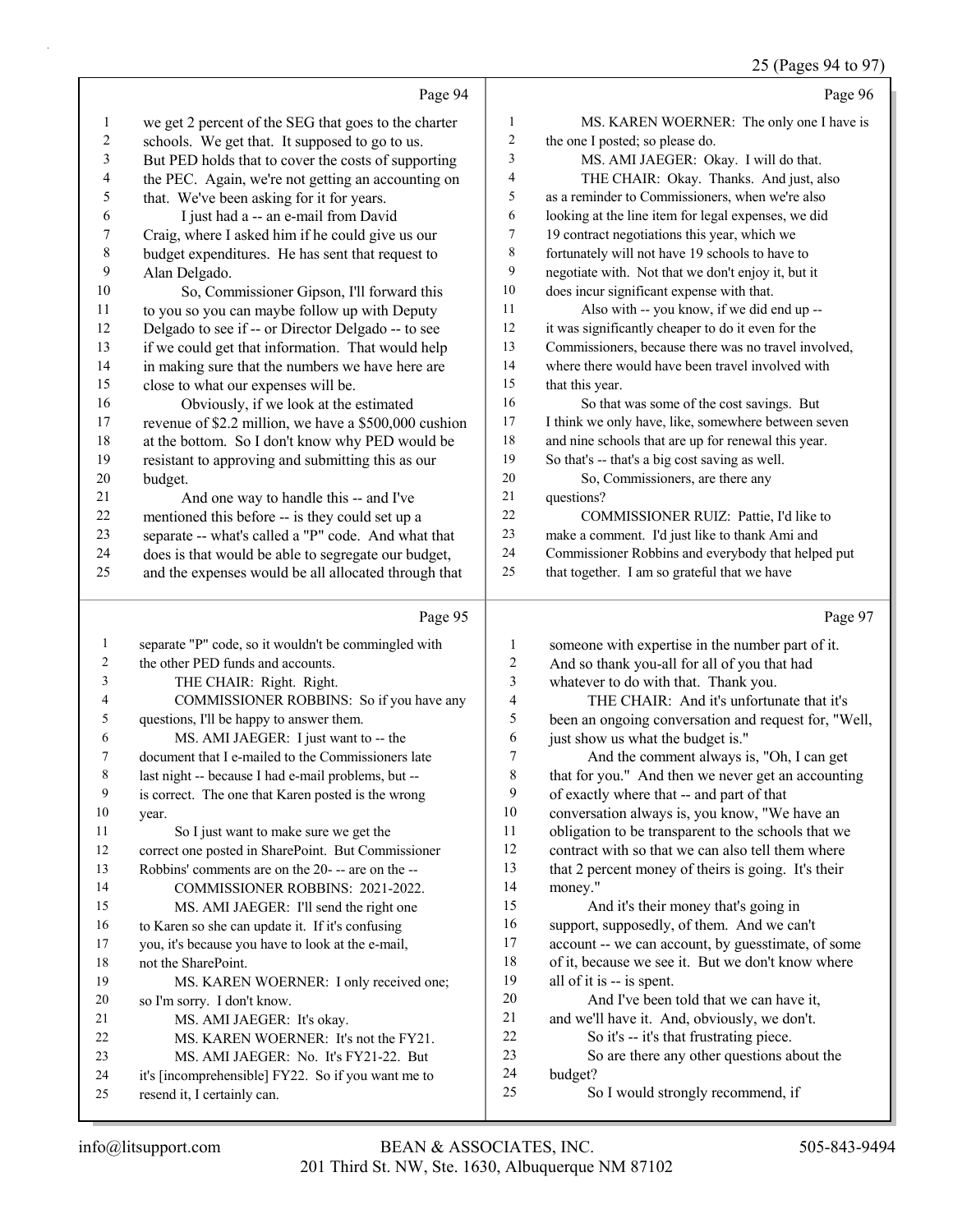|               |                                                      |                | 26 (Pages 98 to 101                                  |
|---------------|------------------------------------------------------|----------------|------------------------------------------------------|
|               | Page 98                                              |                | Page 100                                             |
| $\mathbf{1}$  | Commissioners think of something else and feel       | 1              | argument of, "Well, we don't have enough time to get |
| 2             | something should be added, that you communicate that | 2              | it in the budget," would be germane.                 |
| 3             | so that we can vote on this in August.               | 3              | MS. AMI JAEGER: And, historically,                   |
| 4             | So if you -- you know, between now and our           | $\overline{4}$ | Commissioner Robbins, we have -- Mark and I -- I've  |
| 5             | meeting in August, if you think of something, and    | 5              | always sent it to DFA, and I've sent it to LFC,      |
| 6             | you'd like -- you think maybe it should be added or  | 6              | because there is a different format for LFC.         |
| 7             | something should be tweaked a little bit -- David,   | 7              | And we say, "Here is just the PEC budget,            |
| 8             | did you want to say something?                       | 8              | and it will be included -- under -- this statute     |
| 9             | COMMISSIONER ROBBINS: I just wanted to               | 9              | says that "PED will include it" or "should include   |
| 10            | add one thing. When is our meeting in August?        | 10             | it," so that it get submitted regardless of what PED |
| 11            | THE CHAIR: Our meeting in August is the              | 11             | does.                                                |
| 12            | 21st, I believe.                                     | 12             | COMMISSIONER ROBBINS: Okay.                          |
| 13            | COMMISSIONER ROBBINS: Okay. My only                  | 13             | MS. AMI JAEGER: So it's a little -- I                |
| 14            | caution about waiting that long to make changes to   | 14             | mean, it's, of course, up to the Chair and up to     |
| 15            | this --                                              | 15             | you. But I just want to let you know that, in the    |
| 16            | THE CHAIR: Got you.                                  | 16             | past, we've provided that extra step so that LFC     |
| 17            | <b>COMMISSIONER ROBBINS: -- is that PED</b>          | 17             | knows.                                               |
| 18            | could easily say that's not enough time for them to  | 18             | THE CHAIR: But is the 21st of August                 |
| 19            | then include our numbers in their numbers. Because   | 19             | still too late for that to happen?                   |
| 20            | they actually have to have, for every -- what they   | 20             | COMMISSIONER ROBBINS: Well, from my                  |
| 21            | call a "P" code for every department, they have to   | 21             | experience, they start printing the budget around    |
| 22            | have a budget. Then they have a roll-up budget.      | 22             | that time. Because when I was at Workforce -- and I  |
| 23            | And the system that's used by the State              | 23             | would imagine PED's budget is much more involved     |
| 24            | doesn't roll it up. It has to be manually rolled     | 24             | than what ours was when I was Tax and Rev or PED --  |
| 25            | up.                                                  | 25             | it took a week to collate -- to print and collate    |
|               | Page 99                                              |                | Page 101                                             |
| $\mathbf{1}$  | So if we submit something different on               | 1              | and put into binders.                                |
| 2             | August 27th, there won't be enough time for them to  | $\overline{c}$ | There was some times when that 1st fell on           |
| 3             | make changes to the total budget, including our      | 3              | a Monday or Tuesday. We had people working over the  |
| 4             | budget, in getting it done, getting it printed,      | 4              | weekends. And, obviously, with budgets the way they  |
| 5             | getting it collated, and getting it sent to DFA and  | 5              | are now, I don't know if PED would be so inclined to |
| 6             | to LFC.                                              | 6              | have people working over weekends to get their       |
| $\mathcal{L}$ | That's statutory requirements that a                 | $\mathcal{L}$  | budget completed.                                    |
| 8             | printed, collated copy has to go to both LFC and DFA | $\,8\,$        | That's just the caution I have. And I                |
| 9             | by September 1st. And if they only have four days,   | 9              | understand what Ami said, that we can take this      |
| 10            | they can't get that done.                            | 10             | directly to DFA and LFC. But sometimes if it's not   |
| 11            | So my, you know, caution on that is if we            | 11             | in the big budget, they just kind of disregard it.   |
| 12            | want to defer, they -- PED could very easily say,    | 12             | THE CHAIR: Right.                                    |
| 13            | "Well, we didn't get it in time, so we can't include | 13             | COMMISSIONER ROBBINS: I think that's                 |
| 14            | it."                                                 | 14             | what's happened the last couple of years. Even       |
| 15            | We may have that --                                  | 15             | though it was sent, they said, "Well, we're going to |
| 16            | THE CHAIR: The problem is it's not an                | 16             | take what PED submitted, and if you weren't in       |
| 17            | action item on the agenda for today.                 | 17             | theirs, too bad."                                    |
| 18            | COMMISSIONER ROBBINS: Well, I mean, the              | 18             | The finance committee is going to be very            |
| 19            | other course would be that we hold a very short      | 19             | different come January, because of the primary --    |
| 20            | special meeting the first week of August, which I    | 20             | primaries in June. So anyone that may have had a     |
| 21            | know is -- you know, it may be problematic. But if   | $21\,$         | conservative ear and sympathy towards the charters,  |
| 22            | we had a very short special meeting, we could make   | $22\,$         | that may be more difficult in January if it's not    |
| 23            | any changes, have the vote done, and then submit it. | 23             | included in the PED budget. Just a word of caution.  |
| 24            | If we get it submitted to PED by the 7th             | 24             | THE CHAIR: Right. No. I hear you.                    |

or 8th of August, there would be no reason why an

25 So I think to err on the side of caution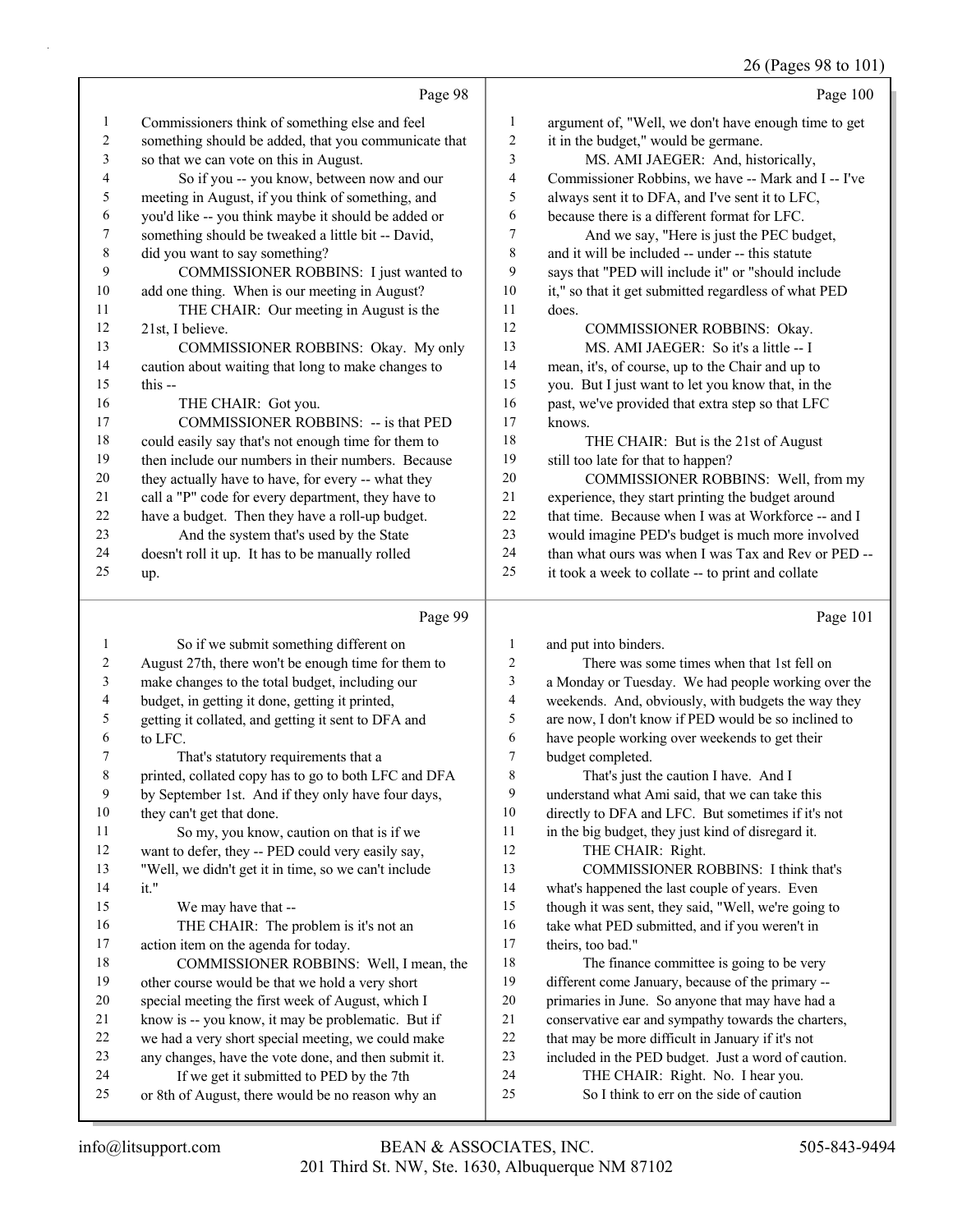27 (Pages 102 to 105)

|                  |                                                      |                | $27$ (Pages $102$ to $105$ )                        |
|------------------|------------------------------------------------------|----------------|-----------------------------------------------------|
|                  | Page 102                                             |                | Page 104                                            |
| $\mathbf{1}$     | and make sure that we're -- dot all our I's, I think | 1              | COMMISSIONER ARMBRUSTER: Will we have a             |
| $\boldsymbol{2}$ | it might be best to have that real brief special     | $\overline{c}$ | copy of that beforehand, so it'll be pretty short?  |
| 3                | meeting, just so that we can vote on the budget.     | 3              | MS. KAREN WOERNER: Madam Chair?                     |
| 4                | And that way we're clear.                            | 4              | COMMISSIONER ROBBINS: Yes. I'll be able             |
| 5                | And if we could set that for the first               | 5              | to get the descriptions done in the next couple of  |
| 6                | week in August, it shouldn't take us more than -- I  | 6              | days. The only thing that would probably then       |
| 7                | mean, a half-hour should be the absolute longest     | 7              | change is the dollar amounts in the various         |
| 8                | that it would take. So I think we can dispense with  | 8              | categories.                                         |
| 9                | it fairly quickly.                                   | 9              | THE CHAIR: Right.                                   |
| 10               | So does anyone have -- I'm relatively good           | 10             | MS. KAREN WOERNER: Madam Chair?                     |
| 11               | the first week in August. I don't know if folks      | 11             | Commissioner Armbruster? I did upload the correct   |
| 12               | want to do it just the first thing Monday morning so | 12             | Excel sheet Ami sent me to the SharePoint. So be    |
| 13               | it's done with and the week is clear?                | 13             | sure you're looking at -- Fiscal Year 22 is the     |
| 14               | COMMISSIONER ARMBRUSTER: Shall we check              | 14             | correct version, and it is up on SharePoint in both |
| 15               | about Cindy's schedule? Have her check her           | 15             | Excel and PDF format.                               |
| 16               | schedule?                                            | 16             | COMMISSIONER ROBBINS: Thank you, Karen.             |
| 17               | COMMISSIONER RUIZ: Madam Chair, I would              | 17             | THE CHAIR: Once again, I would ask                  |
| 18               | be good on the 4th and the 7th of that week. But we  | 18             | Commissioners to take a look at that through this   |
| 19               | have NMPSIA and one other thing that week. So the    | 19             | week, and if you've got any additional input, to    |
| 20               | Tuesday, the 4th, or Friday, the 7th, or whenever    | 20             | please forward it so that it can be populated and   |
| 21               | Cindy's able to and the rest.                        | 21             | we've got the correct information for the vote, so  |
| 22               | COMMISSIONER ROBBINS: I'm good with those            | 22             | folks can look at it prior to that meeting so that  |
| 23               | days, the 4th and the 7th.                           | 23             | we don't have to have a lengthy discussion about    |
| 24               | (A discussion was held off the record.)              | 24             | adding or taking something away out of that budget. |
| 25               | THE CHAIR: If we do --                               | 25             | Because we don't want to have to make changes after |
|                  | Page 103                                             |                | Page 105                                            |
| $\mathbf{1}$     | MS. FRIEDMAN: I was going to say I can               | 1              | that day, okay?                                     |
| $\overline{c}$   | set that up for the 4th, if you would like.          | $\mathbf{2}$   | All right. And, once again, a bazillion             |
| 3                | THE CHAIR: Okay. Great.                              | 3              | thank-yous for doing that, 'cause I appreciate it   |
| 4                | MS. FRIEDMAN: The morning or the                     | $\overline{4}$ | more than you'll -- more than you'll ever know.     |
| 5                | afternoon?                                           | 5              | So we are on to Item No. 8, which is my --          |
| 6                | THE CHAIR: Morning is my preference.                 | 6              | and I'm going to yield -- I think is Matt still on? |
| 7                | MS. FRIEDMAN: 10:00? 9:00?                           | 7              | MS. KAREN WOERNER: He is, Madam Chair.              |
| 8                | THE CHAIR: I prefer 9:00.                            | 8              | THE CHAIR: So can we bring Matt in?                 |
| 9                | MS. FRIEDMAN: Okay. All right.                       | 9              | MS. KAREN WOERNER: He should be here any            |
| 10               | THE CHAIR: If it doesn't matter to anyone            | 10             | second. There he is.                                |
| 11               | else, the earlier, the better.                       | 11             | Hi, Matt. If you would unmute yourself,             |
| 12               | COMMISSIONER ROBBINS: Chair Gibson, what             | 12             | you're now a panelist.                              |
| 13               | I'll do -- this is another thing that DFA tends to   | 13             | THE CHAIR: Oh, there he is. Good to see             |
| 14               | like to have. I will put alongside each line item    | 14             | you.                                                |
| 15               | an explanation of what that expenditure is actually  | 15             | MR. MATT PAHL: You, too. Am I okay to               |
| 16               | for, beyond what the account code description says.  | 16             | start, Madam Chair, or --                           |
| 17               | It'll actually go into, you know, covering travel,   | 17             | THE CHAIR: You are. Absolutely.                     |
| 18               | covering attendance or out-of-state, you know,       | 18             | MR. MATT PAHL: Just a few notes. And                |
| 19               | meetings to NACSA or other professional development. | 19             | it's good to see you-all and watch you-all today.   |

20 I will put that in and then get that to Ami. And then whatever the file version is that we discuss on the 4th, those definitions, or those descriptions, will be there, and that can be included in what's submitted to PED and DFA.

25 THE CHAIR: Great. Thanks.

20 As you can see, I have not been to a 21 salon, so I'm keeping very socially distant from 22 everybody. And by the looks of it, I'll be 23 continuing on this path for a while. So... 24 I just wanted to note a couple of things.

25 Commissioner Ruiz just mentioned the PSCOC, which is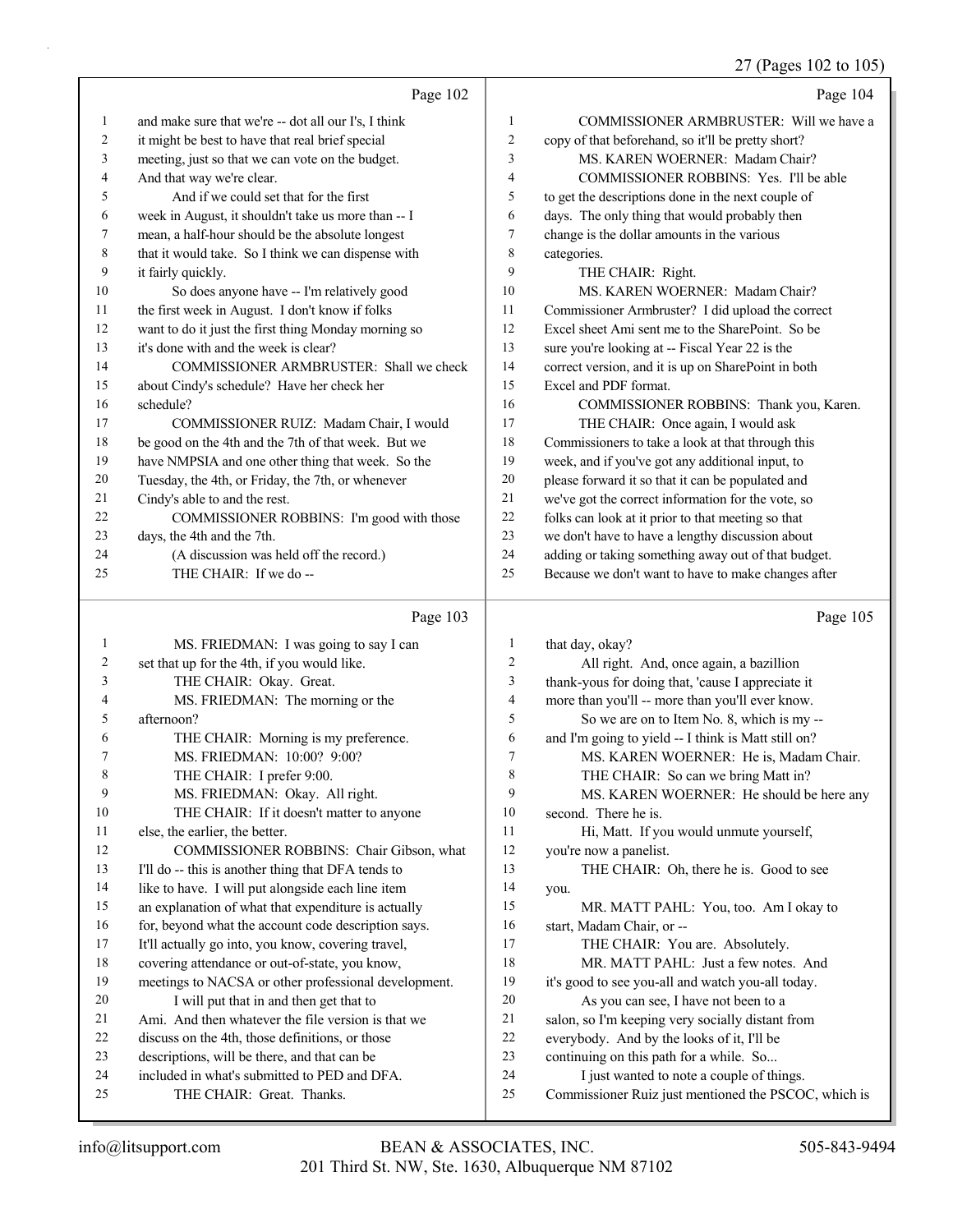#### 28 (Pages 106 to 109)

|        | Page 106                                             |                | Page 108                                             |
|--------|------------------------------------------------------|----------------|------------------------------------------------------|
| 1      | really relevant to us in terms of lease assistance.  | 1              | really transitioned nicely.                          |
| 2      | Two weeks ago I talked to the Chair of the PSCOC,    | $\overline{2}$ | You know, we have true experts in blended            |
| 3      | Joe Guillen. And he had noted that the -- more or    | 3              | learning in this state. People have been doing it    |
| 4      | less -- I mean, he did not say this, but the way I   | 4              | for 15 years at a charter school. And, you know,     |
| 5      | interpreted it is there won't be a fight on lease    | 5              | while they would have loved to be back in their old  |
| 6      | assistance this year.                                | 6              | model, it was pretty easy for them to switch to a    |
| 7      | And, in fact, the PSCOC agreed to a budget           | 7              | model in which kids were working and interfacing     |
| 8      | that kept lease assistance flat for the next three   | 8              | with a screen and with a live person behind that     |
| 9      | years. That's a real big departure from the posture  | 9              | screen. So that was something that was really good   |
| 10     | of that committee in the past. In fact, this would   | 10             | to learn from the spring.                            |
| 11     | have been a scenario in which they -- you know, past | 11             | But I would say, you know, more schools              |
| 12     | generations of that committee would have really      | 12             | had a struggle, much like any other public school    |
| 13     | liked to use this financial situation to attack the  | 13             | had a struggle with the closure in the spring. A     |
| 14     | lease assistance program.                            | 14             | number of models are just really tough to execute in |
| 15     | And, you know, as I dove into their                  | 15             | that environment. You know, I spent a fair amount    |
| 16     | meeting packet, I -- it's pretty significant. They   | 16             | of hours talking to the -- our few Montessori        |
| 17     | go to essentially not making any capital awards, at  | 17             | schools about how they're going to do this for a     |
| 18     | one point, to preserve the lease assistance program, | 18             | first- or second-grader, when so much of Montessori  |
| 19     | which is great news for charter schools and for      | 19             | is driven by student experiences.                    |
| $20\,$ | those of you who might have a district who's close   | 20             | But, you know, they figured out something            |
| 21     | at heart that might want some of that capital outlay | 21             | that was rooted in the mission of their school, even |
| 22     | money. It's only \$15 million, and it just isn't     | 22             | if it -- you know, if Maria Montessori came, she     |
| 23     | going to get a school district that far.             | 23             | probably wouldn't say that was Montessori education. |
| 24     | So the fact that we're not sacrificing               | 24             | But I think so many of our schools, you know, got it |
| 25     | lease assistance is a big deal for our schools. And  | 25             | to a place where they felt comfortable in the        |
|        | Page 107                                             |                | Page 109                                             |
| 1      | we don't love the way those new calculation methods  | 1              | spring.                                              |
| 2      | are done. But schools at this point are just         | $\overline{2}$ | But I have to say during the summer,                 |

| $\mathfrak{D}$ | are done. But schools at this point are just       |    |
|----------------|----------------------------------------------------|----|
|                | begging for some stability, and just knowing that  | 3  |
| 4              | what they got last year gives them some indication | 4  |
| 5              | of what they get moving forward.                   | 5  |
| 6              | So that was really good news from the              | 6  |
|                | PSCOC and just wanted to make sure I flag that for | 7  |
| 8              | everyone here.                                     | 8  |
| 9              | Obviously things can change. That group's          | 9  |
| 10             | revenue is very dependent on the resource          | 10 |
| 11             | industry -- resource extraction industry. So, you  | 11 |
| 12             | know, let's stay tuned.                            | 12 |
| 13             | But I think it was a really good sign that         | 13 |

 that's the plan moving forward when they know there are [incomprehensible]. So thanks to the PSCOC and 16 our esteemed representative here on the PEC, who I'm sure helped make that happen. So thank you. 18 Yester- oh, boy -- Friday, not yesterday. 19 On Friday, I spoke to LESC about reopening

 plans. I was on a panel with a couple of superintendents and just gave them the charter perspective on this, you know. A lot of -- a lot of people really wanted to point out how well charters were doing in the transition to virtual in the spring. And there were a number of schools that

at. That, of course, is speculation, and people have the plans to go hybrid all-in or remote. But I do think, and it's been really encouraging during our weekly calls, that schools have been -- the emergency thing. They got themselves to online learning. 16 But now they're asking themselves, all right, "What do we need to be true to the things we sold parents and families?" And that's our [incomprehensible]. 20 And so it's been really neat to see how people are problem-solving around that. I will just say the problems haven't been solved. We're still in the middle of it.

there's been a lot of adjustments that they're making to those plans. And, of course, we're all -have a plan for hybrid. I think there's a lot of speculation that there be no hybrid at the beginning of the year and that schools will just be closed for a little while, just because of where our cases are

24 Those assurance documents -- and I don't know what you've seen or heard about them, But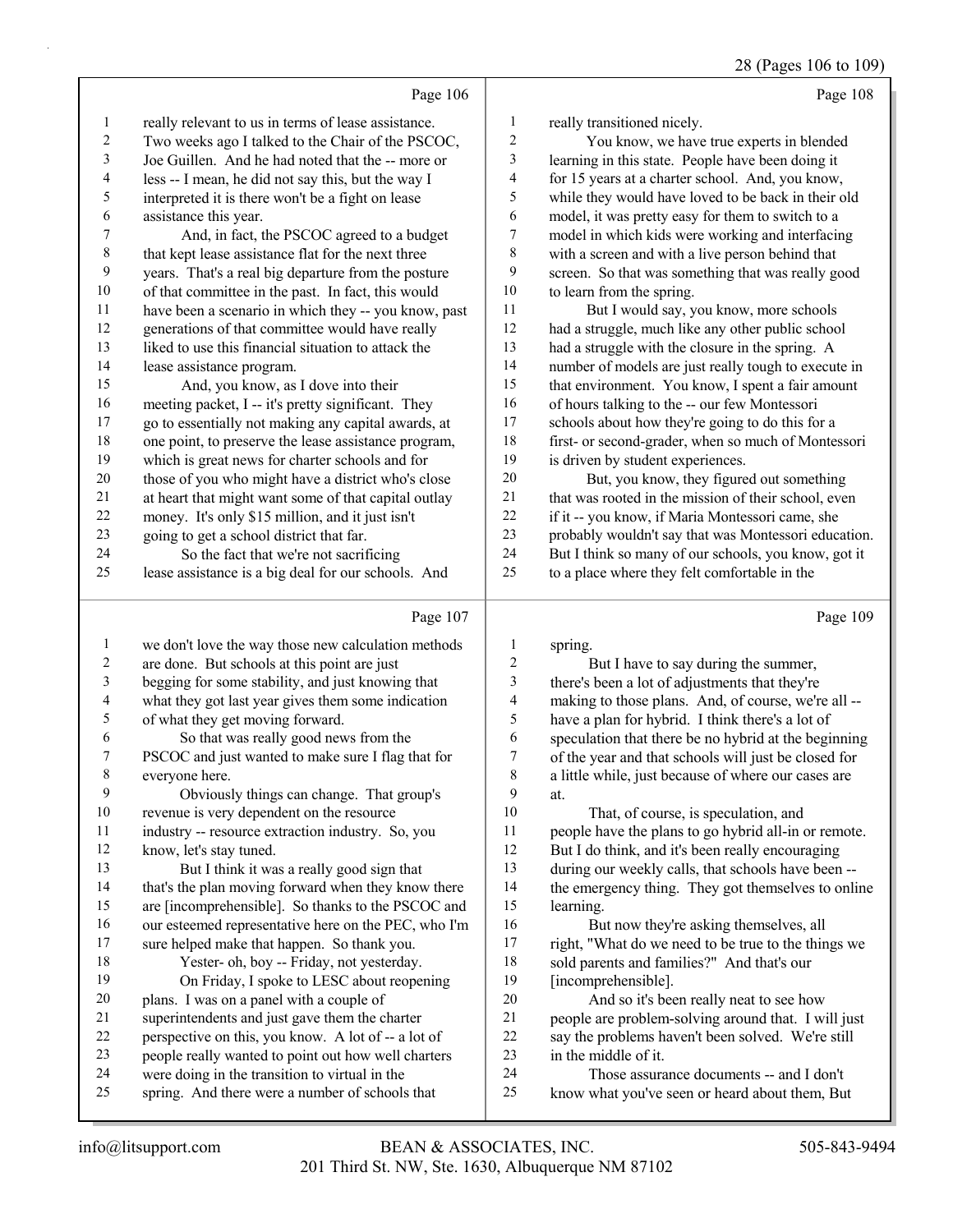29 (Pages 110 to 113)

|                | Page 110                                                                                           |                          | Page 112                                                                                                 |
|----------------|----------------------------------------------------------------------------------------------------|--------------------------|----------------------------------------------------------------------------------------------------------|
| 1              | they're reasonably basic as far as what they're                                                    | 1                        | they exist in as well.                                                                                   |
| $\sqrt{2}$     | letting the PED know. It's not a true full plan for                                                | $\sqrt{2}$               | So it's in the spirit of partnership that                                                                |
| 3              | how they're going to open the school year.                                                         | 3                        | those kind of things come up. At the end of the                                                          |
| $\overline{4}$ | The other thing I mentioned to LESC, and                                                           | $\overline{\mathcal{A}}$ | day, they're going to have to make the decisions                                                         |
| 5              | I'll mention to you-all, it's just an added pressure                                               | 5                        | that they make based on their staff and their                                                            |
| 6              | to our private schools. We have schools, you know,                                                 | 6                        | students and families. Pretty interesting stuff                                                          |
| 7              | many of which are in Albuquerque Public Schools for                                                | 7                        | there.                                                                                                   |
| 8              | example, where there's a lot -- while every school                                                 | $\,$ $\,$                | I did note to the LESC about the CARES Act                                                               |
| 9              | is really trying to find that way to do hybrid, they                                               | 9                        | funding. I want to thank the PED for helping and                                                         |
| 10             | really don't want families to leave their school or                                                | $10\,$                   | advocating with locally authorized charters what                                                         |
| 11             | join their school because of simple logistics.                                                     | 11                       | were not guaranteed to get CARES Act funding.                                                            |
| 12             | If APS is starting with hybrid, and a                                                              | 12                       | What we found is that every one of them                                                                  |
| 13             | charter school -- or, sorry -- APS is starting                                                     | 13                       | got, but the amount varied pretty -- pretty greatly,                                                     |
| 14             | online, and a charter school is starting with                                                      | 14                       | depending on the district. And while Title I                                                             |
| 15             | hybrid, some families might leave that charter                                                     | 15                       | determined how much money a school district got, or                                                      |
| 16             | school to do the online option because it just fits                                                | 16                       | a State -- a State-authorized charter school,                                                            |
| 17             | their family schedule better.                                                                      | 17                       | what -- how the district allocated from that point                                                       |
| 18             | And, vice versa, some families might                                                               | 18                       | on was really up to them.                                                                                |
| 19             | really be ready to have some hybrid learning going                                                 | 19                       | And so we just had a great variation in                                                                  |
| 20             | on in August that they may leave an APS school and                                                 | $20\,$                   | those funds. Private schools were thankful for                                                           |
| 21             | really try to get into a charter school for that                                                   | 21                       | every dollar. But as we look for another round of                                                        |
| 22             | reason.                                                                                            | 22                       | stimulus and the potential for that to be directed                                                       |
| 23             | Our schools have just noted that we really                                                         | 23                       | to charter schools as well, it's something we want                                                       |
| 24             | want kids to be selective -- kids and families to be                                               | 24                       | to keep in mind to make sure that those are                                                              |
| 25             | selecting our schools because of the education                                                     | 25                       | equitably distributed to our schools in the same way                                                     |
|                | Page 111                                                                                           |                          | Page 113                                                                                                 |
| $\mathbf{1}$   | that's happening there, not because it fits into a                                                 | 1                        | that [incomprehensible due to connectivity].                                                             |
| $\overline{c}$ | schedule better.                                                                                   | $\sqrt{2}$               | THE CHAIR: So, Matt, as we're talking                                                                    |
| 3              | So there's a lot of pressure on our                                                                | 3                        | about funding, because -- and I neglected to ask at                                                      |
| 4              | charter schools to just -- not "just." It doesn't                                                  | $\overline{\mathbf{4}}$  | the CSD update, the -- the CSP grant money, that                                                         |
| 5              | mean it's a bad thing, but to go along with the                                                    | 5                        | was -- was that finally granted by the feds to open                                                      |
| 6              | exact same schedule that the district is going, even                                               | 6                        | up the CSP grant money for -- that would help                                                            |
| 7              | if there's potential for a different model to happen                                               | 7                        | supplement -- my understanding was they were going                                                       |
| 8              | at the charter school.                                                                             | $\,$ $\,$                | to set the requirements similar to you could use it                                                      |
| $\mathbf{9}$   | So you'll see schools go in each direction                                                         | 9                        | the same as the CARES money, and that there was                                                          |
| $10\,$         | on this. Some will follow along with whatever the                                                  | $10\,$                   | supposed to be upwards to, like, \$180,000 a school.                                                     |
| 11             | district schedule has done.                                                                        | 11                       | So has that been implemented?                                                                            |
| 12             | You know, there's also consideration for                                                           | 12                       | MR. MATT PAHL: As of two weeks ago, that                                                                 |
| 13             | families that have students in a charter school and                                                | 13                       | had not been approved yet. I don't know, Karen, if                                                       |
| 14             | a different district school. So that scheduling                                                    | 14                       | there's an update since then.                                                                            |
| 15             | piece has been really challenging for them. And                                                    | 15                       | MS. KAREN WOERNER: I have not heard of                                                                   |
| 16             | while every one of our schools want to see their                                                   | 16                       | any update. I presume I would have. But I can                                                            |
| 17             | kids again, they're also wary of the consequences of                                               | 17                       | double-check with Brigette to make sure. But as far                                                      |
| 18             | doing something a little bit differently.                                                          | 18                       | as I know, we're still waiting.                                                                          |
| 19             | So, again, not -- schools aren't building                                                          | 19                       | THE CHAIR: That's -- I mean, that's very                                                                 |
| 20             | consensus around going one way or another. But it's                                                | $20\,$                   | unfortunate, as you all know, because we were -- you                                                     |
| 21             | an added element of their reopening plan that I                                                    | $21\,$                   | know, the last I talked to Alan about it, the                                                            |
| 22             | think makes it more complicated and, I think, shows                                                | 22                       | anticipation was it was going to occur and,                                                              |
| 23             | that they -- it shows that they understand that the                                                | 23                       | hopefully, by next week. And the applications were                                                       |
|                |                                                                                                    |                          |                                                                                                          |
| 24<br>25       | system is pretty complex, and some of their<br>decisions actually impact the school districts that | 24<br>25                 | going to be rolled out there online, and we'd be<br>able to roll this money out so schools would be able |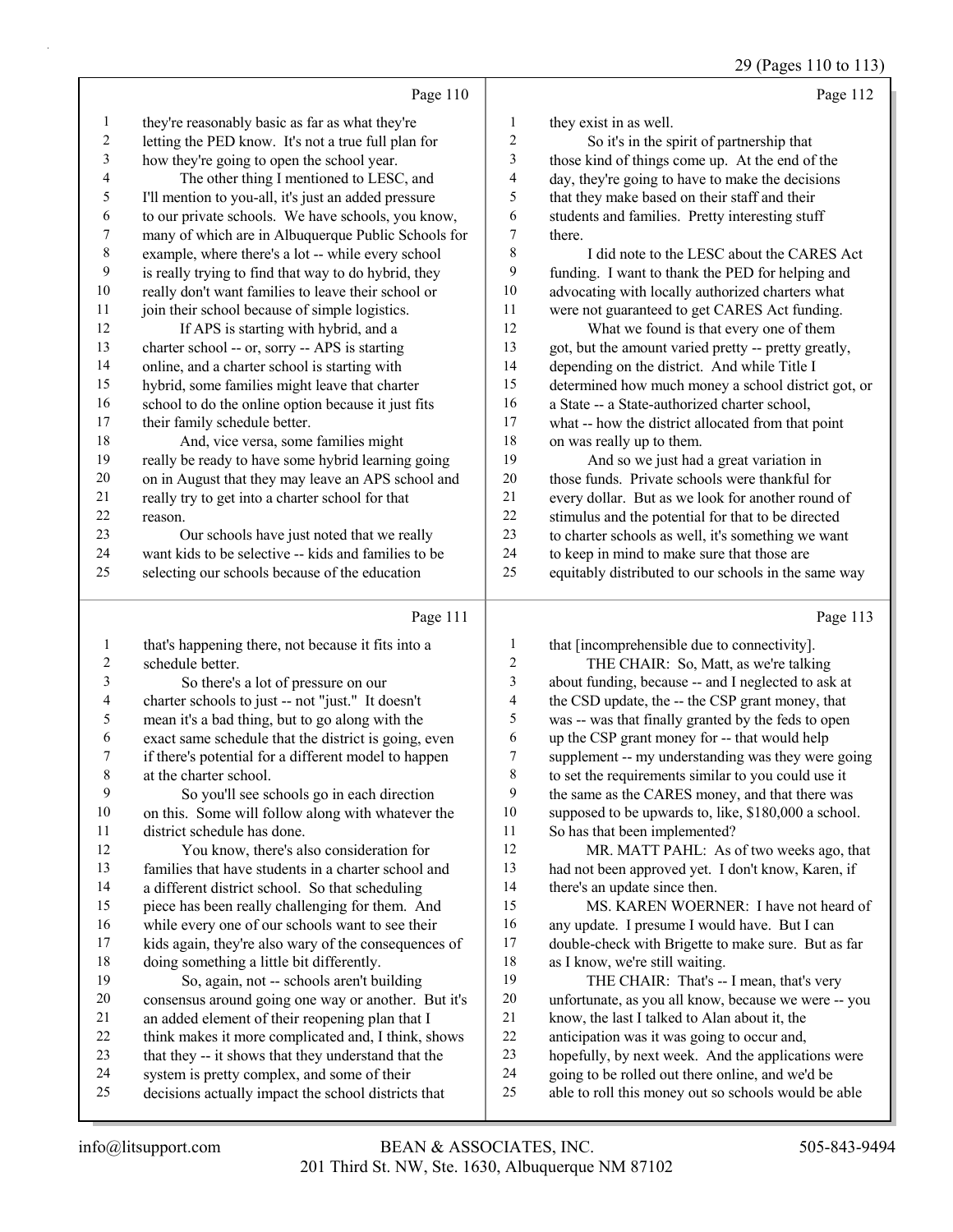#### 30 (Pages 114 to 117)

|                          | Page 114                                             |                         | Page 116                                             |
|--------------------------|------------------------------------------------------|-------------------------|------------------------------------------------------|
| 1                        | to have it in more than ample time for the start of  | $\mathbf{1}$            | have really -- it makes it harder at a charter       |
| 2                        | the new school year, so that whatever they would     | 2                       | school when we are operating in facilities that are  |
| 3                        | need to help with the hybrid model or whatever it    | 3                       | not of the same quality as a school district, the    |
| $\overline{\mathcal{A}}$ | was that we were going to open as, that, you know,   | $\overline{\mathbf{4}}$ | idea of having kids in a building and keeping them   |
| 5                        | they would have access to that.                      | 5                       | socially distant, it just gets harder. And I noted   |
| 6                        | Because, as you mentioned, you know -- and           | 6                       | that with the new calculations with lease            |
| 7                        | down here -- the CARES money wasn't certainly as     | 7                       | assistance, it actually incentivized having narrower |
| 8                        | great. So not everyone got a boatload of money. So   | 8                       | hallways. They actually incentivize having fewer     |
| 9                        | it's -- they're struggling with having to do the     | 9                       | bathrooms.                                           |
| 10                       | extra that they potentially have to do.              | 10                      | If you're not going to pay for them, that            |
| 11                       | MR. MATT PAHL: And I'll just add to that,            | 11                      | keeps the idea of keeping kids separated in a        |
| 12                       | Madam Chair, that the -- that, you know, it's not    | 12                      | meaningful way really challenging. And for whatever  |
| 13                       | extra. The Legislature claimed it as your SEG.       | 13                      | reason, Commissioner Voigt -- I'm thinking about a   |
| 14                       | And, I mean, they essentially cut schools by between | 14                      | school in Albuquerque you were associated with, and  |
| 15                       | 3 and 5 percent and filled it in with CARES Act      | 15                      | thinking about those hallways, and thinking, nope,   |
| 16                       | funding and pretended like that's going to be enough | 16                      | it's just not going to work.                         |
| 17                       | to give teachers a salary increase.                  | 17                      | THE CHAIR: You're right.                             |
| $18\,$                   | We fared so much better than anyone else             | 18                      | MR. MATT PAHL: And then in the long term,            |
| 19                       | in the State budget. So not necessarily a            | 19                      | just two things that we should take advantage -- you |
| 20                       | complaint. But there are extra costs with -- that    | 20                      | know, we're not through this yet. There's a lot to   |
| 21                       | were supposed to be assisted with CARES Act funding. | 21                      | figure out. But there were two things I just         |
| 22                       | And they've essentially been named as replacement    | 22                      | requested, as a broader educational community, we    |
| 23                       | for the SEG, which, of course -- because, you know,  | 23                      | should be thinking about.                            |
| 24                       | any type of federal fund use, it can technically --  | 24                      | And one is, you know, blended learning,              |
| 25                       | you can use CARES Act for. It can be operational.    | 25                      | virtual learning does not exist in statute. We       |
|                          | Page 115                                             |                         | Page 117                                             |
| 1                        | But nobody's gotten extra funds -- you               | 1                       | don't even think about this in our state law. And,   |
| $\overline{c}$           | know, extra. Nobody's looking at having more money   | $\overline{c}$          | certainly, everybody's been forced to try it a       |
| 3                        | next year to buy PPE, to -- you know, to do these    | $\mathfrak{Z}$          | little bit.                                          |
| 4                        | things.                                              | $\overline{4}$          | And so what can we learn from that to just           |

5 I think as people looked into the possibility of doing hybrid models, at some point, they recognized they actually need some additional help and need to spend additional funds to be able to execute hybrid. 10 And so a number of schools are going the 11 route of APS, LCPS and Santa Fe Public Schools in saying, "You know what? Let's start off remotely, because we actually need to figure some of these 14 things out with our staff here and really engage with them in the process." 16 So [inaudible]. This is just kind of the Cliff Notes version of what I gave LESC. But I will note a couple of asks that I made at the end. 19 One is just, in the short term, let's protect cash balances. Every superintendent mentioned that, and they were far more eloquent than I was. Just something everybody is aware of. And

- that's our problem-solving fund. Whether you have a
- lot or a little, we have a lot of problems to solve.
- 25 The facility issues at charter schools

4 And so what can we learn from that to just put the appropriate safeguards up. As I mentioned before, we have true experts in blended learning. Let's talk what this would look like. Because while we all really want to go back to school and have our kids there, this experience is going to create more demand for blended learning options.

11 I don't know if it's going to create more demand for online. But there are some kids this is working out for. And I think that's going to put districts in a space where they can create blended learning programs and, potentially, more room for charters as well.

17 And then, lastly, just, you know, as we 18 talk about what attendance looks like this next year, you know, just a push to revisit our seat-time requirements in the state, you know, going towards -- maybe not replacing it yet. But

- providing an option where kids can forgo the seat
- time requirement, really engage in some
- competency-based instruction seems to make sense.
- 25 Because I will just tell you that based on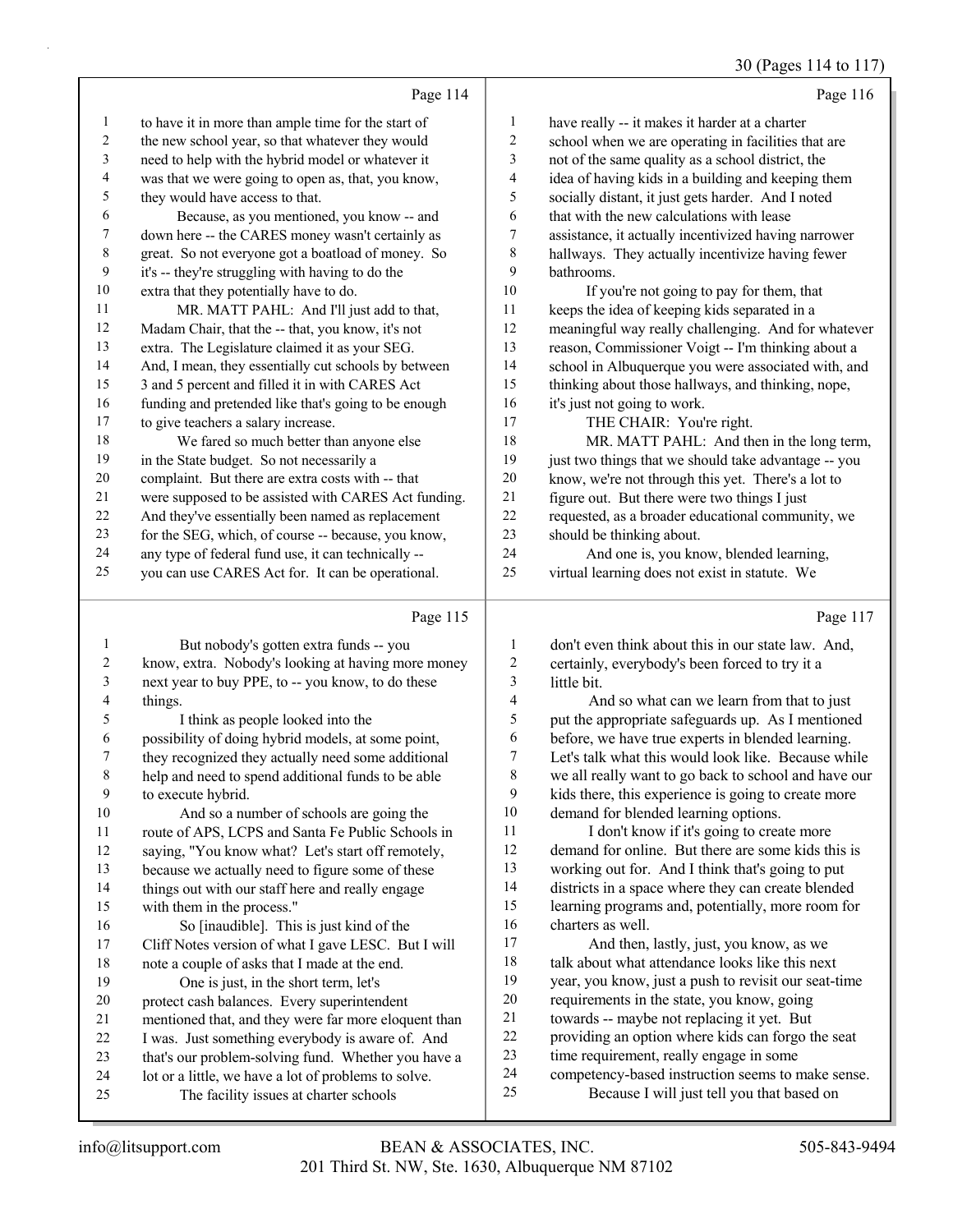## 31 (Pages 118 to 121)

|                          | Page 118                                                                                       |                         | Page 120                                                                                              |
|--------------------------|------------------------------------------------------------------------------------------------|-------------------------|-------------------------------------------------------------------------------------------------------|
| 1                        | PED guidance last year and the likely scenario this                                            | $\mathbf{1}$            | know, a semester," or, "I'm here for this nine-week                                                   |
| $\overline{\mathbf{c}}$  | year is that no kid in the state met their seat-time                                           | $\overline{\mathbf{c}}$ | cycle," or whatever, because it's -- it would be way                                                  |
| 3                        | requirement. It probably isn't a good thing last                                               | 3                       | too difficult to manage.                                                                              |
| $\overline{\mathcal{A}}$ | year. But there's a way to make it a good thing and                                            | 4                       | And you can't guarantee -- I think one of                                                             |
| 5                        | root ourselves in something different.                                                         | 5                       | the struggles is, "Well, how do you keep up with the                                                  |
| 6                        | And because everybody has had this                                                             | 6                       | lessons when you're here with this person, and then                                                   |
| $\overline{7}$           | experience, it really provides an opportunity for us                                           | 7                       | you're here and online, and making sure that there                                                    |
| $\,$ $\,$                | to move forward as a state and try something.                                                  | 8                       | aren't big gaps?"                                                                                     |
| 9                        | So that was the LESC update. You know,                                                         | 9                       | And it's -- yeah. I mean, these are                                                                   |
| 10                       | lastly, I just want to note that ACES is currently                                             | 10                      | positives that can come out of this, that these                                                       |
| 11                       | searching for a new full-time executive director.                                              | 11                      | are -- these are conversations that we should have                                                    |
| 12                       | As you all know, I've been a part-time executive                                               | 12                      | thought about a while ago and had, but we didn't                                                      |
| 13                       | director, and we've had an opportunity to                                                      | 13                      | want to have. And then you're forced into it.                                                         |
| 14                       | consolidate our executive director and deputy                                                  | 14                      | So it's -- it'll be interesting. But I                                                                |
| 15                       | director roles into something that's going to be                                               | 15                      | think you're -- I think we all know how we're going                                                   |
| 16                       | much better for the organization.                                                              | 16                      | to open. We just haven't -- it hasn't been                                                            |
| 17                       | So we're in the interview process right                                                        | 17                      | finalized yet.                                                                                        |
| 18                       | now. So there will be somebody -- whether it's an                                              | 18                      | COMMISSIONER RUIZ: Madam Chair? Just for                                                              |
| 19                       | old face or a new face, this will be somebody new in                                           | 19                      | the record, Cindy. So will you correct the                                                            |
| $20\,$                   | that role. And that'll be someone we should all be                                             | 20                      | statement that Matt Pahl incorrectly made? I never                                                    |
| 21                       | aware of the services they provide. And I know my                                              | 21                      | had a comment about the PSCOC or the lease purchase                                                   |
| $22\,$                   | experience has really let me know what kind of asset                                           | $22\,$                  | agreement. So if you'll please correct that on the                                                    |
| 23                       | that is for the charter world, what it can be in the                                           | 23<br>24                | record, I never said that comment.                                                                    |
| 24<br>25                 | future.                                                                                        | 25                      | MR. MATT PAHL: I'm sorry, Commissioner                                                                |
|                          | So that's my brief update right now. The                                                       |                         | Ruiz. I thought you had noted PSCOC. I know you                                                       |
|                          |                                                                                                |                         |                                                                                                       |
|                          | Page 119                                                                                       |                         | Page 121                                                                                              |
| $\mathbf{1}$             | LESC meeting was kind of a nice opportunity to -- to                                           | 1                       | didn't about the lease assistance. But sorry about                                                    |
| 2                        | consolidate what I've been doing over the last                                                 | 2                       | that. I misheard you.                                                                                 |
| 3                        | two-and-a-half months, what I've learned, because,                                             | 3                       | THE CHAIR: It was NMPSIA.                                                                             |
| $\overline{\mathcal{A}}$ | you know, it just feels like we've been kind of --                                             | 4                       | MR. MATT PAHL: NMPSIA. Oh, my apologies.                                                              |
| 5                        | trying to tackle what's next. And I still don't                                                | 5                       | THE CHAIR: Okay. Thanks. Miss having --                                                               |
| 6                        | think we've met those final answers. But been                                                  | 6                       | I guess we're missing, this fall, the conference.                                                     |
| 7                        | learning a lot from our schools and our experiences                                            | 7                       | So I see you.                                                                                         |
| 8                        | in this.                                                                                       | 8                       | So, Commissioner Armbruster?                                                                          |
| 9                        | THE CHAIR: It's been interesting all                                                           | 9                       | COMMISSIONER ARMBRUSTER: Yeah. I just                                                                 |
| 10                       | around to see how -- and without a doubt, how, I                                               | 10                      | had a couple of things to ask Matt. One is I                                                          |
| 11                       | think, quicker our schools have been able to adapt                                             | 11                      | wondered if either you guys or CSD -- although I'm                                                    |
| 12                       | than -- you know, than many others. And, of course                                             | 12                      | not sure where they would have time -- are helping                                                    |
| 13                       | some of that is size. It's a lot easier to take a                                              | 13                      | schools who are not naturally blended learners and                                                    |
| 14<br>15                 | small charter and adapt it than it is an entire                                                | 14<br>15                | doing things online. I speak from -- in a sense,                                                      |
| 16                       | school district, you know, with multiple schools.                                              | 16                      | from Los Alamos, because they're going virtual, as                                                    |
| 17                       | So -- but there's still lessons learned<br>that can be shared out, and that's what's -- that's | 17                      | is not a surprise. And a number of teachers have<br>not a clue -- and I might be one of those, by the |
| 18                       | what's really important.                                                                       | 18                      | way, if I were still teaching -- of really how you                                                    |
| 19                       | And I know with the blended learning, I                                                        | 19                      | do that.                                                                                              |
| 20                       | know one of the pieces of the conversation down                                                | 20                      | So I wonder if we were giving some                                                                    |
| 21                       | here, with LCPS, was that you can't have kids                                                  | 21                      | guidance, or someone's doing something.                                                               |
| 22                       | jumping in and out and saying, "Oh, I'm going to do                                            | 22                      | MR. MATT PAHL: Yeah. We're working with                                                               |
| 23                       | this. Oh, now I'm back in. When we do open, I'm                                                | 23                      | our schools to -- there are a couple of things.                                                       |
| 24<br>25                 | going to come back in, I'm going to come back out."<br>You've got to say, "I'm here for, you   | 24<br>25                | One, I think where schools are feeling like they<br>have an information gap, has to do on the public  |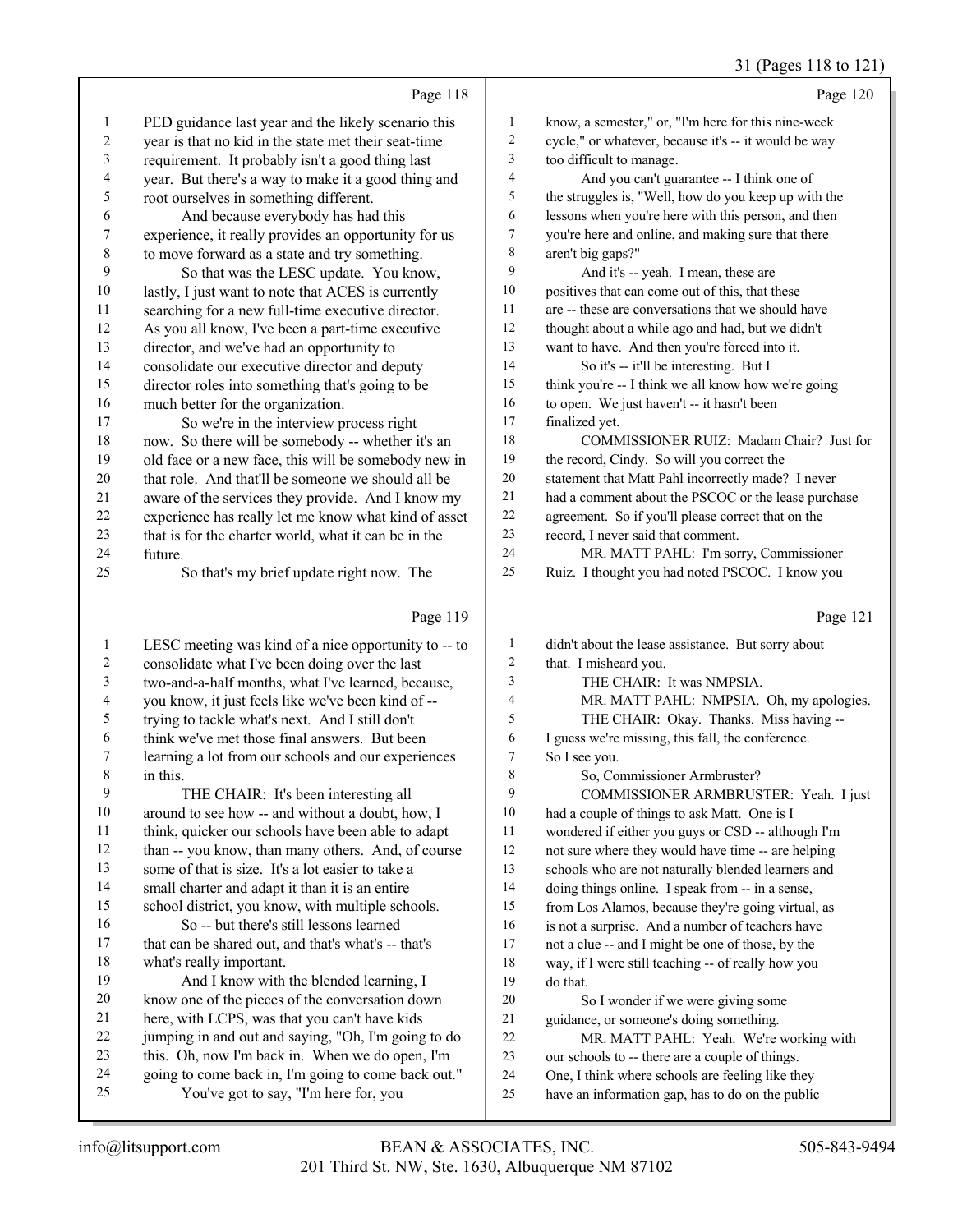## 32 (Pages 122 to 125)

|                | Page 122                                                                                       |                  | Page 124                                                                                 |
|----------------|------------------------------------------------------------------------------------------------|------------------|------------------------------------------------------------------------------------------|
| 1              | health side of things.                                                                         | $\mathbf{1}$     | they felt comfortable with going with that platform,                                     |
| $\overline{c}$ | You know, they are -- they are education                                                       | $\overline{c}$   | because it did offer them that it's not just, "This                                      |
| 3              | experts, and so they can think about the way they do                                           | 3                | is how you do it." There's that opportunity to make                                      |
| 4              | their work in a lot of different ways. But they                                                | 4                | the -- the changes that they feel fit, feel                                              |
| 5              | don't know the public health side.                                                             | 5                | necessary.                                                                               |
| 6              | And that's not necessarily changing the                                                        | 6                | COMMISSIONER ARMBRUSTER: And the second                                                  |
| 7              | guidance. I mean, it has a couple of times. But I                                              | 7                | thing I just wanted to say was I listened to the                                         |
| $\,$ $\,$      | think really kind of blending the two of what they                                             | 8                | school board meeting the other day up here -- is                                         |
| 9              | know in education. I mean, they can think of                                                   | 9                | they're looking for the State, as opposed to                                             |
| 10             | different ways to do their education model. But                                                | 10               | districts -- and that would include charters as                                          |
| 11             | combining that with the public health order has been                                           | 11               | well -- but for the State to secure PPE so they                                          |
| 12             | challenging with folks.                                                                        | 12               | could not be fighting against each other, like the                                       |
| 13             | They can think of a scenario and say,                                                          | 13               | 50 states were fighting against each other to get                                        |
| 14             | "Well, can I do this?" And there's been a lot of                                               | 14               | gloves or masks or wipes or whatever. So they were                                       |
| 15             | back-and-forth on that end.                                                                    | 15               | looking to --                                                                            |
| 16             | Because of online -- some sort of online                                                       | 16               | THE CHAIR: But my understanding -- and                                                   |
| 17             | is going to be part of our world this fall, we are                                             | 17               | correct me if I'm wrong. My understanding was the                                        |
| 18             | working on both having schools share their                                                     | 18               | State has come out with the statement that they are                                      |
| 19             | experiences in looking for new platforms. And the                                              | 19               | not purchasing the PPE, that that's going to be the                                      |
| $20\,$         | result will be likely some -- some professional                                                | 20               | responsibility of the districts to do.                                                   |
| 21             | development done together as we move closer to                                                 | 21               | MR. MATT PAHL: Yeah. And -- and --                                                       |
| $22\,$         | the -- to the school year.                                                                     | 22               | sorry. Go ahead, Commissioner Armbruster.                                                |
| 23             | A lot of schools kind of did the, "Oh. We                                                      | 23               | COMMISSIONER ARMBRUSTER: Well, I -- I'm                                                  |
| 24             | use Google Classroom to submit assignments. We'll                                              | 24               | getting a lot of feedback on this right now. But                                         |
| 25             | go ahead and do our lessons that way."                                                         | 25               | this was about a week ago. So I don't know what's                                        |
|                |                                                                                                |                  |                                                                                          |
|                | Page 123                                                                                       |                  | Page 125                                                                                 |
| 1              | And a lot of schools, some schools found                                                       | $\mathbf{1}$     | happened in a week. But I know that that was one of                                      |
| 2              | that to be a good fit; other schools found that's                                              | $\overline{c}$   | the issues.                                                                              |
| 3              | not robust enough of a system.                                                                 | 3                | And that's one of the issues, one of the                                                 |
| 4              | So last week, it was just announced that                                                       | $\overline{4}$   | issues of why they aren't opening is because they                                        |
| 5              | PED has Canvas available for everyone. So they are                                             | 5                | don't have any -- they don't have enough PPE to open                                     |
| 6              | going -- a number of schools think that's a good                                               | 6                | the school.                                                                              |
| 7              | solution. And a number of others are looking into                                              | $\boldsymbol{7}$ | MR. MATT PAHL: I think they -- as far as,                                                |
| 8              | it to see if it's the right thing for them.                                                    | 8                | like, the fighting with each other thing, I do                                           |
| 9              | Once they decide on a platform, we                                                             | 9                | think -- and this is just switching over to the ACES                                     |
| 10             | definitely want to be helpful with that, because                                               | 10               | side of things -- we definitely looked into should                                       |
| 11             | there are -- there are some things that are just,                                              | 11               | we get an RFP out so we could get the most                                               |
| 12             | like, across the board no matter what program you're                                           | 12               | affordable PPE possible.                                                                 |
| 13             | using that will be useful tactics as a virtual                                                 | 13               | We checked with CES, and they actually                                                   |
| 14             | teacher.                                                                                       | 14               | already had vendors on the docket that could provide                                     |
| 15             | But at the end of the day, we really do                                                        | 15               | this, and they checked with them to make sure they                                       |
| 16             | need professional development that's teaching them                                             | 16               | had it.                                                                                  |
| 17             | how to use the program as well. So we're probably                                              | 17               | So we said, you know what? Let's just                                                    |
| 18             | only a week away from really knowing what we'll                                                | 18               | direct people to CES. That way, it's available now.                                      |
| 19             | offer. But it's been a big part of the conversation                                            | 19<br>20         | While it's probably not true that                                                        |
| 20<br>21       | thus far from our end.                                                                         | 21               | everybody is going through one vendor for it, it                                         |
| 22             | THE CHAIR: I know down here, we're using<br>Canvas. That was the decision at LCPS. And I think | $22\,$           | does seem like CES has the capacity, via its<br>vendors, to get these things to schools. |
| 23             | it's fairly adaptable by the school district, so                                               | 23               | Now, that said, at the time -- this was                                                  |
| 24             | they can make whatever modifications that they feel                                            | 24               | probably three weeks ago -- it was a 45-day wait,                                        |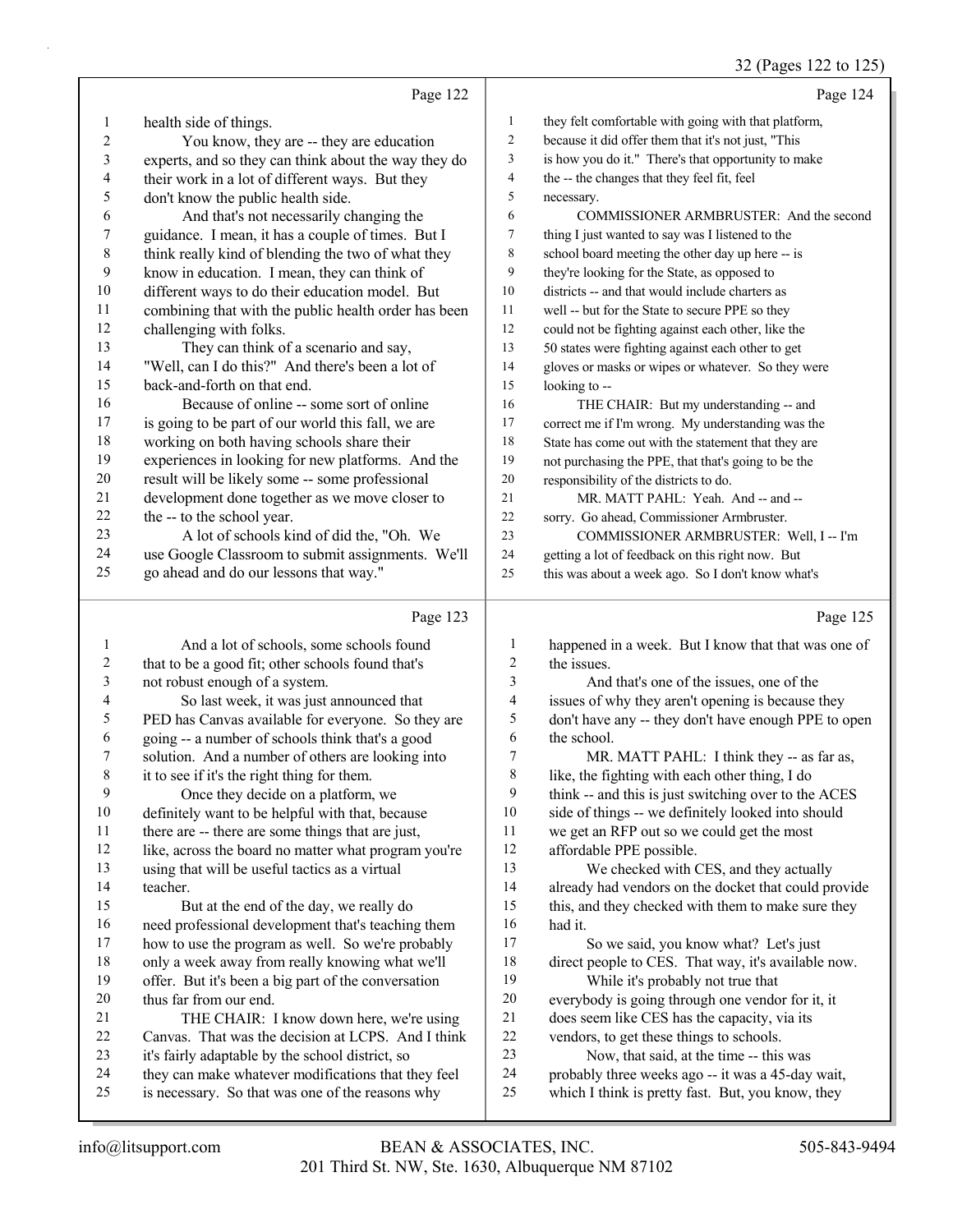## 33 (Pages 126 to 129)

|    | Page 126                                             |                | Page 128                                             |
|----|------------------------------------------------------|----------------|------------------------------------------------------|
| 1  | needed to order that by a couple of weeks ago.       | $\mathbf{1}$   | folks got the information. Originally, Dr. Perea     |
| 2  | And I just think -- I don't know that --             | $\overline{c}$ | was going to be here today to talk. But she's        |
| 3  | how firm people felt about where they were at in     | 3              | taking vacation time. So she's not back yet. I       |
| 4  | their school plans to do that.                       | 4              | understand she's camping somewhere. So I hope she's  |
| 5  | So, Commissioner Armbruster, I do think              | 5              | having herself a good time, and a safe time.         |
| 6  | the PPE is -- we haven't heard of any, like,         | 6              | But there is an RFA currently posted for             |
| 7  | shortages for the kind of masks that will be used in | 7              | State Next Gen funds that charters can apply for.    |
| 8  | $K-12$ .                                             | 8              | And the deadline to submit is August 7th. So that    |
| 9  | COMMISSIONER ARMBRUSTER: But they were               | 9              | just put that out there so that schools are aware of |
| 10 | talking about wipes and the stations where you keep  | 10             | that, and, hopefully, they can make those            |
| 11 | getting the little squirty stuff. I don't know.      | 11             | applications. There's not -- August is going to be   |
| 12 | MR. MATT PAHL: Yeah. I mean, I think                 | 12             | here before you even know it.                        |
| 13 | that reflects some of the very basics. But there's   | 13             | So, of course, we've been having a lot of            |
| 14 | a lot -- I mean, people are looking into forehead    | 14             | conversations about the opening of schools and       |
| 15 | scanners that automatically get students when they   | 15             | what's going to happen. And as you heard before,     |
| 16 | just walk in the door.                               | 16             | when Dr. Briceño gave her short introduction, that   |
| 17 | I mean, there's a lot we could go into.              | 17             | the interviews for Charter School Director have      |
| 18 | But I do think the basics are covered, and there     | 18             | begun.                                               |
| 19 | won't be a lot of infighting for that, and that      | 19             | I am on the search committee. And we                 |
| 20 | we're all kind of pointing toward CES. Unless a      | 20             | did -- as was mentioned, we had an interview last    |
| 21 | school district has their own kind of source, which  | 21             | week. And we've got two more interviews that are --  |
| 22 | some of the bigger ones may, I think that's going to | 22             | that are coming up. So that I will keep you posted   |
| 23 | be the popular spot for folks to go.                 | 23             | as to what happens, if there -- you know, as the     |
| 24 | COMMISSIONER ARMBRUSTER: Thank you.                  | 24             | decision process goes along.                         |
| 25 | THE CHAIR: Okay. Thanks. And it's good               | 25             | It's a personnel matter. And it's not my             |
|    | Page 127                                             |                | Page 129                                             |

#### Page 127 |

| 1              | to see you, you know. Who knows when we're going to  | 1              | committee. So I am completely uncomfortable with     |
|----------------|------------------------------------------------------|----------------|------------------------------------------------------|
| $\overline{2}$ | actually be able to -- we were hoping August; but I  | $\overline{2}$ | sharing out who may be -- may or may not be          |
| 3              | don't think it's going to be August, you know.       | 3              | interviewing, because I think it's -- because it's a |
| $\overline{4}$ | MR. MATT PAHL: I don't think so, no.                 | 4              | personnel issue, and it's not my committee. I'm --   |
| 5              | THE CHAIR: I keep -- I get a monthly                 | 5              | I don't think I'm at liberty to share that.          |
| 6              | phone call from the hotel. So, "Are you coming up    | 6              | But if and when a decision is made, you              |
| 7              | this month?"                                         | 7              | will certainly be made aware. I appreciate the fact  |
| 8              | It's like, "No, I don't think so."                   | 8              | that this process is hopefully moving quickly, and   |
| 9              | It's, like, "No, I didn't think so." And             | 9              | that out of the candidates, a name or names can go   |
| 10             | it's -- there's a piece of me that says I'd be safer | 10             | forward.                                             |
| 11             | traveling someplace than staying here in Doña Ana.   | 11             | It is a Governor's appointment, so it's              |
| 12             | So it's like, "Oh, we should be traveling."          | 12             | not an HR decision within PED. So the names are      |
| 13             | But that being said, it's always good to             | 13             | submitted. So you never know how that's going --     |
| 14             | see that you haven't been to a salon; so             | 14             | how that's going to go. The only thing you can do    |
| 15             | COMMISSIONER VOIGT: Are we going to                  | 15             | is put forward the names and see if -- if it sticks. |
| 16             | see -- maybe we'll see a ponytail next month?        | 16             | So -- and how quickly.                               |
| 17             | MR. MATT PAHL: If we're quarantined until            | 17             | There -- there is no doubt that on PED's             |
| 18             | the fall, you might.                                 | 18             | side, they absolutely understand the imperative      |
| 19             | THE CHAIR: Thanks.                                   | 19             | nature of making -- filling that position. So this   |
| 20             | MR. MATT PAHL: Thanks, everyone. Stay                | 20             | started way sooner than I ever anticipated. So       |
| 21             | safe.                                                | 21             | we'll -- you know, we'll see how that goes forward.  |
| 22             | THE CHAIR: You, too.                                 | 22             | I know Ami has reached out, as she was               |
| 23             | So I have a very quick report. I did want            | 23             | directed to, to -- so that we could continue the     |
| 24             | to -- Karen sent me a message that she forgot        | 24             | conversation with the MOU. But, unfortunately, PED   |
| 25             | something in her report, so I wanted to make sure    | 25             | Legal has not responded. So we're in that dilemma    |
|                |                                                      |                |                                                      |
|                |                                                      |                |                                                      |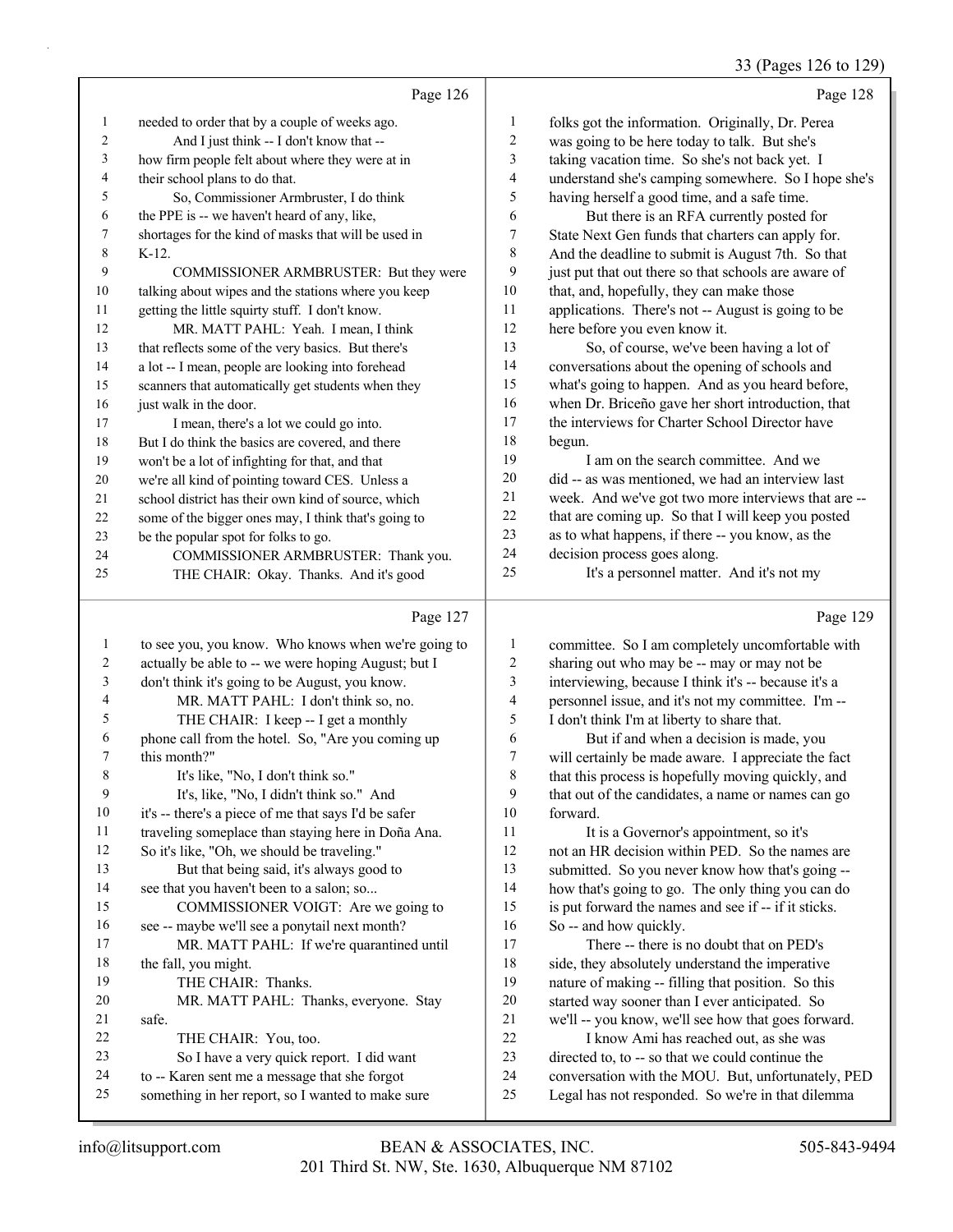#### 34 (Pages 130 to 133)

|    |                                                      |              | $3 + (1 \text{ uS} \text{v} \text{)} \text{ to } 133$ |
|----|------------------------------------------------------|--------------|-------------------------------------------------------|
|    | Page 130                                             |              | Page 132                                              |
| 1  | once again that, oh, we want to cooperate, but, then | $\mathbf{1}$ | to say. I just want to just echo what everybody       |
| 2  | there's no reach-out. So it goes along with the      | 2            | pretty much already knows. Getting ready to start     |
| 3  | budget.                                              | 3            | up the schools has been extremely challenging. And    |
| 4  | I did want to pass along the condolences             | 4            | I know every school in the state of New Mexico is     |
| 5  | of the Commission, because Mark's dad passed away    | 5            | scrambling to try to figure this thing out. And       |
| 6  | last week, I think it was. So -- and you-all -- he   | 6            | it's hard work. It is extremely hard work and so      |
| 7  | was in Florida. So that's challenging, in and of     | 7            | much to consider.                                     |
| 8  | itself, in normal times. But the challenge of what   | 8            | And, you know, just -- I'm sure we have               |
| 9  | we're going through now and to have to undertake     | 9            | all of our charter schools in the same boat. And so   |
| 10 | that loss, we certainly miss him being here now.     | 10           | just keep them in mind and as we move forward,        |
| 11 | And our thoughts and prayers are with him as he      | 11           | because there's going to be a lot of -- there's       |
| 12 | travels this road, because no matter how old your    | 12           | already a lot of stress. But I predict there's        |
| 13 | parent is, it's always a very difficult road. No     | 13           | probably going to be a lot more. And the more that    |
| 14 | matter how great and glorious a life that person     | 14           | we can show a united front to support our teachers    |
| 15 | lived, there is that loss.                           | 15           | and our administrators, I think the better off we     |
| 16 | So I think, unfortunately, many of us have           | 16           | are.                                                  |
| 17 | experienced that, so we can identify with it. But    | 17           | Thank you.                                            |
| 18 | in these challenging times, I can't imagine having   | 18           | THE CHAIR: Thanks.                                    |
| 19 | to deal with that.                                   | 19           | Commissioner Crone?                                   |
| 20 | So we miss him, and we're thinking about             | 20           | COMMISSIONER CRONE: Thank you. I'm an                 |
| 21 | him. So with that being said, we're going to do PEC  | $21\,$       | orphan. So I can relate to this thing.                |
| 22 | Comments, and then we can move to Executive Session. | 22           | THE CHAIR: Commissioner Ruiz?                         |
| 23 | So, Commissioner Davis, I'm looking at my            | 23           | COMMISSIONER RUIZ: I'll just echo what                |
| 24 | screen, and I'm just going by what I --              | 24           | many people have said. Thank you for everything you   |
| 25 | COMMISSIONER DAVIS: Well, thank you, it's            | 25           | do, Karen, Beverly. And thank you, again, Ami and     |
|    |                                                      |              |                                                       |
|    | Page 131                                             |              | Page 133                                              |
| 1  | so nice to be first.                                 | 1            | Commissioner Robbins, for the work that you-all did   |
| 2  | No. I have nothing to say, but thank you             | 2            | on that. I am so thankful, again, that we have        |
| 3  | for asking.                                          | 3            | that.                                                 |
| 4  | THE CHAIR: Okay. Thanks.                             | 4            | And then just with school starting, you               |
| 5  | Commissioner Voigt?                                  | 5            | know, I've been here, but I'm at work. So it is a     |
| 6  | COMMISSIONER ARMBRUSTER: You're muted.               | 6            | challenge. Just like Commissioner Chavez said, it     |
| 7  | COMMISSIONER VOIGT: I hope everyone is               | 7            | is so different, and truly probably the most          |
| 8  | staying optimistic and hopeful.                      | 8            | challenging year of my entire career. But if it's     |
| 9  | THE CHAIR: Commissioner Armbruster?                  | 9            | challenging for me, and I do this every day, I can't  |
| 10 | COMMISSIONER ARMBRUSTER: Yes. Just two               | 10           | even imagine what our kids are going through.         |
| 11 | quick things. I wanted to thank everyone, CSD, as    | 11           | So please, just, pray for our kids, pray              |
| 12 | always, especially. I want to tell all of you that   | 12           | for our administrators, pray for our educators. And   |
| 13 | Karen went to Costco, got insulin for my dog, and    | 13           | if you don't pray, then just send some good positive  |
|    |                                                      |              |                                                       |

 rode a motorcycle up here with her husband and delivered it. 16 Thank you so much, Karen.

- 17 Second of all, I just wanted to let you know that the possible -- I guess everything's possible at this point -- new District 10
- Commissioner, Steve Carrillo, was on the line this
- morning. I don't think he's on now. But he did
- listen to that, and I hope he hasn't dropped out.
- 23 That's my thing. Thank you.
- 24 THE CHAIR: Commissioner Chavez?
- 25 COMMISSIONER CHAVEZ: I don't have a lot
- thoughts. Thank you. 15 THE CHAIR: Thanks. Commissioner Robbins? 16 COMMISSIONER ROBBINS: Well, just -- just
- to say thanks for the compliments and appreciation 18 for the budget. It's -- it's what I really enjoy doing. I mean, I've done it for years. So this is
- kind of the bullseye of my -- all my education and 21 training, I guess.
- 22 But the PSCOC is -- they've moved the date
- for security awards. Just to let you know, it's
- going to be October 1st is the deadline. If you
- know of any charters that are looking at doing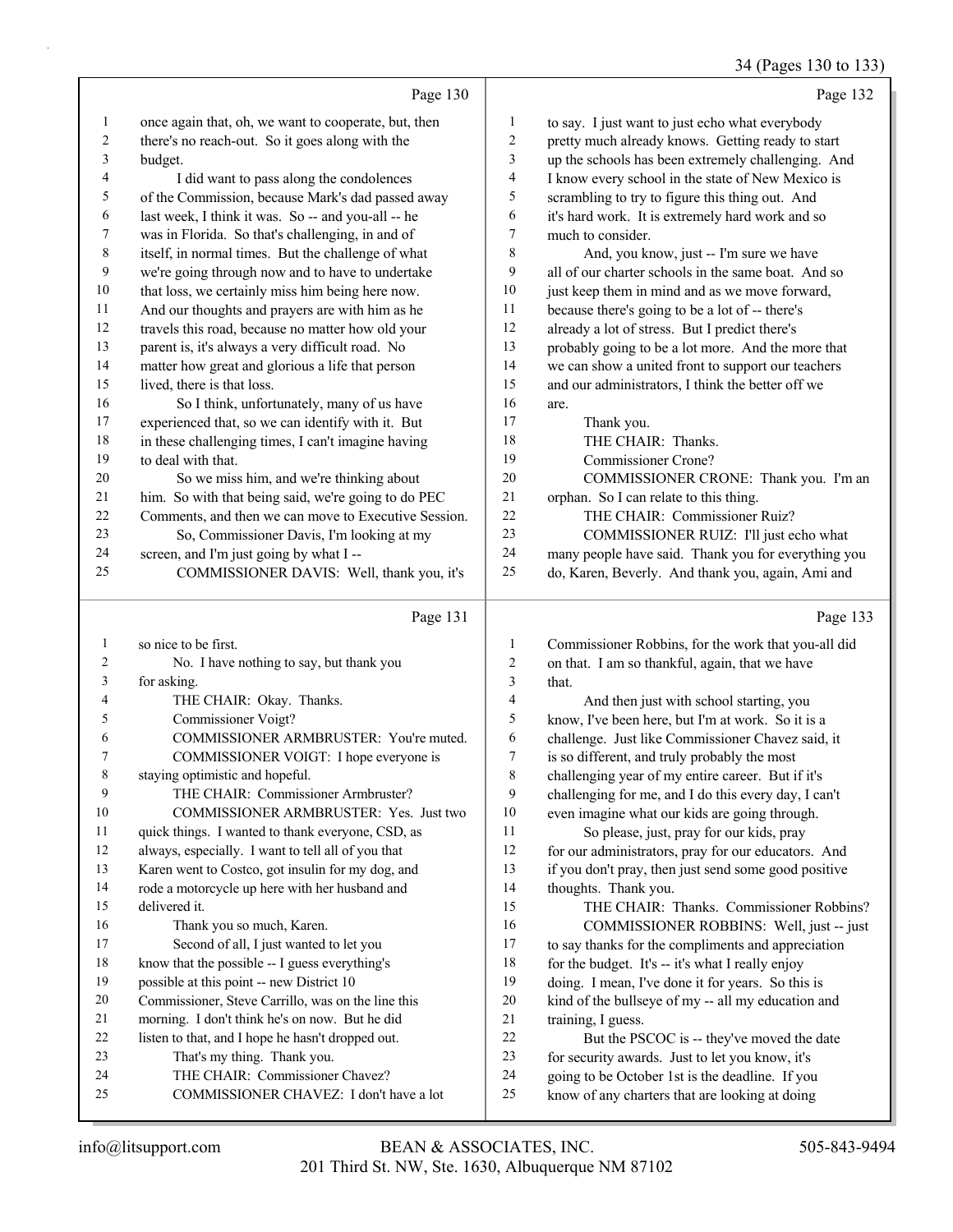|                  |                                                      |                          | 35 (Pages 134 to 137)                                |
|------------------|------------------------------------------------------|--------------------------|------------------------------------------------------|
|                  | Page 134                                             |                          | Page 136                                             |
| $\mathbf{1}$     | security upgrade, they have until October 1st to     | 1                        | they require matching funds?                         |
| 2                | submit that.                                         | $\sqrt{2}$               | COMMISSIONER ROBBINS: No, not                        |
| 3                | It was going to be July 1st. But,                    | $\overline{\mathbf{3}}$  | necessarily.                                         |
| 4                | obviously, with school shutdowns and everything,     | $\overline{4}$           | THE CHAIR: Okay. Okay. That's great.                 |
| 5                | that's been moved.                                   | 5                        | Because most of those awards do. So it's nice that   |
| 6                | Also, going forward, the amount of money             | 6                        | they don't. So that's good information. Thanks.      |
| $\boldsymbol{7}$ | for capital to schools is going to be reduced. And   | $\tau$                   | Commissioner Caballero?                              |
| $\,$ $\,$        | they are being -- trying to be fairly conservative   | $\,$ 8 $\,$              | COMMISSIONER CABALLERO: Thank you,                   |
| 9                | to make sure that projects can be funded, so they    | 9                        | Madam Chair. I don't have a lot, other than thank    |
| $10\,$           | don't get started or partially funded and then they  | 10                       | you for the Commissioners. I wish out that we stay   |
| 11               | can't complete the projects.                         | 11                       | hopeful and solid on that. And I'm a little -- on    |
| 12               | One of the things that I'm going to work             | 12                       | Commissioner Chavez, I'm losing staying firm with    |
| 13               | on is there is over \$50 million in monies that have | 13                       | hope.                                                |
| 14               | been bonded that has not been spent, monies that go  | 14                       | At the beginning of the pandemic, I was              |
| 15               | back more than five years. So that's just capital    | 15                       | very hopeful this was going to -- like the president |
| 16               | outlay money that's sitting there. It's been         | 16                       | said, it was going to go away. It sure hasn't.       |
| 17               | appropriated for school work to public schools, not  | 17                       | But I'm really struggling with this whole            |
| 18               | charters, necessarily.                               | 18                       | idea that it's going to be with us for quite some    |
| 19               | But that's \$50 million that's sitting out           | 19                       | time and that we just need to stay firm and -- and   |
| 20               | there that we're paying interest on, the State, and  | 20                       | plan for the long haul, and if we get out of this    |
| 21               | that money is not doing any good right now.          | 21                       | anytime sooner, that's good. That way, we don't      |
| 22               | So I'm going to work to see if that money            | 22                       | stay in the mode of anxiety.                         |
| 23               | can be retracted. And, as Matt Pahl says, I will     | 23                       | So I'm at that point. I feel for teachers            |
| 24               | continue to work on the lease assistance, because I  | 24                       | and administrators. But also I'm feeling a lot for   |
| 25               | feel charters are woefully underfunded when it comes | 25                       | parents. Because as a grandparent, I'm having to     |
|                  | Page 135                                             |                          | Page 137                                             |
| $\mathbf{1}$     | to their lease expenses and things. And many times   | $\mathbf{1}$             | deal with those grandchildren and the parents going  |
| 2                | they have to be in substandard facilities compared   | $\boldsymbol{2}$         | crazy having to work. Because in the U.S., both      |
| 3                | to district schools.                                 | 3                        | parents have to work. There's no other way. And      |
| 4                | And I know not all district schools look             | $\overline{\mathcal{L}}$ | how do you put your child in school knowing the      |
| 5                | like what they do in some of the larger districts.   | 5                        | risks so that you can go out and work?               |
| 6                | But when the -- when district schools are able to    | 6                        | So I -- I don't know what the solutions              |
| 7                | spend two to four times as much on capital per       | 7                        | are going to be. But I surely feel for parents and   |
| 8                | student than what charters are receiving on lease    | 8                        | what's coming up. I really thought that at some      |
| 9                | assistance, I think there's a disparity there.       | 9                        | point, the PED would dictate what -- what charter    |
| 10               | THE CHAIR: Can I -- one quick question.              | 10                       | schools should be doing. But they are little school  |
| 11               | The safety award, those monies do require matching   | 11                       | districts, so they have their own options. But I'm   |
| 12               | funds, don't they?                                   | 12                       | not quite sure if we're putting ourselves at risk.   |
| 13               | David, you're frozen now.                            | 13                       | And so those are my feelings, Madam Chair.           |
| 14               | MS. KAREN WOERNER: Commissioner Robbins,             | 14                       | I don't want to throw out more anxiety. I want to    |
| 15               | perhaps if you stop your video, it may help the      | 15                       | stay hopeful.                                        |
| 16               | audio.                                               | 16                       | So thank you, Commissioner Voigt, for                |
| 17               | COMMISSIONER ROBBINS: The safety awards              | 17                       | throwing out staying firm and hopeful.               |
| 18               | are different from the security awards. And the      | 18                       | THE CHAIR: Thank you.                                |
| 19               | safety awards have been frozen. But the security     | 19                       | Commissioner Raftery?                                |
| 20               | awards are still -- people can still apply for       | 20                       | COMMISSIONER RAFTERY: Yes. I just want               |
| 21               | those; so they're a little bit different.            | 21                       | everybody to know that I am here. I haven't -- I     |
| 22               | But school security awards, they're going            | $22\,$                   | wasn't able to get on for technical problems. But I  |
| 23               | to take those applications. But safety awards,       | 23                       | do want to thank everybody -- everybody's comments.  |
| 24               | there was a separate pot of money for that.          | 24                       | I sure do learn a lot from everybody. Welcome to     |

I sure do learn a lot from everybody. Welcome to

25 THE CHAIR: So the security awards, do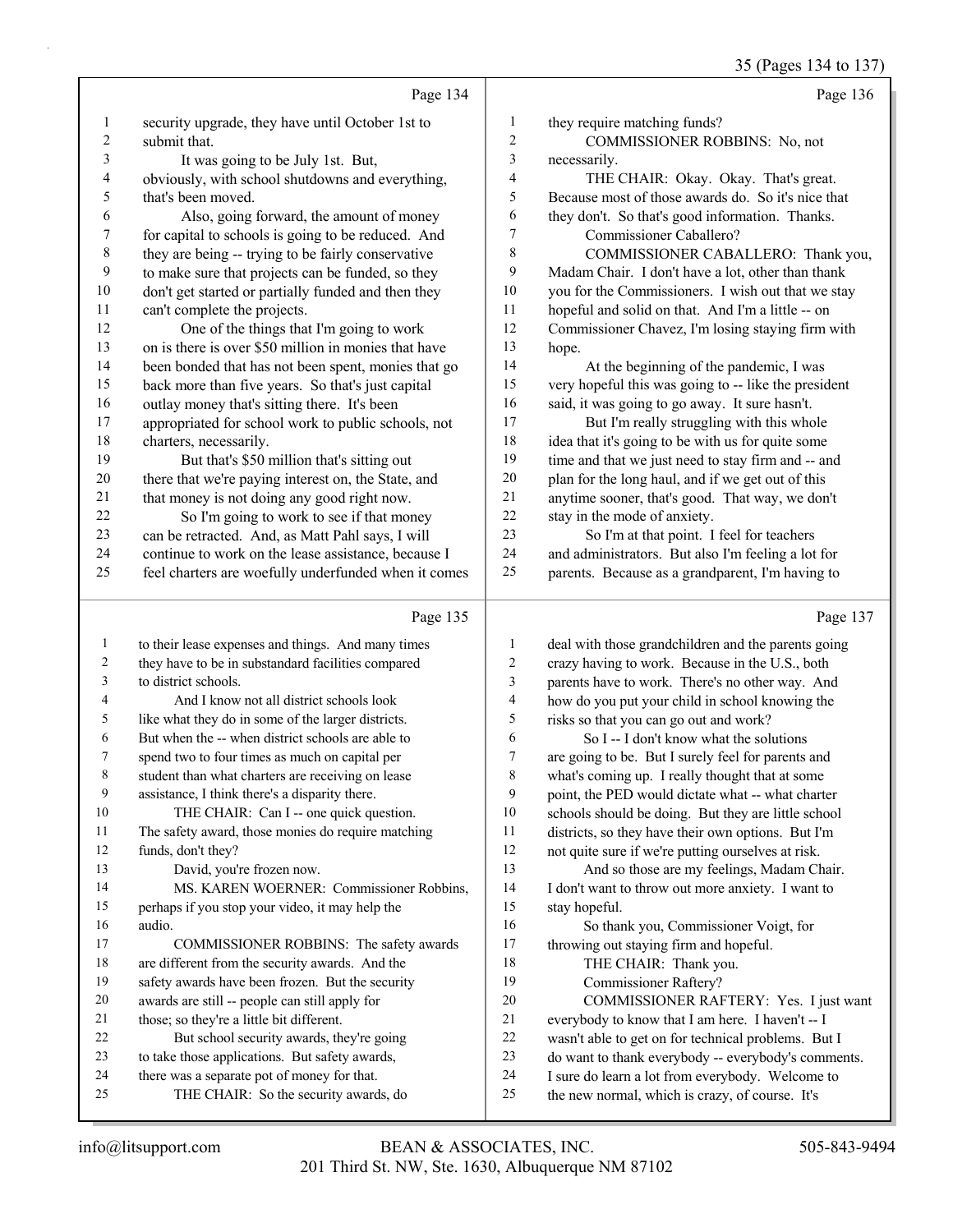36 (Pages 138 to 141)

|              | Page 138                                             |              | Page 140                                                       |
|--------------|------------------------------------------------------|--------------|----------------------------------------------------------------|
| 1            | like an alternate universe.                          | $\mathbf{1}$ | COMMISSIONER CHAVEZ: Yes.                                      |
| 2            | But I, too, remain hopeful. I'm here in              | 2            | COMMISSIONER ARMBRUSTER: Commissioner                          |
| 3            | Arizona with my grandkids, which is wonderful. I     | 3            | Caballero?                                                     |
| 4            | will probably be home schooling them for many, many  | 4            | COMMISSIONER CABALLERO: Yes.                                   |
| 5            | reasons. It is hard. It harder on the parents        | 5            | COMMISSIONER ARMBRUSTER: Commissioner                          |
| 6            | probably than the grandparents.                      | 6            | Gipson?                                                        |
| 7            | But I think -- I think it's going to                 | 7            | THE CHAIR: Yes.                                                |
| $\,8\,$      | change, and it's going to be different, but I think  | 8            | COMMISSIONER ARMBRUSTER: Commissioner                          |
| 9            | we will -- we will make it, all together. And thank  | 9            | Raftery?                                                       |
| 10           | you all, Commissioners. You all are just wonderful   | 10           | COMMISSIONER RAFTERY: Yes.                                     |
| 11           | people. That's all I have to say.                    | 11           | COMMISSIONER ARMBRUSTER: Commissioner                          |
| 12           | THE CHAIR: Thanks. Just one last quick               | 12           | Ruiz?                                                          |
| 13           | thing, because I think someone had asked before. So  | 13           | COMMISSIONER RUIZ: Yes.                                        |
| 14           | just for Commissioners' information, the two         | 14           | COMMISSIONER ARMBRUSTER: Commissioner                          |
| 15           | Corrective Action Plans that we have negotiated, we  | 15           | Crone?                                                         |
| 16           | are scheduled -- the schools will do an update by    | 16           | COMMISSIONER CRONE: Yes.                                       |
| 17           | the end of October and by the end of May, so that we | 17           | COMMISSIONER ARMBRUSTER: Ten-zero vote to                      |
| $18\,$       | will be voting and looking at their updates at our   | 18           | go into Executive Session.                                     |
| 19           | December meeting and our June meeting.               | 19           | THE CHAIR: Motion passes. We will see                          |
| 20           | So with that being said, we are on to Item           | 20           | you in a few seconds on the other Zoom link. And               |
| 21           | No. 10, which is Executive Session. So -- and,       | 21           | thank you, Karen, for setting it up.                           |
| 22           | Commissioners, just a reminder that you do have that | 22           | MS. KAREN WOERNER: I'm going to leave                          |
| 23           | link for the Executive Session.                      | 23           | this meeting. So someone else will have to be in               |
| 24           | I move that the Public Education                     | 24           | charge of this meeting. So I'm going to make                   |
| 25           | Commission enter into a Closed Session, pursuant to  | 25           | Beverly the host.                                              |
|              | Page 139                                             |              | Page 141                                                       |
| $\mathbf{1}$ | NMSA Section $10-15-1(H)(7)$ . The subject to be     | 1            | THE CHAIR: Okay.                                               |
| 2            | discussed is attorney-client-privileged issues       | 2            | (Executive Session held off the record.)                       |
| 3            | pertaining to threatened or pending litigation in    | 3            | THE CHAIR: Okay. So we're all back?                            |
| 4            | which the public body is, or may become, a           | 4            | COMMISSIONER VOIGT: Are we ready for a                         |
| 5            | participant, specifically Open Meetings Act, NMSA    | 5            |                                                                |
| 6            | Chapter 10, Article 15.                              |              | motion to adjourn?                                             |
|              |                                                      | 6            | THE CHAIR: I've got to end Closed                              |
| 7            | COMMISSIONER VOIGT: Second.                          | 7            | Session.                                                       |
| 8            | THE CHAIR: There's a motion by                       | $\,$ $\,$    | So I'm going to move that the -- that we                       |
| 9            | Commissioner Gipson, a second by Commissioner Voigt. | 9            | end Closed Session. The matters discussed in the               |
| 10           | Roll call, please?                                   | 10           | closed meeting were limited only to those specified            |
| 11           | COMMISSIONER ARMBRUSTER: Yes.                        | 11           | in the motion for closure, and no vote was taken               |
| 12           | Commissioner Armbruster votes "Yes."                 | 12           | during the Closed Session.                                     |
| 13           | Commissioner Voigt?                                  | 13           | COMMISSIONER ROBBINS: Second.                                  |
| 14           | COMMISSIONER VOIGT: Yes.                             | 14           | THE CHAIR: There's a motion by                                 |
| 15           | COMMISSIONER ARMBRUSTER: Commissioner                | 15           | Commissioner Gipson, a second by Commissioner                  |
| 16           | Davis?                                               | 16           | Robbins.                                                       |
| 17           | COMMISSIONER DAVIS: Yes.                             | 17           | Roll call, please? No? Okay. So I'll                           |
| 18           | COMMISSIONER ARMBRUSTER: Commissioner                | 18           | call the roll. You record the votes.                           |
| 19           | Robbins?                                             | 19           | THE CHAIR: So Commissioner Ruiz?                               |
| 20           | COMMISSIONER ROBBINS: Yes.                           | $20\,$       | COMMISSIONER RUIZ: Yes.                                        |
| 21           | COMMISSIONER ARMBRUSTER: Commissioner                | 21           | THE CHAIR: Commissioner Chavez?                                |
| 22           | Chavez?                                              | 22           | COMMISSIONER CHAVEZ: Yes.                                      |
| 23           | COMMISSIONER CHAVEZ: Yes.                            | 23           | THE CHAIR: Commissioner Caballero?                             |
| 24<br>25     | COMMISSIONER ARMBRUSTER: That was a<br>"Yes"?        | 24<br>25     | COMMISSIONER CABALLERO: Yes.<br>THE CHAIR: Commissioner Davis? |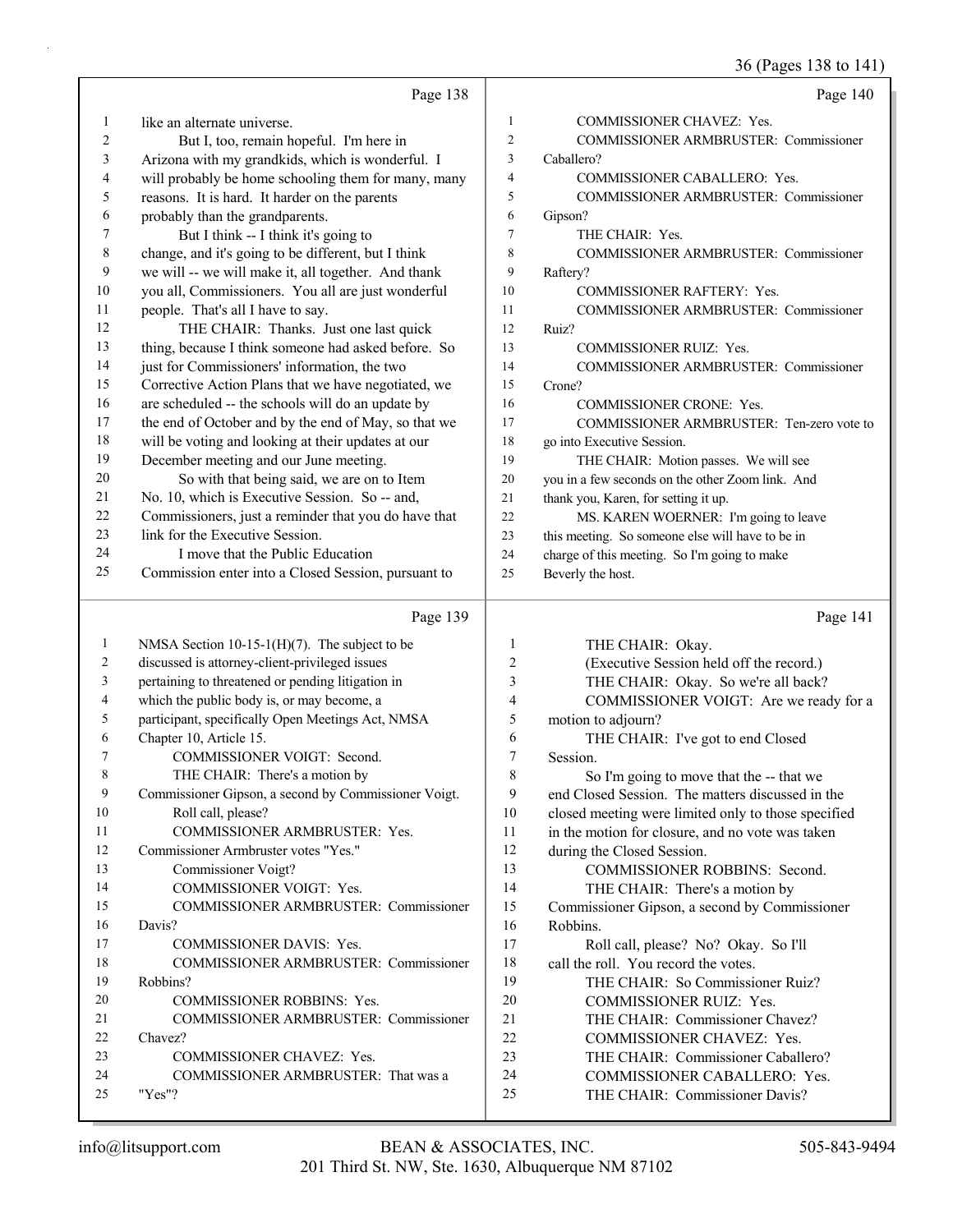37 (Pages 142 to 144)

|              | Page 142                                             |                  | Page 144                                                             |
|--------------|------------------------------------------------------|------------------|----------------------------------------------------------------------|
| $\mathbf{1}$ | <b>COMMISSIONER DAVIS: Yes.</b>                      | $\mathbf{1}$     | <b>RECEIPT</b>                                                       |
| 2            | THE CHAIR: Commissioner Crone?                       | 2                | JOB NUMBER: 4103N CC Date: July 20, 2020                             |
| 3            | COMMISSIONER CRONE: Yes.                             | $\overline{3}$   | PROCEEDINGS: OPEN PUBLIC MEETING                                     |
| 4            | THE CHAIR: Commissioner Voigt?                       | $\overline{4}$   | CASE CAPTION: In re: Public Meeting of the Public                    |
| 5            | COMMISSIONER VOIGT: Yes.                             | 5                | <b>Education Commission</b>                                          |
| 6            | THE CHAIR: Commissioner Robbins?                     | 6                | **************************                                           |
| 7            |                                                      | $\boldsymbol{7}$ | ATTORNEY: MS. BEVERLY FRIEDMAN - PED                                 |
|              | COMMISSIONER ROBBINS: Yes.                           |                  |                                                                      |
| 8            | THE CHAIR: Commissioner Gipson votes                 | $\,$ 8 $\,$      | DOCUMENT: Transcript / Exhibits / Disks / Other                      |
| 9            | "Yes."                                               | 9                |                                                                      |
| 10           | Commissioner Armbruster?                             | 10               | REC'D BY: $\qquad \qquad \qquad$ TIME:<br>************************** |
| 11           | COMMISSIONER ARMBRUSTER: (Indicates.)                | 11               |                                                                      |
| 12           | THE CHAIR: She shook her head to indicate            | 12               | ATTORNEY:                                                            |
| 13           | "Yes."                                               | 13               | DOCUMENT: Transcript / Exhibits / Disks / Other                      |
| 14           | So the motion passes, nine-zero.                     | 14               | DATE DELIVERED: _______________ DEL'D BY: __________                 |
| 15           | Commissioner Voigt?                                  | 15               | REC'D BY: TIME:                                                      |
| 16           | COMMISSIONER VOIGT: I move that the                  | 16               | **************************                                           |
| 17           | Public Education Commission adjourn their meeting of | 17               | ATTORNEY:                                                            |
| 18           | July 20th.                                           | 18               | DOCUMENT: Transcript / Exhibits / Disks / Other                      |
| 19           | COMMISSIONER RUIZ: Second.                           | 19               |                                                                      |
| 20           | THE CHAIR: All in favor?                             | 20               |                                                                      |
| 21           | (Commissioners so indicate.)                         | 21               | ***************************                                          |
| 22           | THE CHAIR: Motion -- we are adjourned.               | 22               | <b>ATTORNEY:</b>                                                     |
| 23           | (Proceedings adjourned at 4:06 p.m.)                 | 23               | DOCUMENT: Transcript / Exhibits / Disks / Other                      |
| 24           |                                                      | 24               | DATE DELIVERED: ________________ DEL'D BY: ___________               |
| 25           |                                                      | 25               | $RECD BY:$ TIME:                                                     |
|              |                                                      |                  |                                                                      |
|              | Page 143                                             |                  |                                                                      |
| -1           | BEFORE THE PUBLIC EDUCATION COMMISSION               |                  |                                                                      |
| 2            | <b>STATE OF NEW MEXICO</b>                           |                  |                                                                      |
| 3            |                                                      |                  |                                                                      |
| 5            |                                                      |                  |                                                                      |
|              |                                                      |                  |                                                                      |
|              | REPORTER'S CERTIFICATE                               |                  |                                                                      |
| 8            | I, Cynthia C. Chapman, RMR, CCR #219, Certified      |                  |                                                                      |
| 9            | Court Reporter in the State of New Mexico, do hereby |                  |                                                                      |
| 10           | certify that the foregoing pages constitute a true   |                  |                                                                      |
| 11           | transcript of proceedings had before the said        |                  |                                                                      |
| 12           | NEW MEXICO PUBLIC EDUCATION COMMISSION, held in the  |                  |                                                                      |
| 13           | State of New Mexico, in the matter therein stated.   |                  |                                                                      |
| 14           | In testimony whereof, I have hereunto set my         |                  |                                                                      |
| 15           | hand on July 29, 2020.                               |                  |                                                                      |
| 16           |                                                      |                  |                                                                      |
| 17           |                                                      |                  |                                                                      |
| 18           | Cynthia C. Chapman, RMR-CRR, NM CCR #219             |                  |                                                                      |
| 19           | BEAN & ASSOCIATES, INC.                              |                  |                                                                      |
|              | 201 Third Street, NW, Suite 1630                     |                  |                                                                      |
| 20           | Albuquerque, New Mexico 87102                        |                  |                                                                      |
| 21           |                                                      |                  |                                                                      |
| 22           |                                                      |                  |                                                                      |
| 23           |                                                      |                  |                                                                      |
| 24           | Job No.: 4103N (CC)                                  |                  |                                                                      |
| 25           |                                                      |                  |                                                                      |
|              |                                                      |                  |                                                                      |